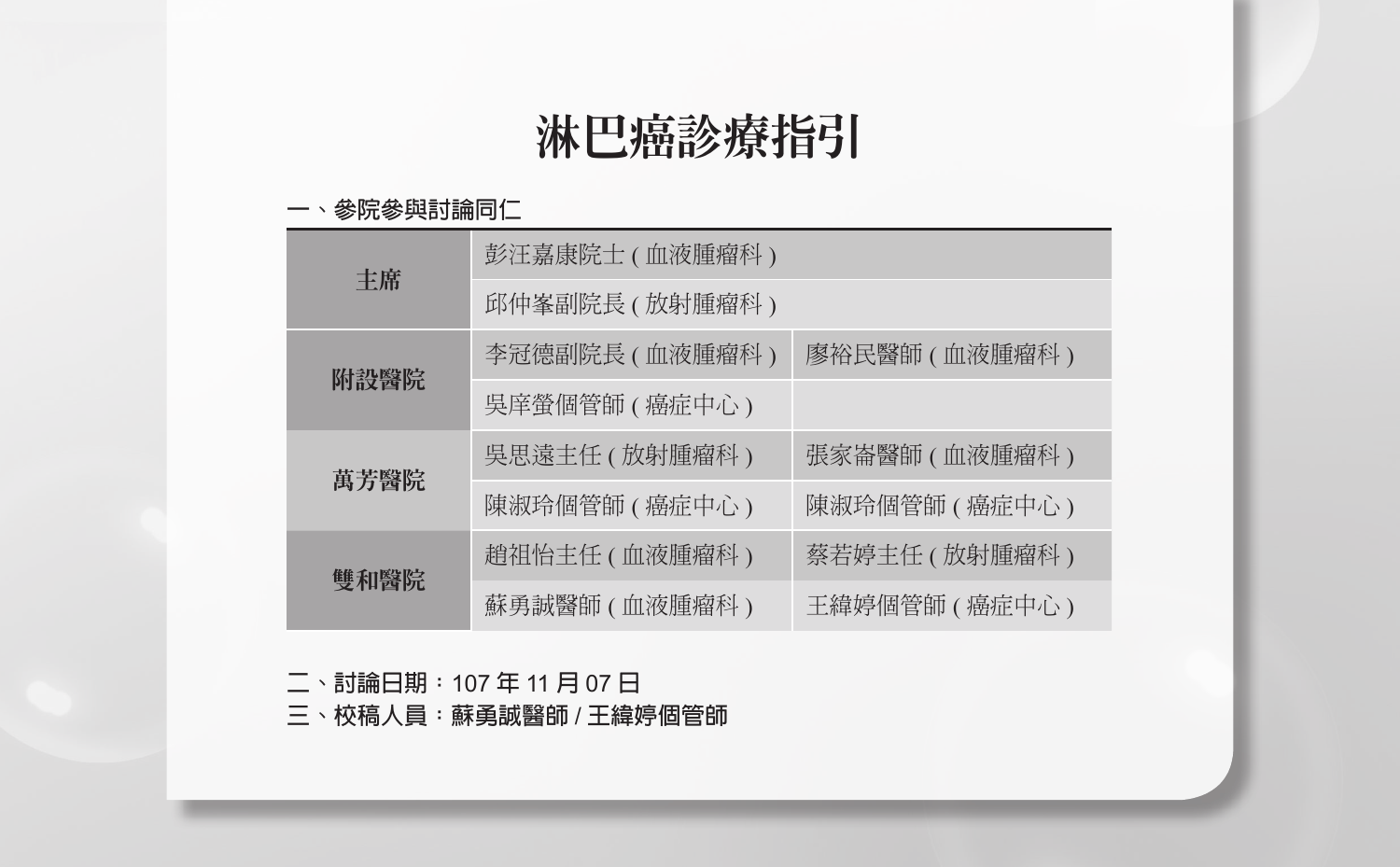

《淋巴癌診療指引》

--

癌症診療指引

322

# **四、**107 **年版與上一版差異** :

| 106年版                                                                                                                                                                                  | 107年修訂版                                                                                                                   |
|----------------------------------------------------------------------------------------------------------------------------------------------------------------------------------------|---------------------------------------------------------------------------------------------------------------------------|
| 何杰金氏症 -1( 臨床分期 : 傳統何杰金氏症淋巴癌 )<br>臨床評估:頭部 / 胸部 / 腹部 / 骨盆腔電腦斷層 +/-PET-CT( 擇一)<br>臨床評估                                                                                                    | 修訂 PET-CT 或頭頸部 + 胸部 + 腹部 + 骨盆腔電腦斷層 ( 擇一 )<br>新增臨床評估: 心臟超音波 (使用 anthracyclines 類藥物)                                        |
| 何杰金氏症 -2、3、4( 臨床分期 : 傳統何杰金氏症淋巴癌 )<br>臨床分期更名                                                                                                                                            | 修改 Classic Hodgkin's Lymphoma                                                                                             |
| 何杰金氏症 - 傳統何杰金氏症淋巴癌<br>穩定或疾病惡化→組織切片 (+) →治療                                                                                                                                             | 修改 2. 緩和性化療 4.Anti-CD30 單株抗體 rentuximab vedotin ( 自費 )<br>5. 免疫治療 (自費) 6. 放射治療                                            |
| 何杰金氏症-5(臨床分期:結節性淋巴結爲主何杰金氏淋巴瘤)<br>臨床分期更名                                                                                                                                                | 修改 臨床分期 : Nodular lymphocyte–predominant Hodgkin's Lymphoma                                                               |
| 慢性淋巴細胞白血病 (CLL)/ 小淋巴細胞淋巴瘤 (SLL)<br>臨床評估 : 頭部 / 胸部 / 腹部 / 骨盆腔電腦斷層 +/-PET-CT( 擇一 )                                                                                                       | 修訂 頭頸部 + 胸部 + 腹部 + 骨盆腔電腦斷層或 PET-CT ( 視需要 )                                                                                |
| 濾泡淋巴瘤 (Follicular Lymphoma)<br>臨床評估:頭部 / 胸部 / 腹部 / 骨盆腔電腦斷層 +/-PET-CT( 擇一)<br>臨床分期 : 第 I-II 期及第 II 期巨大腫塊 (5cm 以上 )<br>主要治療 : 無適應症路徑→觀察<br>主要治療: 適應症→ 3. 局部放射治療 (緩和當時症狀)<br>完全反應或部分反應→追蹤 | 修訂 PET-CT 或頭頸部 + 胸部 + 腹部 + 骨盆腔電腦斷層 ( 擇一 )<br>修改 7≥公分以上。<br>修改 無適應症路徑可以比照有適應症治療。<br>刪除 ( 緩和當時症狀 )。<br>新增 追蹤 +/- 維持性單株抗體兩年。 |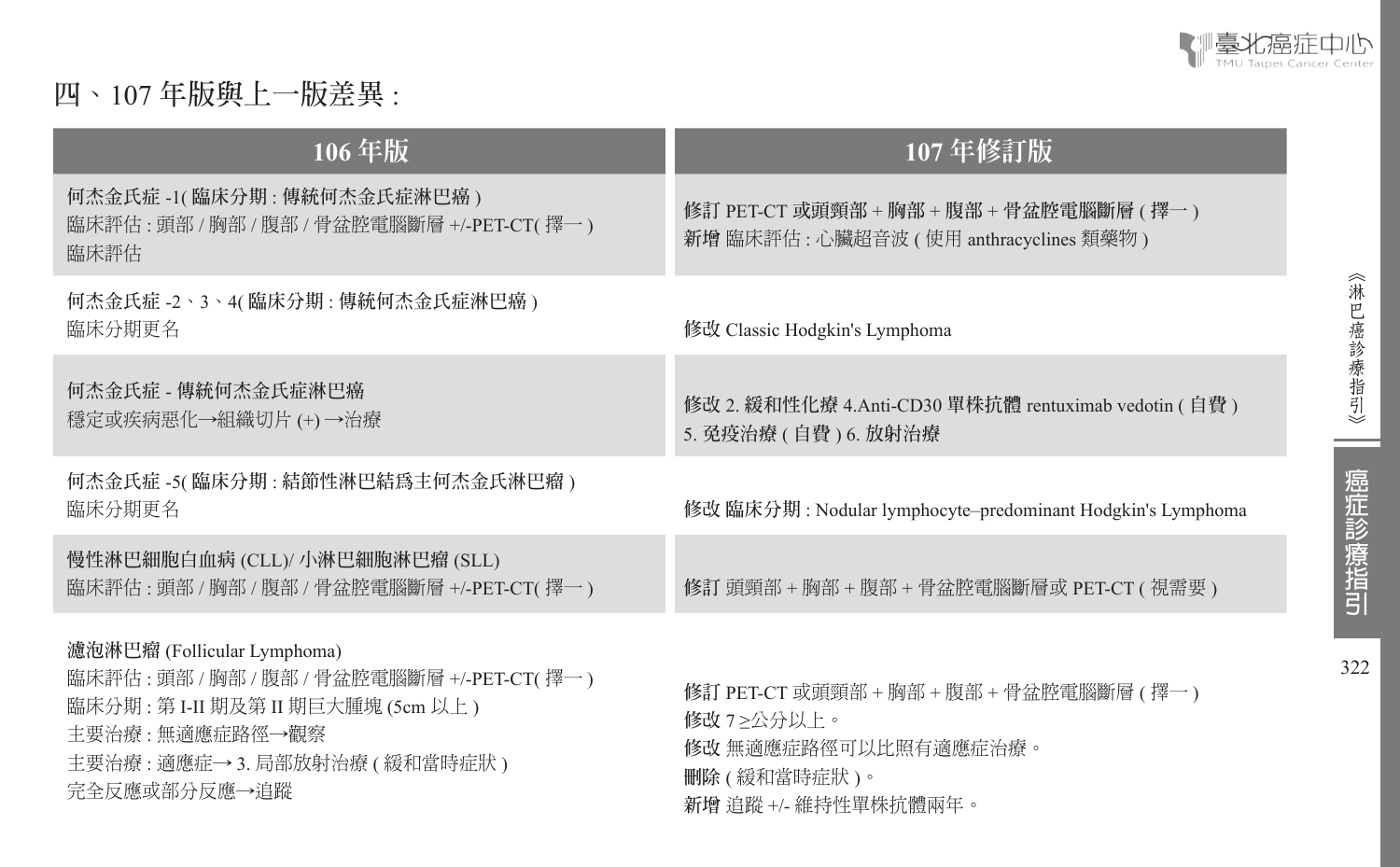| 106年版                                                                                                                                                                                                                             | 107年修訂版                                                                                                                            |
|-----------------------------------------------------------------------------------------------------------------------------------------------------------------------------------------------------------------------------------|------------------------------------------------------------------------------------------------------------------------------------|
| 胃黏膜淋巴組織相關淋巴瘤 (Gastric MALT lymphoma) -1<br>臨床檢查 : 討論生育問題和精子儲存                                                                                                                                                                     | 刪除 討論生育問題和精子儲存                                                                                                                     |
| 胃黏膜淋巴組織相關淋巴瘤 (Gastric MALT lymphoma) -2<br>整頁診療指引                                                                                                                                                                                 | 刪除 (Gastric MALT lymphoma) -2,整頁診療指引                                                                                               |
| 瀰漫性大 B 細胞淋巴瘤 / 濾泡性淋巴瘤 Gr. III (DLBCL/FL Gr. III<br>臨床評估:頭部 / 胸部 / 腹部 / 骨盆腔電腦斷層 +/-PET-CT( 擇一)<br>臨床評估<br>起始治療 : 巨大腫瘤→PR→完成 Anti-CD20 單株抗體+化學治療 total 6~8<br>cycles + 放射治療。                                                        | 修訂 PET-CT 或頭頸部 + 胸部 + 腹部 + 骨盆腔電腦斷層 ( 擇一 )<br>新增臨床評估 : 心臟超音波 ( 使用 anthracyclines 類藥物 )<br>修改 +/- 放射治療                               |
| T 細胞淋巴瘤 (Cutaneous T-cell lymphoma and T-immunoblastic lymphoma<br>are not included)<br>臨床評估 : 頭部 / 胸部 / 腹部 / 骨盆腔電腦斷層 +/-PET-CT( 擇一 )<br>aaIPI 低度 / 中低度及 aaIPI 高度 / 中高度,<br>aaIPI 低度 / 中低度→化學治療 x4~6 + 放射治療<br>ALCK,ALK(+)→疾病惡化治療 | 修訂 PET-CT 或頭頸部 + 胸部 + 腹部 + 骨盆腔電腦斷層 ( 擇一 )<br>刪除 aa IPI 低度 / 中低度 / 高度 / 中高度。<br>修改 化學治療 +/- 放射治療。<br>新增 Anti-CD30 單株抗體 (if CD30(+)) |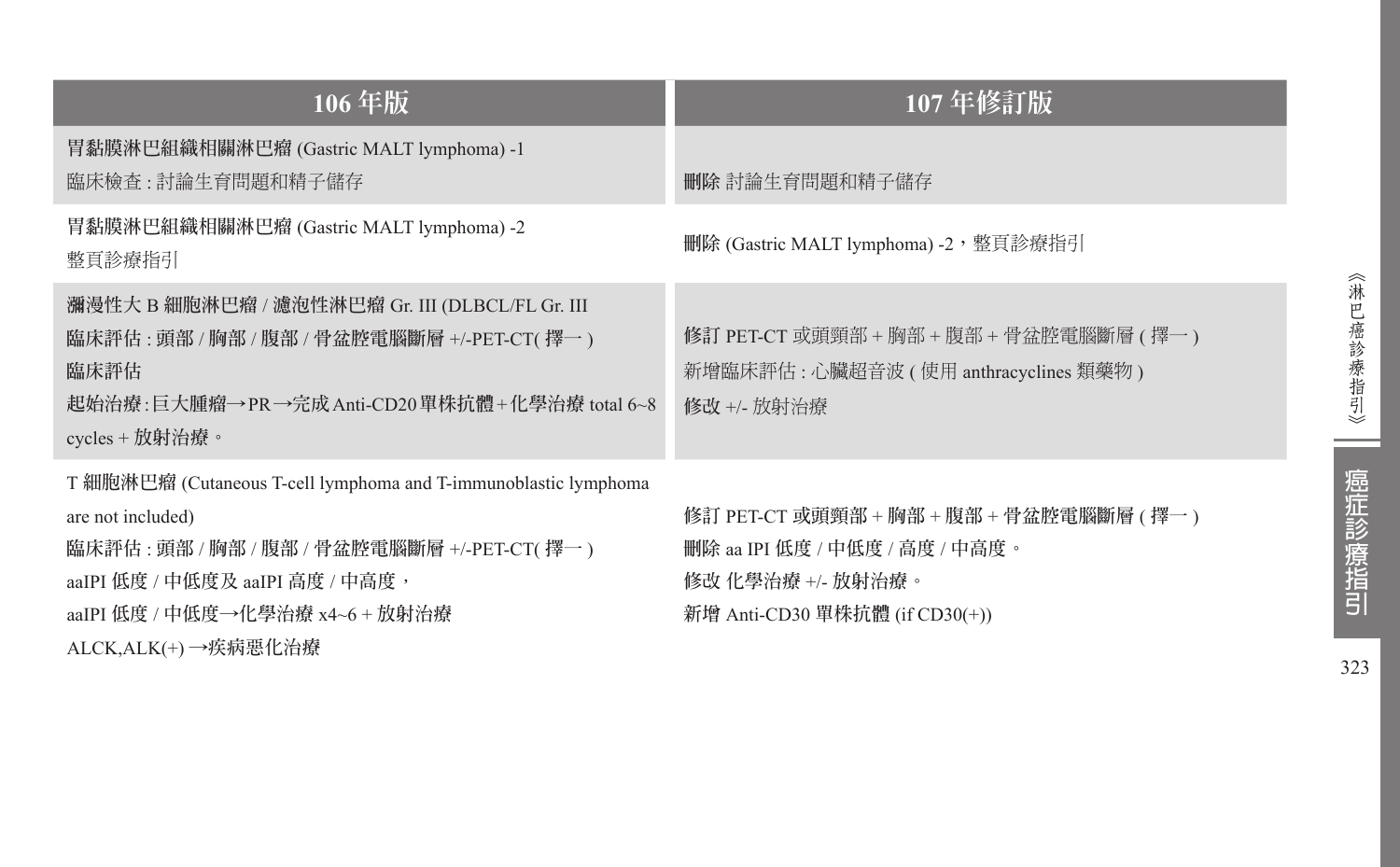



- 1. B symptoms : fever, night sweating, body weight loss.
	- 2. 預後不良因子 : ESR>50, B symptoms, Nodal sites >3. bulky tumor(>10) or large mediastinum lesion(MMR>0.33).
	- 3. Clinical trial is always an option of treatment.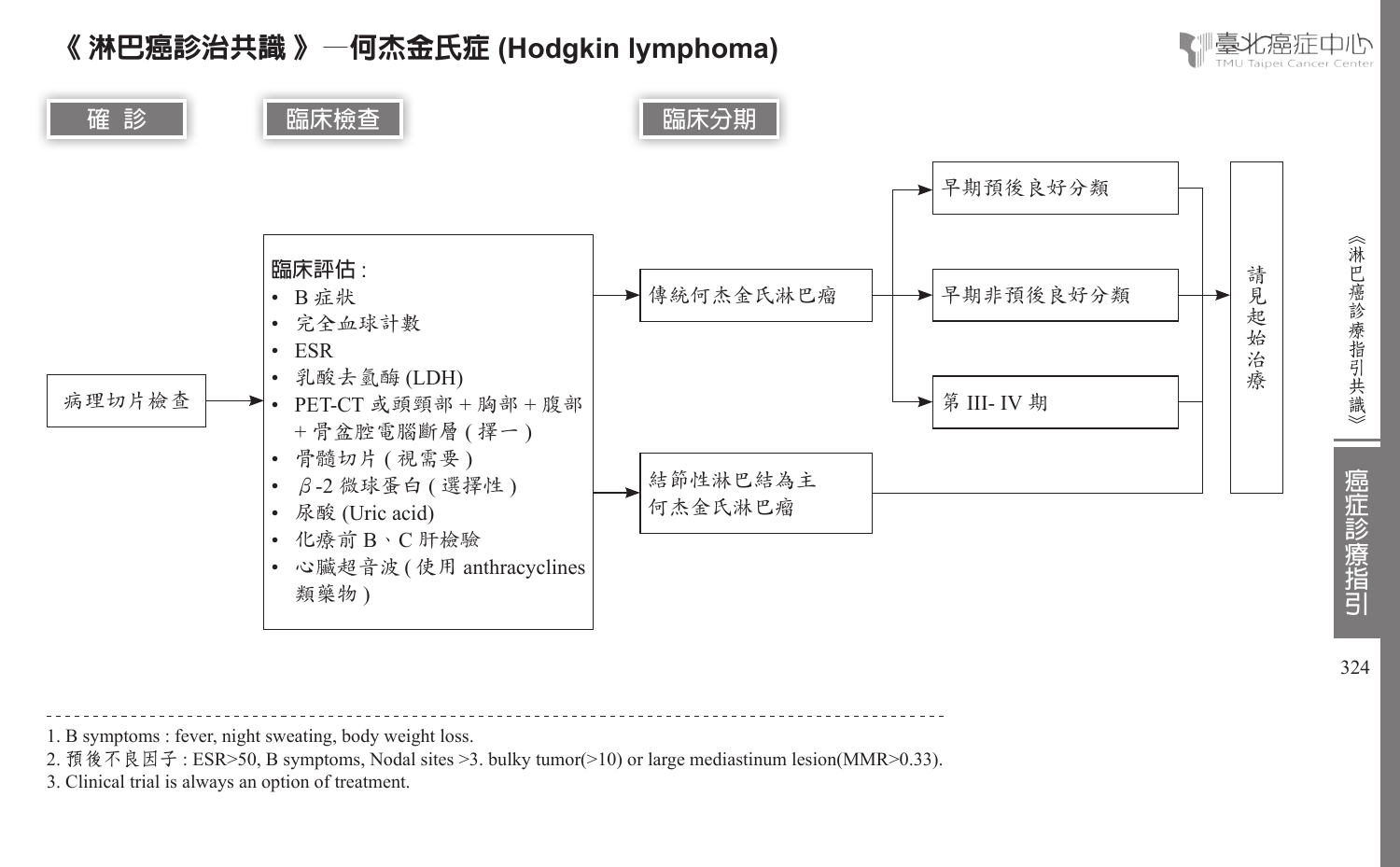# 《淋巴癌診治共識 》—**CLASSICAL HODGKIN LYMPHOMA(CHL)** 臨床分期

| 臨床分期                              | 巨大腫瘤 ( 橫膈膜 )   | 淋巴結數目        | (ESR)     |
|-----------------------------------|----------------|--------------|-----------|
| IA                                | No             | $\mathbf{1}$ | $<$ 50    |
| $\rm IB$                          | N <sub>o</sub> | $\mathbf{1}$ | Any       |
| $IIA, (E)$ lesions<br>沒有淋巴結外淋巴瘤   | N <sub>o</sub> | $<$ 3        | $<$ 50    |
| IIA $\pm$ (E) lesions<br>有淋巴結外淋巴瘤 | N <sub>o</sub> | $\leq 4$     | $<$ 50    |
|                                   | N <sub>o</sub> | $\geq$ 4 or  | $\geq 50$ |
|                                   | Yes            | Any          | Any       |
| $IIB \pm (E)$ lesions             | N <sub>o</sub> | Any          | Any       |
| 有淋巴結外淋巴瘤                          | Yes            | Any          | Any       |
| III-IV                            | Yes/No         | Any          | Any       |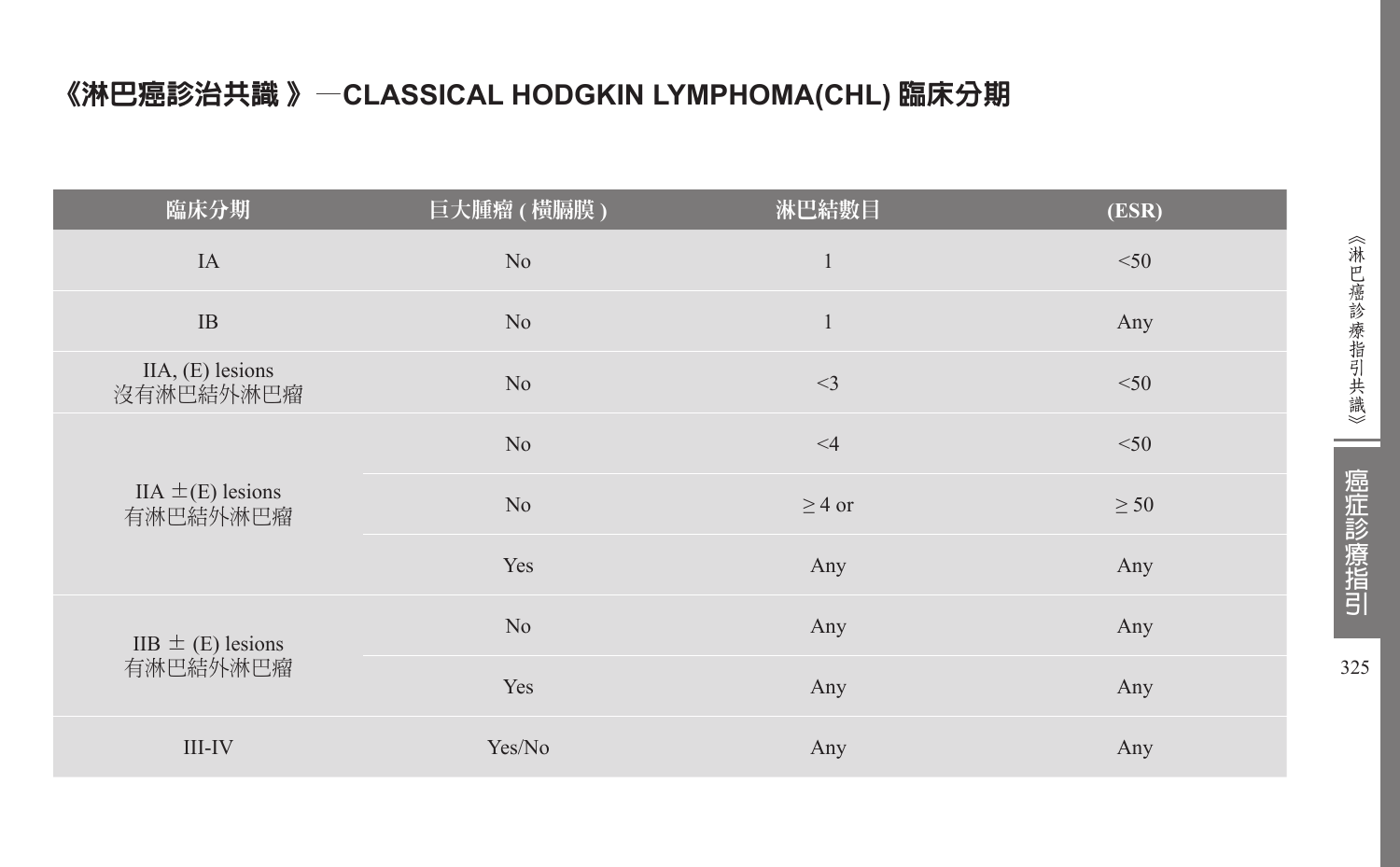

326

癌症診療指引

《淋巴癌診療指引共識》

**《臨床分期:**Classic Hodgkin's Lymphoma**》**



1.Clinical trial is always an option of treatment.

2.Rituximab may be added electively (self-paid) if CD 20 is positive in IHC stain.

3. 早期預後良好定義 :1.Age< 50 y/o 2.ESR normal 3.Stage I~II 4.No B symptoms 5.No bulky disease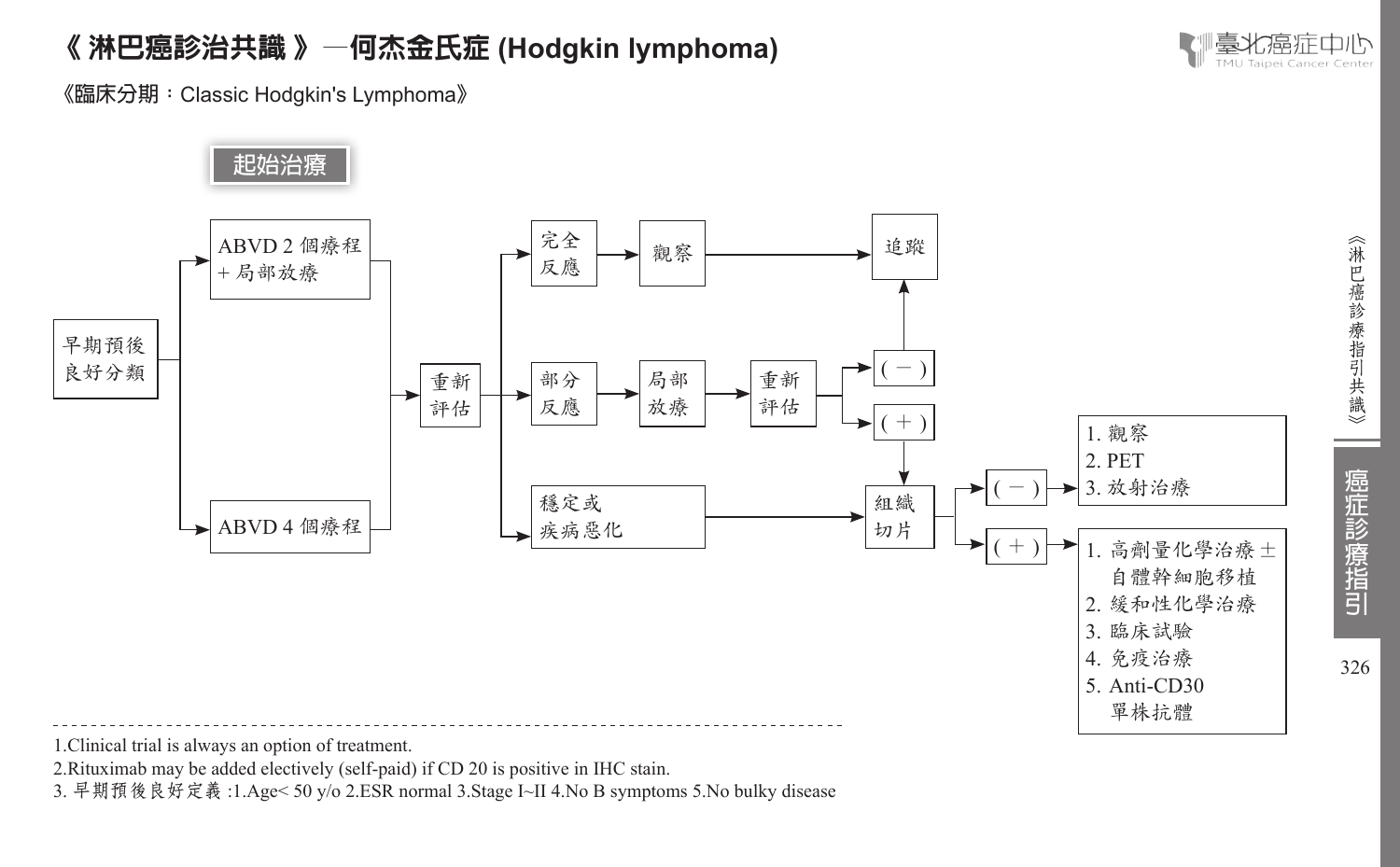**《臨床分期:**Classic Hodgkin's Lymphoma**》**



327

癌症診療指引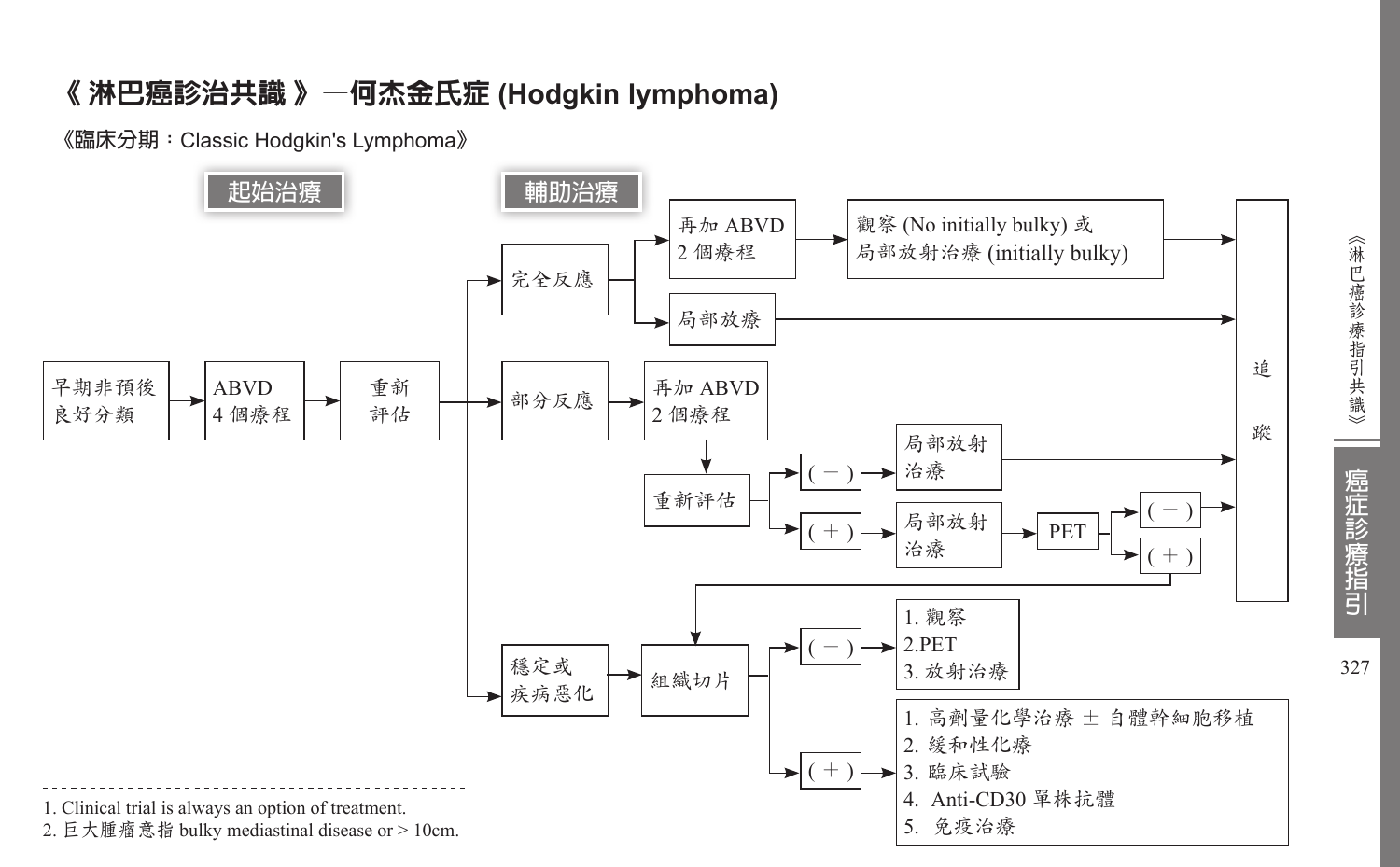

328

癌症診療指引

《淋巴癌診療指引共識》

**《臨床分期:**Classic Hodgkin's Lymphoma**》**

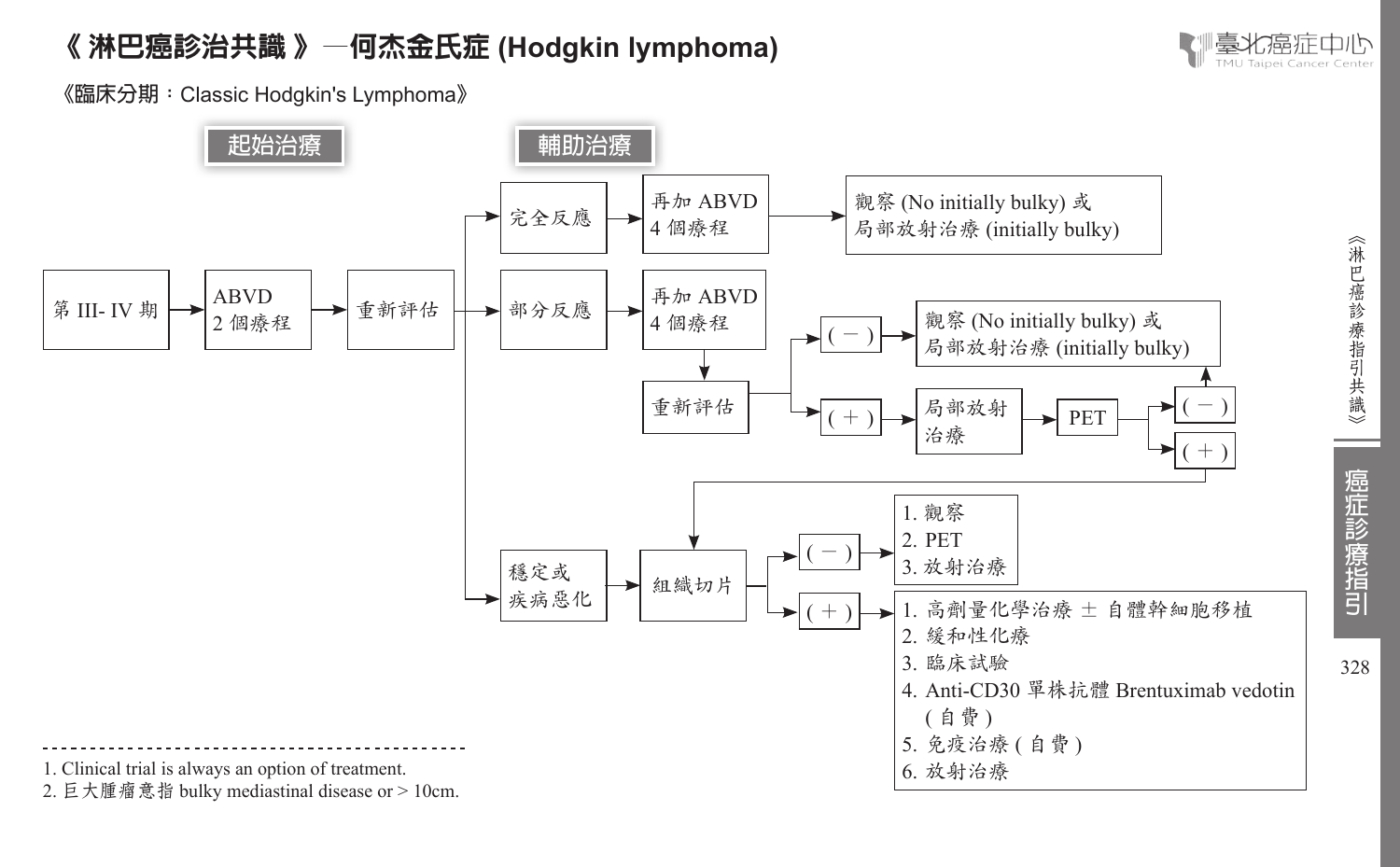**《臨床分期:**Nodular lymphocyte–predominant Hodgkin's Lymphoma**》**



### ˙Clinical trial is always an option of treatment.

《淋巴癌診療指引共識》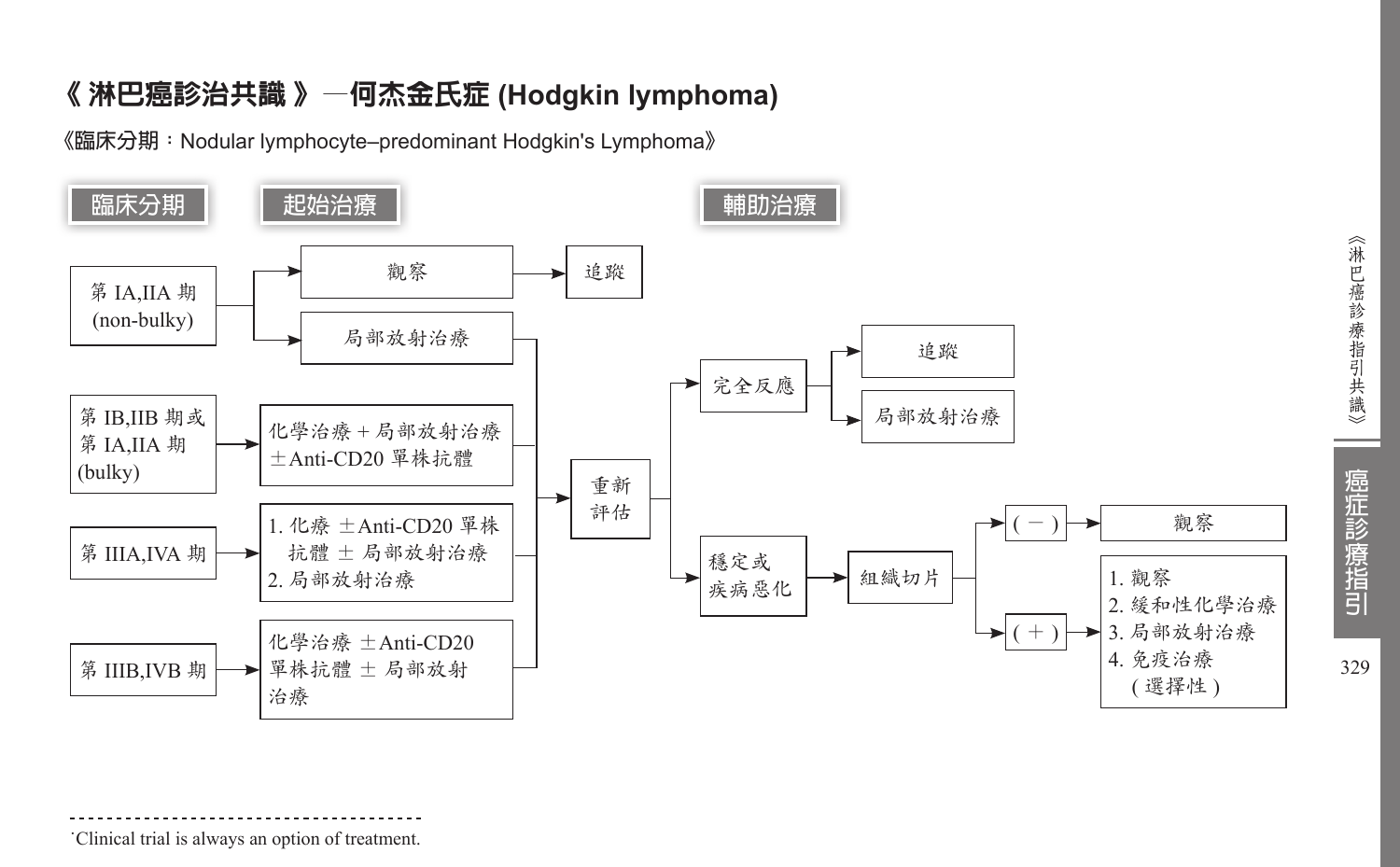# 《 淋巴癌診治共識 》—慢性淋巴細胞白血病 **(CLL)/** 小淋巴細胞淋巴瘤 **(SLL)**





• Clinical trial is always an option of treatment.

• 評估有以下症狀 \*:

1.Fatigue(severe) 2. Night sweats 3. Weight loss 4. Fever without infection

\* Threatened end-organ function

\* Progressive bulky disease(spleen>6cm below costal margin, lymph nodes>10cm)

\* Progressive anemia

\* Progressive thrombocytopenia

• Gazyva(Obinatuvzumab)(optional)

330

《淋巴癌診療指引共識

€

癌症診療指引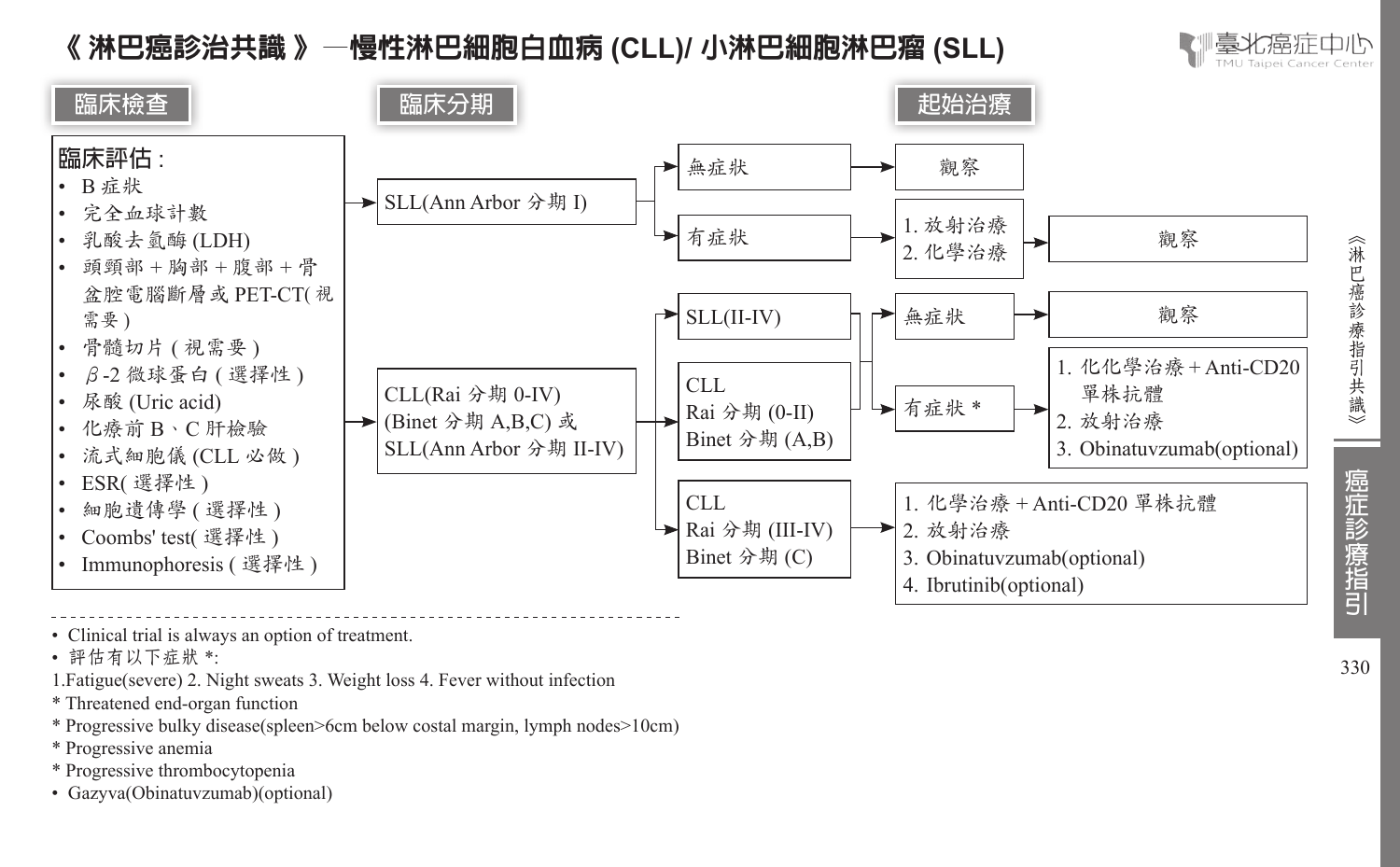



FOLL-1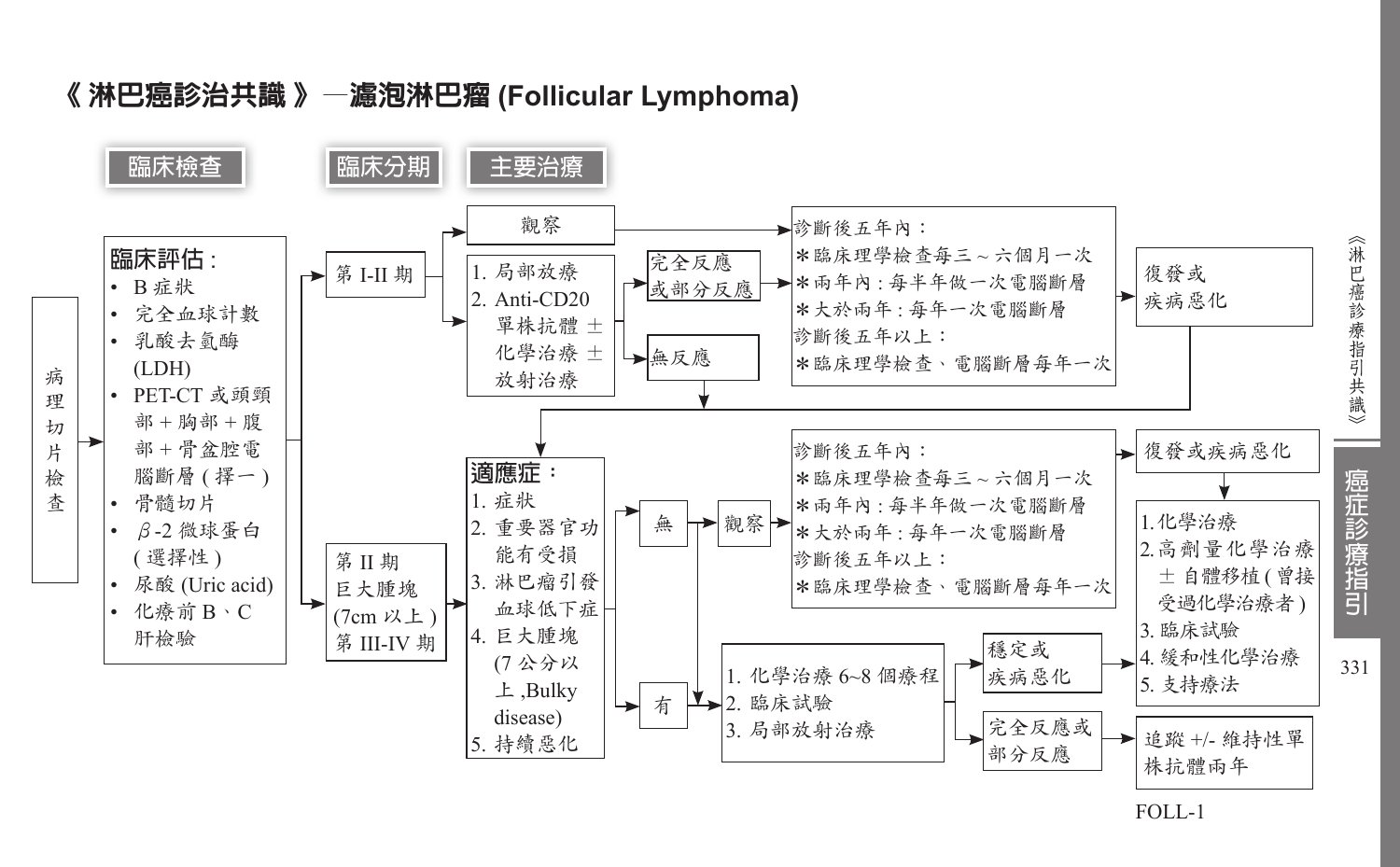# 《 淋巴癌診治共識 》—濾泡淋巴瘤轉型成瀰漫性大 **B** 細胞淋巴瘤 **(FL** → **DLBCL)**





332

FOLL-2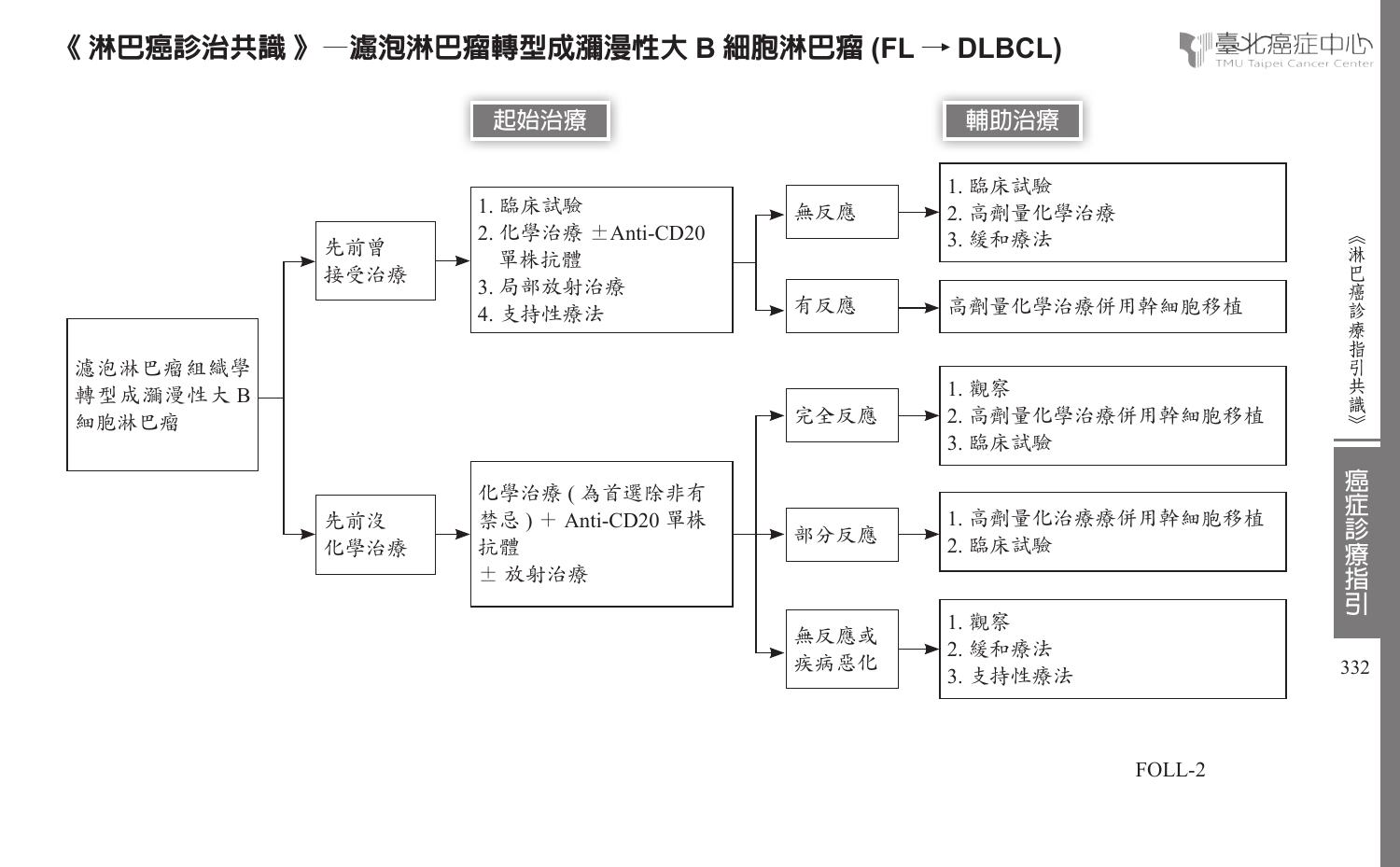# 《 淋巴癌診治共識 》—胃黏膜淋巴組織相關淋巴瘤 **(Gastric MALT lymphoma)**



‧Clinical trial is always an option of treatment.

癌症診療指引 333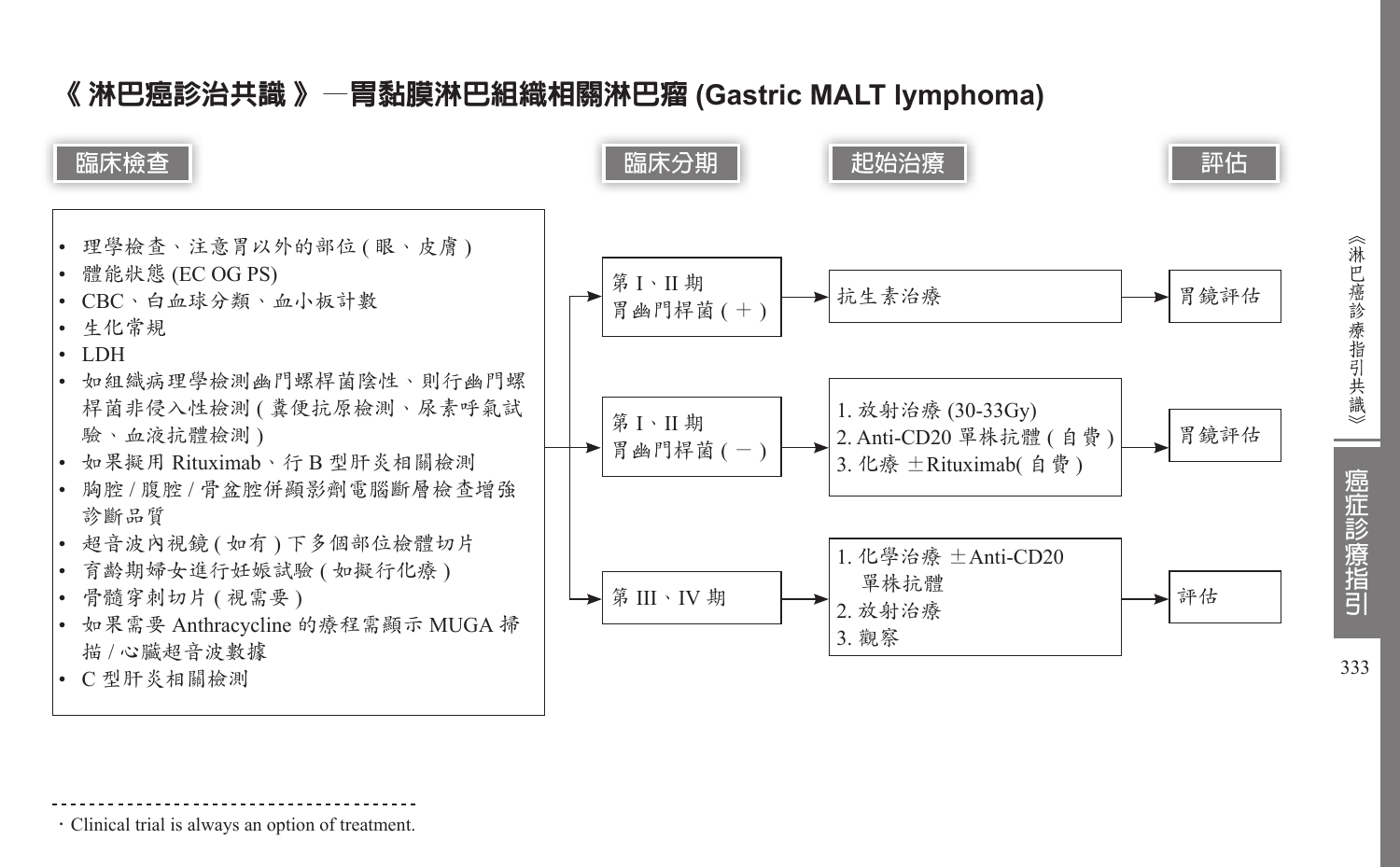# 《 淋巴癌診治共識 》—瀰漫性大 **B** 細胞淋巴瘤 **/** 濾泡性淋巴瘤 **Gr.III(DLBCL/FL Gr.III)**



334

癌症診療指引

《淋巴癌診療指引共識》



\*Rituximab 持續性治療每三個月施打一次,持續 2 年, 僅適用於濾泡性淋巴瘤 (Gr. I-II)

‧Clinical trial is always an option of treatment.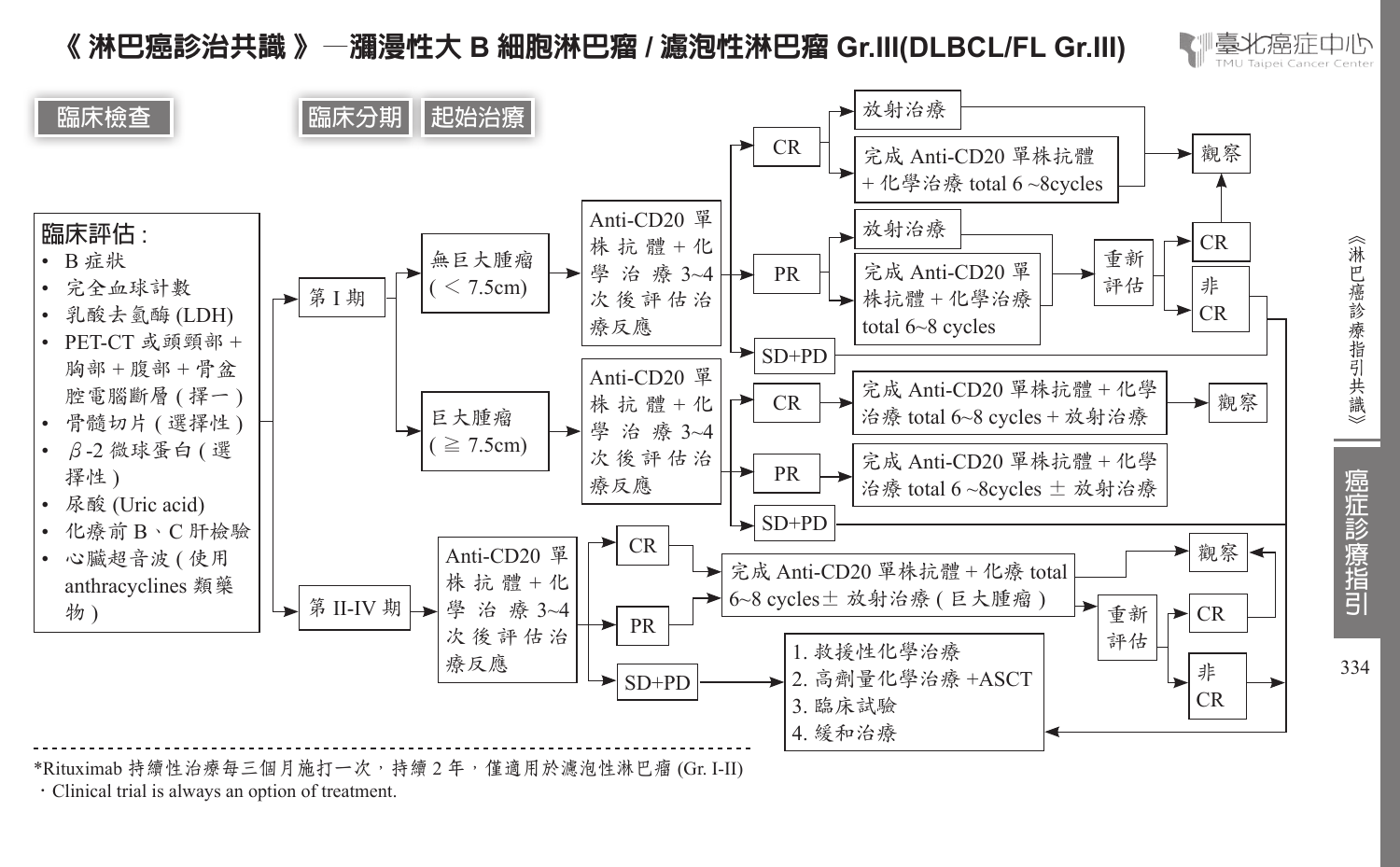# 《 淋巴癌診療共識 》—**T** 細胞淋巴瘤 《 **(Cutaneous T-cell lymphoma and T-immunoblastic lymphoma are not included)** 》



<sup>1.</sup>Clinical trial is always an option of treatment.

<sup>2.</sup>Treatment with diffuse large B cell lymphoma without rituximab.

<sup>3.</sup>aaIPI: 年齡調整國際預後指數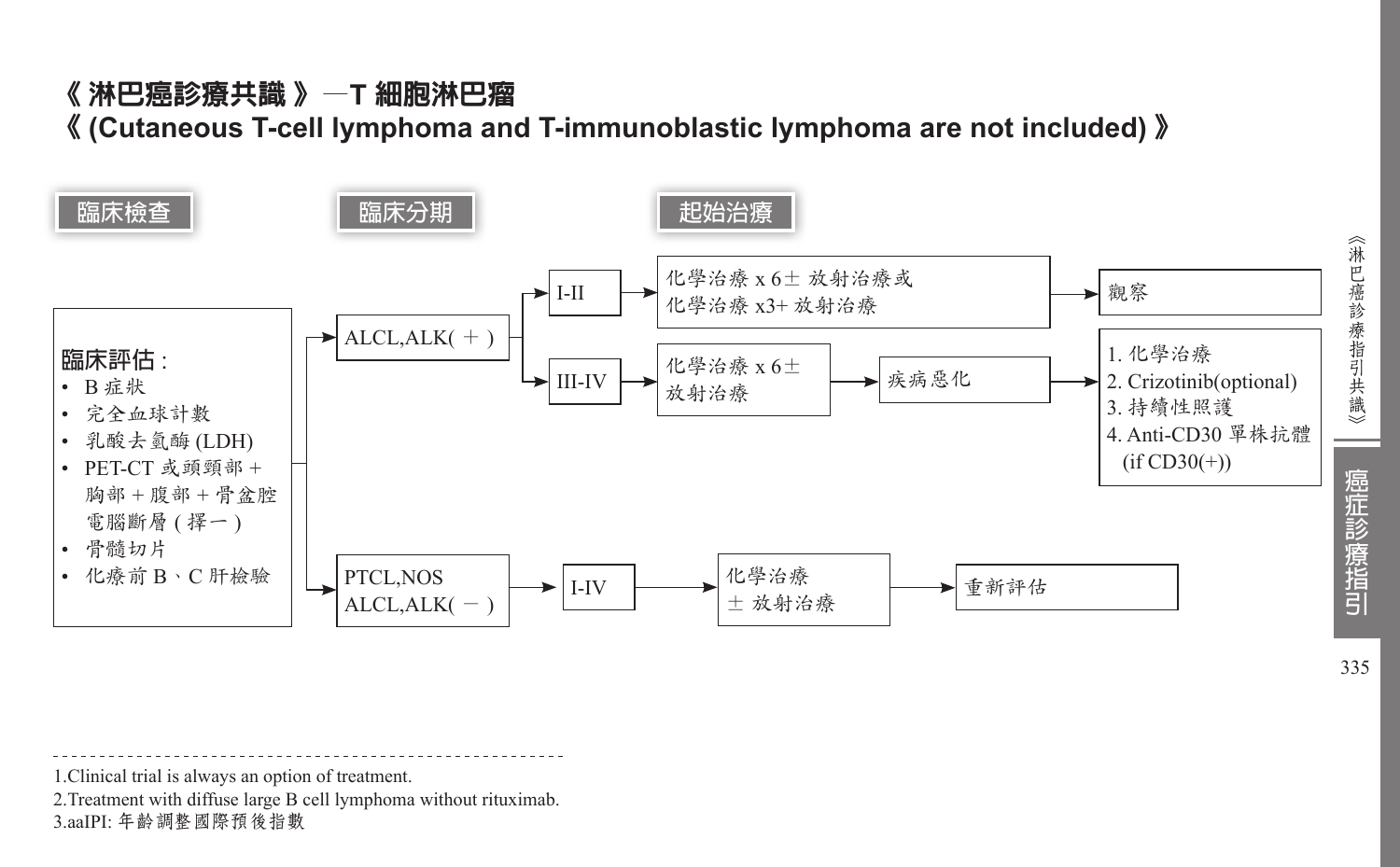# 《 參考文獻 》

- 1. NCCN clinical practice guidelines in oncology-Hodgkin Lymphoma. version 3.2018.
- 2. NCCN clinical practice guidelines in oncology-B-cell Lymphoma. Version 4.2018.
- 3. NCCN clinical practice guidelines in oncology-T-cell Lymphoma. Version 5.2018.
- 4. NCCN clinical practice guidelines in oncology-Chronic Lymphocytic Leukemia/Small Lymphocytic Lymphoma. Version 1.2019
- 5. Cheson BD, Fisher RI, Barrington SF, et al. Recommendations for initial evaluation, staging, and response assessment of Hodgkin and non-Hodgkin lymphoma: the Lugano classification. J Clin Oncol 2014;32:3059-3068.
- 6. Cunningham D, Hawkes EA, Jack A, et al. Rituximab plus cyclophosphamide, doxorubicin, vincristine, and prednisolone in patients with newly diagnosed diffuse large B-cell non-Hodgkin lymphoma: a phase 3 comparison of dose intensification with 14-day versus 21-day cycles. Lancet 2013;381:1817-1826.
- 7. Eichhorst B, Fink AM, Busch R, et al. Frontline chemoimmunotherapy with fludarabine (F), cyclophosphamide (C), and rituximab (R) (FCR) shows superior efficacy in comparison to bendamustine (B) and rituximab (BR) in previously untreated and physically fit patients (pts) with advanced chronic chronic lymphocytic leukemia (CLL): Final analysis of an international, randomized study of the German CLL Study Group (GCLLSG) (CLL10 Study)[abstract]. Blood 2014;124:Abstract 19.
- 8. Flinn IW, van der Jagt R, Kahl BS, et al. Open-label, randomized, noninferiority study of bendamustine-rituximab or R-CHOP/ R-CVP in first-line treatment of advanced indolent NHL or MCL: the BRIGHT study. Blood 2014;123:2944-2952.
- 9. Rummel MJ, Niederle N, Maschmeyer G, et al. Bendamustine plus rituximab versus CHOP plus rituximab as first-line treatment for patients with indolent and mantle-cell lymphomas: an open-label, multicentre, randomised, phase 3 non-inferiority trial. Lancet 2013;381:1203-1210. Flinn IW, van der Jagt R, Kahl BS, et al. Open-label, randomized, noninferiority study of bendamustine-rituximab or R-CHOP/R-CVP in first-line treatment of advanced indolent NHL or MCL: the BRIGHT study. Blood 2014;123:2944-2952.
- 10. Salles, G, Seymour JF, Feugier P, et al. Updated 6 year follow-up of the PRIMA study confirms the benefit of 2-year rituximab maintenance in follicular lymphoma patients responding to frontline immunochemotherapy [abstract]. Blood 2013;122:Abstract 509.
- 11. Radford J, et al. Involved field radiotherapy versus no further treatment in patients with clinical stages IA and IIA Hodgkin Lymphoma and a negative PET scan after 3 cycles of ABVD. esults of the UK NCRI RAPID Trial [abstract]. Blood 2012; 120:Abstract 547.

癌症診療指引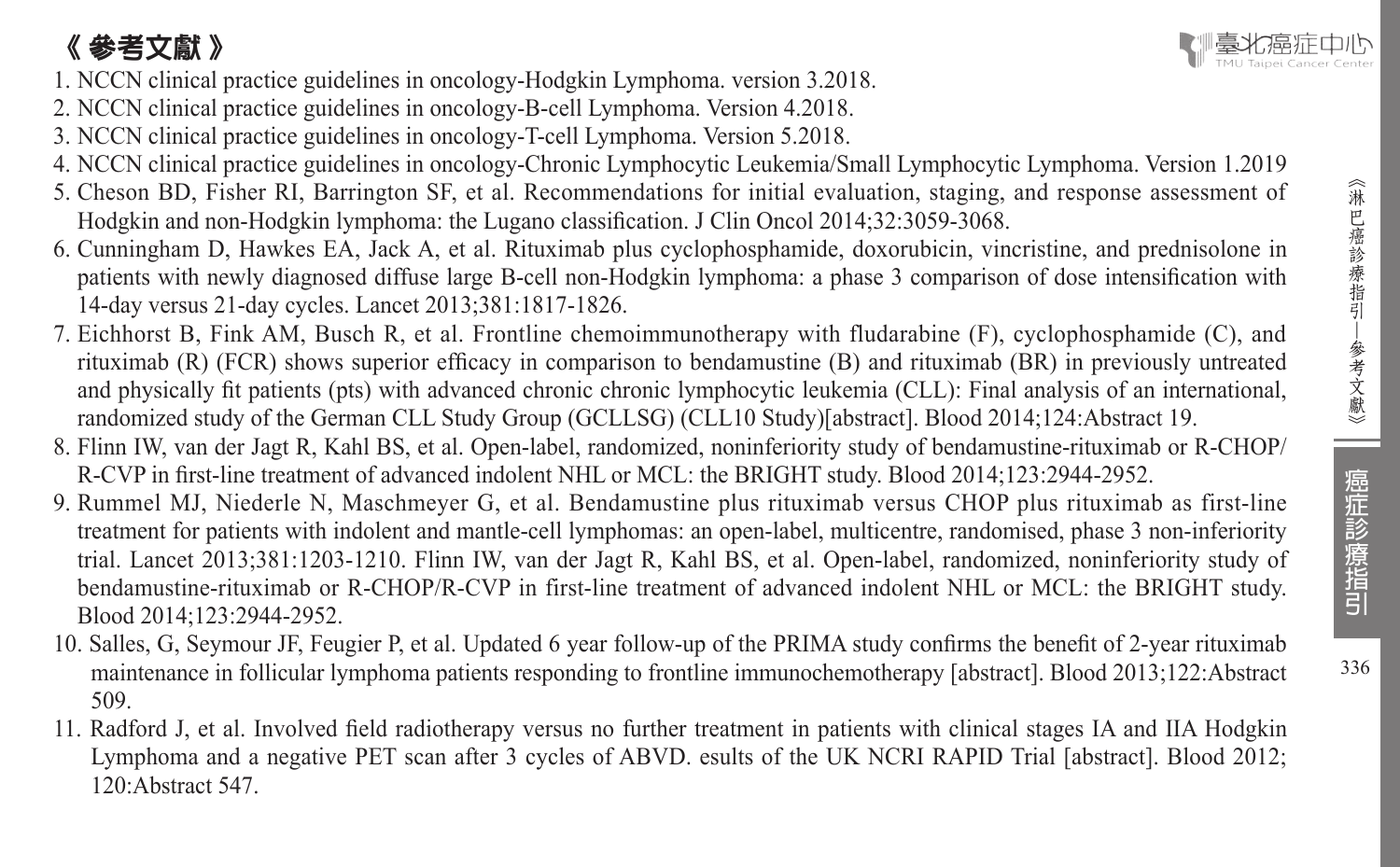- 12. Fischer K, Cramer P, Busch R, et al. Bendamustine in combination with rituximab for previously untreated patients with chronic lymphocytic leukemia: A multicenter phase II trial of the German Chronic Lymphocytic Leukemia Study Group. J Clin Oncol 2012;30:3209-3216. Knauf WU, Lissichkov T, Aldaoud A, et al. Phase III randomized study of bendamustine
- 13. Meyer R, Gospodarowicz M, Connors J, et al. ABVD alone versus radiation-based therapy in limited-stage Hodgkin's lymphoma. N Engl J Med 2012;366:399-408.
- 14. Salles GA, Seymour JF, Offner F, et al. Rituximab maintenance for 2 years in patients with high tumour burden follicular lymphoma responding to rituximab plus chemotherapy (PRIMA): A phase 3, randomised controlled trial. The Lancet 2011;377:42-51.
- 15. alles GA, Seymour JF, Offner F, et al. Rituximab maintenance for 2 years in patients with high tumour burden follicular lymphoma responding to rituximab plus chemotherapy (PRIMA): A phase 3, randomised controlled trial. The Lancet 2011;377:42-51.
- 16. Coiffier B, Thieblemont C, Van Den Neste E, et al. Long-term outcome of patients in the LNH-98.5 trial, the first randomized study comparing rituximab-CHOP to standard CHOP chemotherapy in DLBCL patients: a study by the Groupe d'Etudes des Lymphomes de l'Adulte. Blood 2010;116:2040-2045.
- 17. Gisselbrecht C, Glass B, Mounier N, et al. Salvage regimens with autologous transplantation for relapsed large B-cell lymphoma in the rituximab era. J Clin Oncol 2010;28:4184-4190.
- 18. WHO classification of tumours of haematopoietic and lymphoid tissues. In: Swerdlow SH, Campo E, Harris NL, et al., eds (ed 4). Lyon, France: IARC; 2008
- 19. Fernández de Larrea C, Martínez C, et al. Salvage chemotherapy with alternating MINE- ESHAP regimen in relapsed or refractory Hodgkin's lymphoma followed by autologous stem cell transplantation. Ann Oncol 2010;21(6):1211-1216.
- 20. Feugier P, Van Hoof A, Sebban C, et al. Long-term results of the R-CHOP study in the treatment of elderly patients with diffuse large B-cell lymphoma: a study by the Groupe d'Etude des Lymphomes de l'Adulte. J Clin Oncol 2005;23:4117-4126.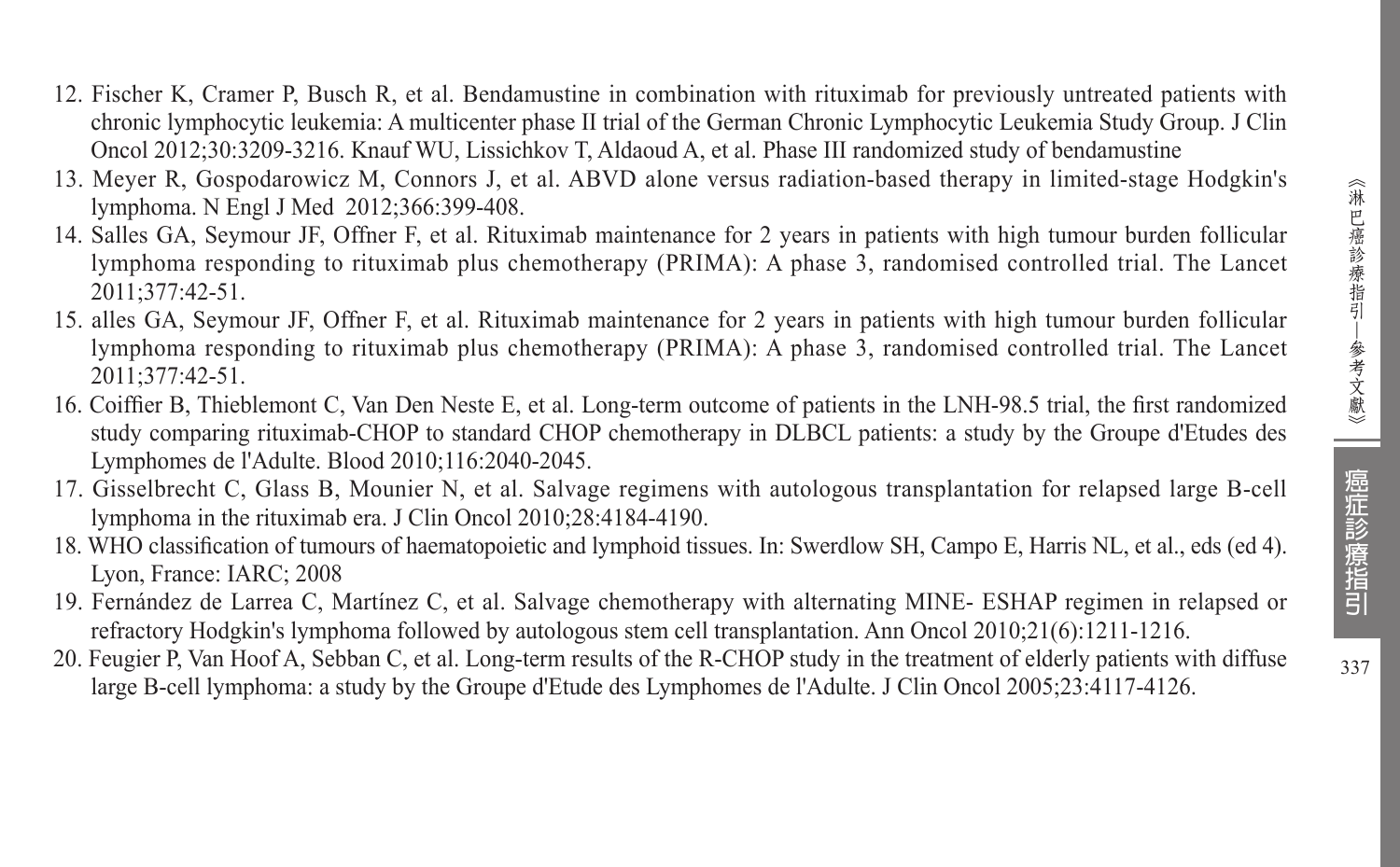

# 《 淋巴癌抗癌藥物治療指引 》

# **Hodgkin Lymphoma (Age ≥ 18 years)**

# **Classical Hodgkin Lymphoma**

### **ABVD (Doxorubicin, Bleomycin, Vinblastine, Dacarbazine)** ± **ISRT**

| 藥品名         | $^2$ 劑量 mg/m <sup>2</sup> | 給藥日   | 頻率  | 週期             | 參考文獻 |
|-------------|---------------------------|-------|-----|----------------|------|
| Doxorubicin | 25                        | 1,15  | O4W | $\Delta$       | 1-4  |
| Bleomycin   | $10$ unit/m <sup>2</sup>  | 1, 15 | O4W | $\Delta$       |      |
| Vinblastine |                           | 1, 15 | O4W | $\overline{4}$ |      |
| Dacarbazine | 375                       | 1, 15 | O4W | $\overline{4}$ |      |

# **Escalated BEACOPP (Bleomycin, Etoposide, Doxorubicin, Cyclophosphamide, Vincristine, Procarbazine, Prednisone) followed by ABVD with ISRT10**

| 藥品名              | 劑量 mg/m <sup>2</sup> | 給藥日      | 頻率  | 週期      | 參考文獻    |
|------------------|----------------------|----------|-----|---------|---------|
| Bleomycin        | 10 unit/ $m2$        | 8        | O2W | $2 + 2$ | $5 - 6$ |
| Etoposide        | 200                  | 1-3      | Q2W | $2 + 2$ |         |
| Doxorubicin      | 35                   |          | O2W | $2 + 2$ |         |
| Cyclophosphamide | 1200                 |          | O2W | $2 + 2$ |         |
| Vincristine      | 1.4                  | 8        | Q2W | $2 + 2$ |         |
| Procarbazine     | <b>100 QHS</b>       | $1 - 7$  | O2W | $2 + 2$ |         |
| Prednisone       | 40 PO QD             | $1 - 14$ | O2W | $2 + 2$ |         |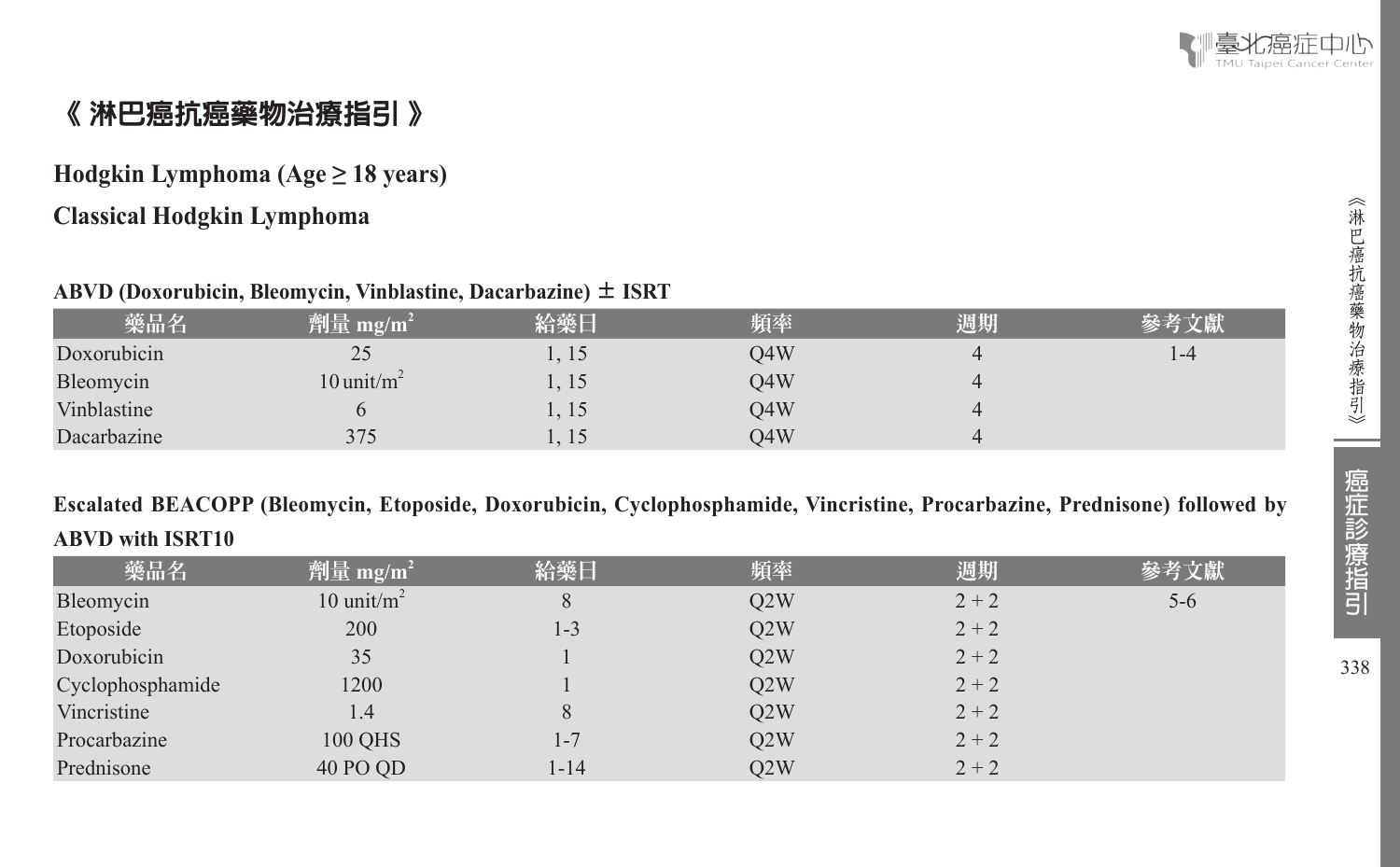339

| 藥品名                 | 劑量 mg/m <sup>2</sup> | 給藥日   | 頻率  | 週期      | 參考文獻 |
|---------------------|----------------------|-------|-----|---------|------|
| Brentuximab vedotin | $1.2 \text{ mg/kg}$  | . 15  | O4W |         |      |
| Doxorubicin         | 25                   | 1, 15 | O4W |         |      |
| Vinblastine         |                      | . 15  | O4W |         |      |
| Dacarbazine         | 375                  | l. 15 | O4W |         |      |
| <b>Vincristine</b>  | 1.4                  |       | O2W | $2 + 2$ |      |

#### **Brentuximab vedotin+AVD (doxorubicin+ vinblastine+ dacarbazine)**

# 參考文獻

- 1. Eich HT, Diehl V, Gorgen H, et al. Intensified chemotherapy and dose-reduced involved-field radiotherapy in patients with early unfavorable Hodgkin's lymphoma: final analysis of the German Hodgkin Study Group HD 11 trial. J Clin Oncol 2010;28:4199- 4206.
- 2. Engert A, Plutschow A, Eich HT, et al. Reduced treatment intensity in patients with early-stage Hodgkin's lymphoma. N Engl J Med 2010;363:640-652.
- 3. Raemaekers JM, André MP, Federico M, et al. Omitting radiotherapy in early positron emission tomography–negative stage I/II Hodgkin lymphoma is associated with an increased risk of early relapse: clinical results of the preplanned interim analysis of the randomized EORTC/LYSA/FIL H10 trial. J Clin Oncol 2014;32:1188-1194.
- 4. Radford J, Illidge T, Counsell N, et al. Results of a trial of PET-directed therapy for early-stage Hodgkin's lymphoma. N Engl J Med 2015;372:1598-1607.Twelves C, Wong A, Nowacki MP, et al. Capecitabine as adjuvant treatment for stage III colon cancer. N Engl J Med 2005;352:2696-2704.
- 5. Engert A, Haverkamp H, Cobe C, et al. Reduced-intensity chemotherapy and PET-guided radiotherapy in patients with advanced stage Hodgkin's lymphoma (HD 15 trial): a randomized, open-label, phase 3 non-inferiority trial. Lancet 2012; 379(9828): 1791-1799
- 6. von Tresckow B, Plutschow A, Fuches M, et al. Dose-intensification in early unfavorable Hodgkin's lymphoma: final analysis of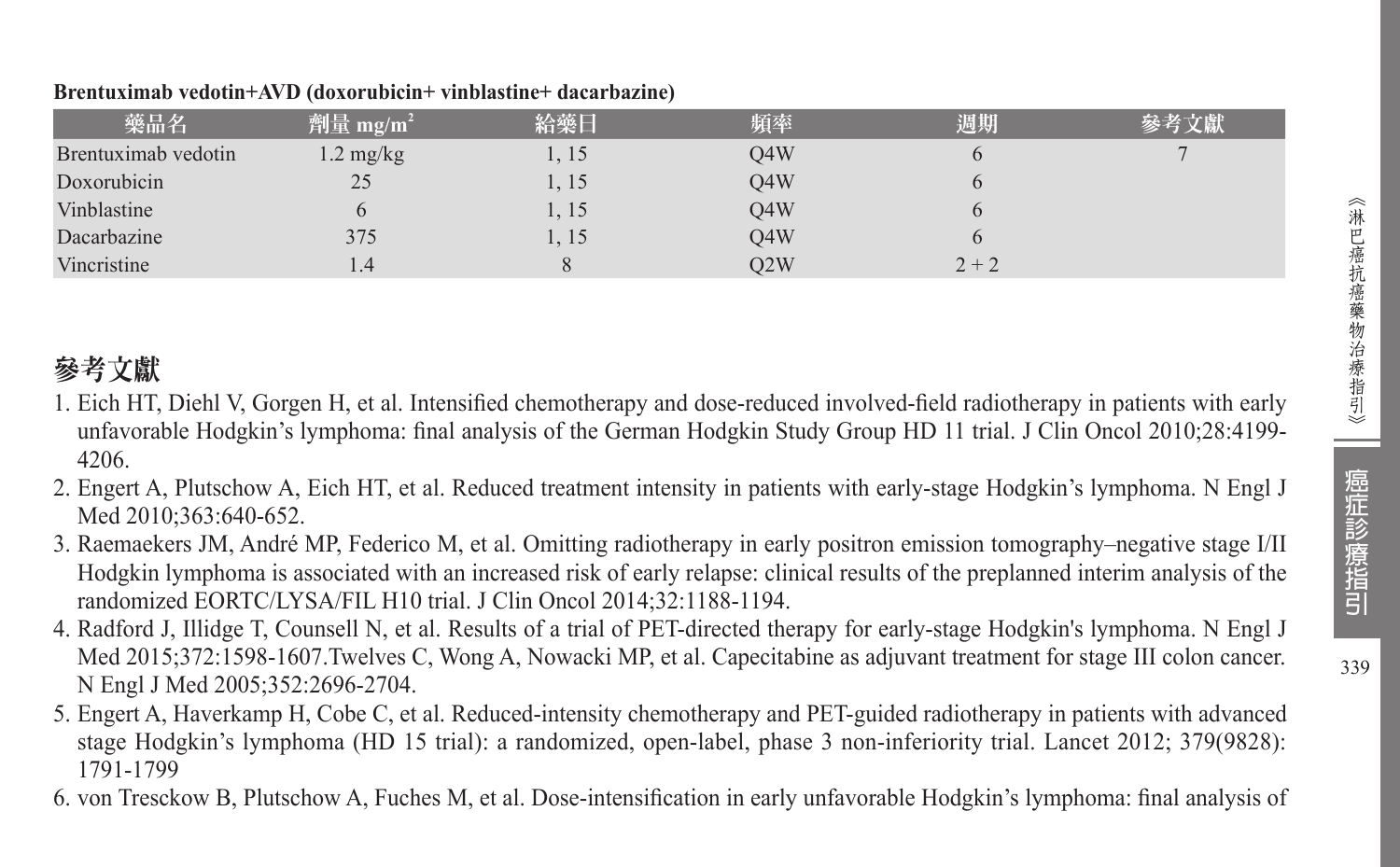

the German Hodgkin Study Group HD14 trial. J Clin Oncol 2012: 30: 907-913.

7. Connors JM, Jurczak W, Straus DJ, et al. Brentuximab Vedotin with Chemotherapy for Stage III or IV Hodgkin's Lymphoma. New England Journal of Medicine. 2018;378(4):331-344.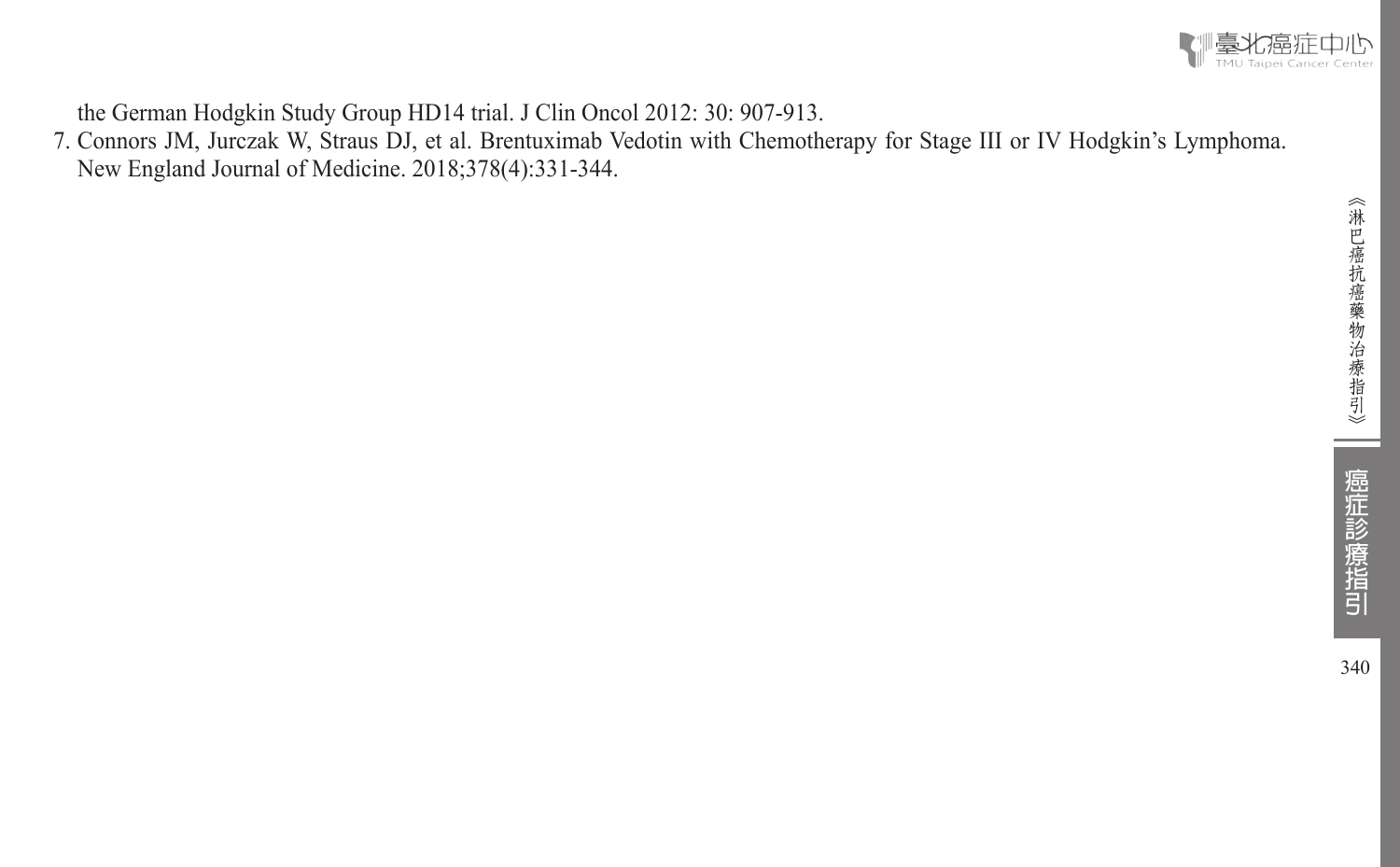# **Nodular Lymphocyte-Predominant Hodgkin Lymphoma**

| 藥品名             | 劑量 mg/m <sup>2</sup> | 給藥日   | 頻率               | 週期 | 參考文獻 |
|-----------------|----------------------|-------|------------------|----|------|
| Doxorubicin     | 25                   | 1, 15 | O4W              |    |      |
| Bleomycin       | 10 unit/ $m^2$       | 1, 15 | O4W              |    |      |
| Vinblastine     |                      | 1, 15 | O <sub>4</sub> W |    |      |
| Dacarbazine     | 375                  | 1, 15 | O4W              |    |      |
| $\pm$ Rituximab | 375                  |       | O4W              |    |      |

#### **ABVD (Doxorubicin, Bleomycin, Vinblastine, Dacarbazine)** ± **Rituximab**

#### **CHOP (Cyclophosphamide, Doxorubicin, Vincristine, Prednisone)** ± **Rituximab**

| 藥品名              | $^7$ 劑量 mg/m <sup>2</sup> | 給藥日 | 頻率               | 週期 | 參考文獻 |
|------------------|---------------------------|-----|------------------|----|------|
| Cyclophosphamide | 750                       |     | O <sub>3</sub> W |    |      |
| Doxorubicin      | 50                        |     | O <sub>3</sub> W |    |      |
| Vincristine      | 1.4                       |     | O3W              |    |      |
| Prednisone       | 40                        | L-5 | O <sub>3</sub> W |    |      |
| $\pm$ Rituximab  | 375                       |     | O3W              |    |      |

### **CVP (Cyclophosphamide, Vinblastine, Prednisone)** ± **Rituximab**

| 藥品名              | 劑量 mg/m <sup>2</sup> | 給藥日     | 頻率      | 週期 | 參考文獻 |
|------------------|----------------------|---------|---------|----|------|
| Cyclophosphamide | 500                  |         | $Q2-3W$ |    |      |
| Vinblastine      |                      | 1,8     | $Q2-3W$ |    |      |
| Prednisone       | 40                   | $1 - 7$ | $Q2-3W$ |    |      |
| $\pm$ Rituximab  | 375                  |         | O2-3W   |    |      |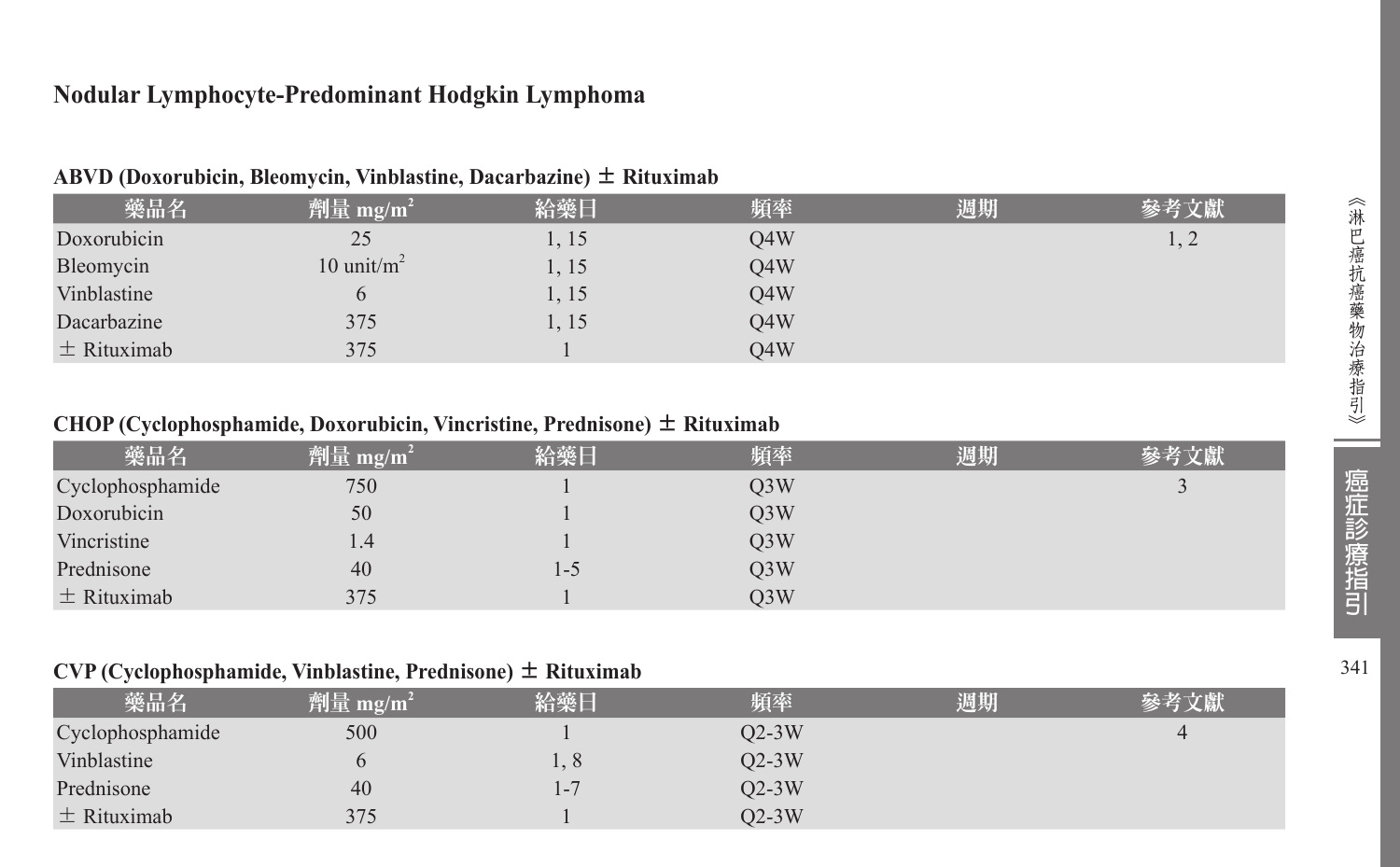#### **Rituximab**

| the property of the control of<br>樂品名 | 图画<br>mg/m<br>m ti       | 給藥日 | 頻率 | 週期 | $-245$  |
|---------------------------------------|--------------------------|-----|----|----|---------|
| Rituximab                             | $\Delta$ $\Box$<br>- ا د |     | DИ |    | $1 - 9$ |

# 參考文獻

- 1. Savage KJ, Skinnider B, AI-Mansour M, et al. Treating limited stage nodular lymphocyte predominat Hodgkin lymphoma similarly to classical Hodgkin lymphoma with ABVD may improve outcome. Blood 2011;118:4585-4590.
- 2. Canellos GP, Mauch P. What is the appropriate systemic chemotherapy for lymphocyte-predominat Hodgkin's Lymphoma? J Clin Oncol 2010;28:e8.
- 3. Fanale MA, Lai C-M, McLaughlin P, et al. Outcomes of Nodular Lymphocyte Predominat Hodgkin's Lymphoma (NLPHL) Patients Treated with R-CHOP. ASH Annual Meeting Abstracts 2010;116:2812.
- 4. Shankar A, Hall GW, Gorde-Grosjean S, et al. Treatment outcome after low intensity chemotherapy [CVP] in children and adolescents with early stage nodular lymphocyte predominant Hodgkin's lymphoma - an Anglo-French collaborative report. Eur J Cancer 2012;48:1700-1706.
- 5. Advani RH, Hoppe RT. How I treat nodular lymphocyte predominant Hodgkin lymphoma. Blood 2013;122:4182-4188.
- 6. Advani RH, Horning SJ, Hoppe RT, et al. Mature results of a phase II study of rituximab therapy for nodular lymphocytepredominant Hodgkin lymphoma. J Clin Oncol 2014;32:912-918.
- 7. Schulz H, Rehwald U, Morschhauser F, et al. Rituximab in relapsed lymphocyte-predominant Hodgkin lymphoma: long-term results of a phase 2 trial by the German Hodgkin Lymphoma Study Group (GHSG). Blood 2008;111(1):109-111.
- 8. Eichenauer DA, Fuchs M, Pluetschow A, et al. Phase 2 study of rituximab in newly diagnosed stage IA nodular lymphocytepredominant Hodgkin lymphoma: a report from the German Hodgkin Study Group. Blood 2011;118:4363-4365.
- 9. Eichenauer DA, Plutschow A, Fuchs M, et al. Long-Term Course of Patients With Stage IA Nodular Lymphocyte-Predominant Hodgkin Lymphoma: A Report From the German Hodgkin Study Group. J Clin Oncol 2015;33:2857-2862.

 $342$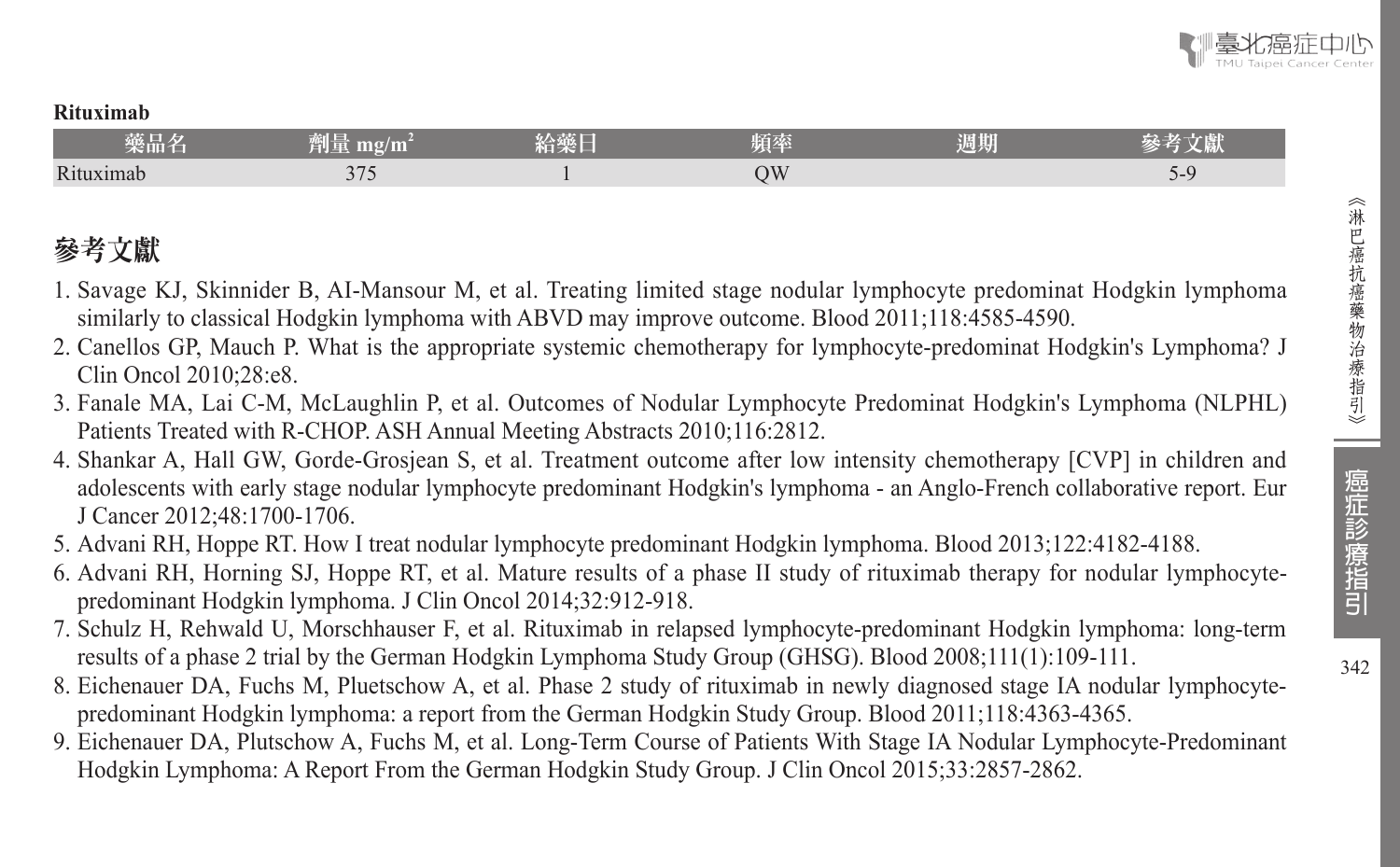# **Systemic therapy for relapsed or refractory disease**

# **Second-Line or Subsequent Therapy Options**

# **DHAP (Dexamethasone, Cisplatin, high-dose Cytarabine)**

| 藥品名           | $^2$ 劑量 mg/m <sup>2</sup> | 給藥日  | 頻率    | 週期 | 參考文獻 |
|---------------|---------------------------|------|-------|----|------|
| Dexamethasone | $40 \text{ mg }$ QD       | . -4 | 03-4W |    |      |
| Cisplatin     | 100                       |      | 03-4W |    |      |
| Cytarabine    | 2000 O12H                 |      | O3-4W |    |      |

### **ESHAP (Etoposide, Methylprednisolone, Cisplatin, high-dose Cytarabine)**

| 藥品名                | 劑量 mg/m $^2$ | 給藥日  | 頻率      | 週期 |         |
|--------------------|--------------|------|---------|----|---------|
| Etoposide          | 40           | 1-4  | $O3-4W$ |    | 3, 4, 5 |
| Methylprednisolone | 500          | l -4 | $O3-4W$ |    |         |
| Cisplatin          | 25           | l -4 | $O3-4W$ |    |         |
| Cytarabine         | 2000         |      | $O3-4W$ |    |         |

### **Gemcitabine/Bendamustine/Vinorelbine**

| 藥品名          | 劑量 mg/m <sup>2</sup> | 給藥日                          | 頻率               | 週期 | 參考文獻                                      |
|--------------|----------------------|------------------------------|------------------|----|-------------------------------------------|
| Gemcitabine  | 800                  |                              | O <sub>3</sub> W |    | $\mathcal{D}$<br>$\overline{\phantom{a}}$ |
| Bendamustine | 100                  | 2 <sub>2</sub><br>$\sim$ , J | O <sub>3</sub> W |    |                                           |
| Vinorelbine  | 20                   |                              | O3W              |    |                                           |
| Prednisolone | $100 \text{ mg }$ PO | $1 - 4$                      | O <sub>3</sub> W |    |                                           |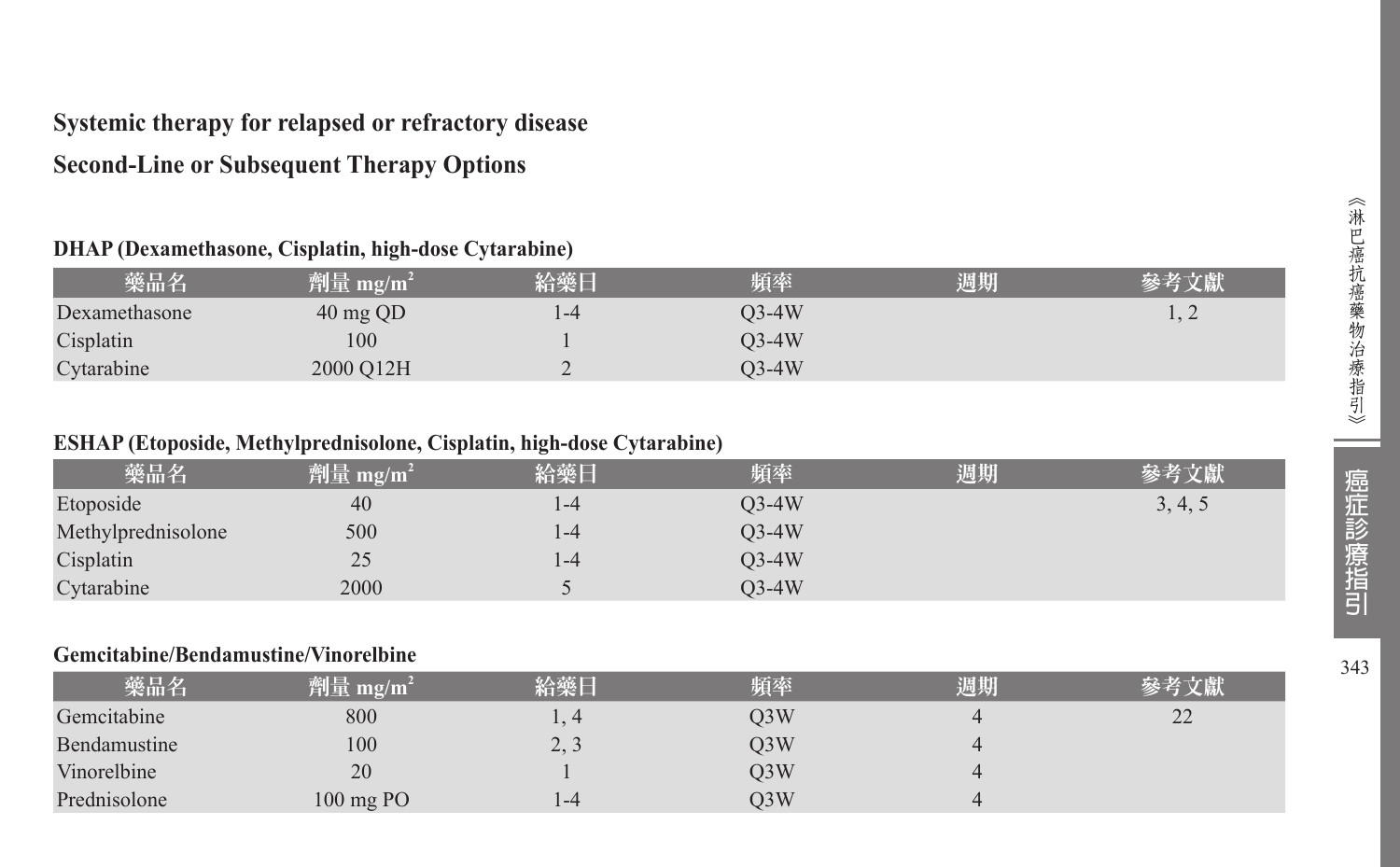

### **GCD (Gemcitabine, Carboplatin, Dexamethasone)**

| 藥品名           | 劑量 mg/m <sup>2</sup> | 給藥日 | 頻率  | 週期 |    |
|---------------|----------------------|-----|-----|----|----|
| Gemcitabine   | 1000                 |     | D3W |    | b, |
| Carboplatin   | AUC 5                |     | D3W |    |    |
| Dexamethasone | $40 \text{ mg}$      | 1-4 | )3W |    |    |

### **GVD (Gemcitabine, Vinorelbine, Lipo-Doxorubicin)**

#### **1.For transplant- naïve patients**

| 藥品名              | 劑量 mg/m $^2$ | 給藥日 | 頻率  | 週期 | 參考文獻 |
|------------------|--------------|-----|-----|----|------|
| Gemcitabine      | 1000         |     | O3W |    |      |
| Vinorelbine      | 20           |     | O3W |    |      |
| Lipo-Doxorubicin |              |     | O3W |    |      |

### **2.For post-transplant patients**

| 藥品名              | 劑量 mg/m $^{\rm 2}$ | 給藥日  | 頻率  | 週期 | 參考文獻 |
|------------------|--------------------|------|-----|----|------|
| Gemcitabine      | 800                | 1, 0 | O3W |    |      |
| Vinorelbine      |                    |      | O3W |    |      |
| Lipo-Doxorubicin | 10                 |      | 03W |    |      |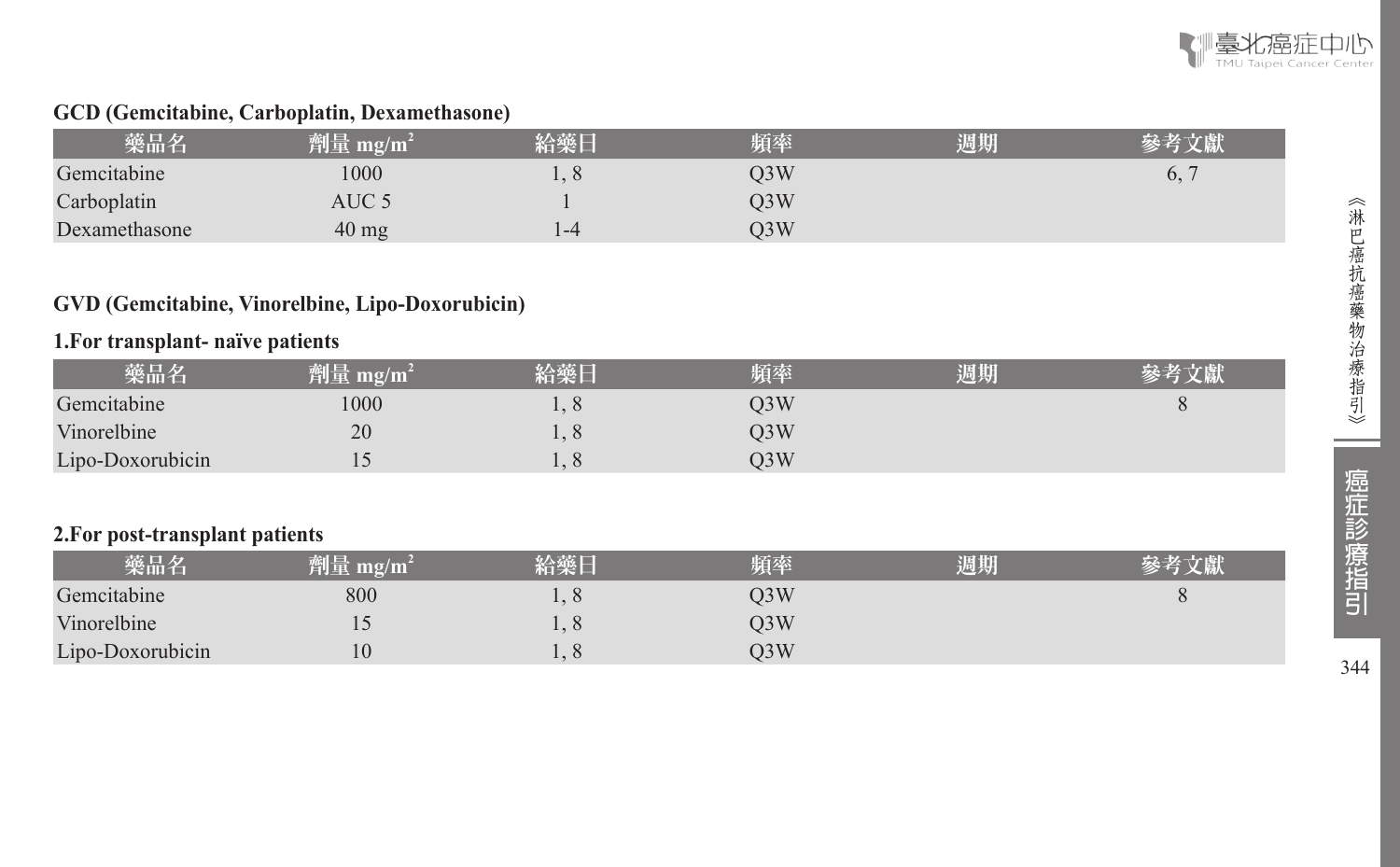### **ICE (Ifosfamide, Carboplatin, Etoposide)**

| 藥品名         | 劑量 mg/m <sup>2</sup> | 給藥日 | 頻率  | 週期 |       |
|-------------|----------------------|-----|-----|----|-------|
| Etoposide   | 100                  | د-ا | O3W |    | 9, 10 |
| Carboplatin | AUC 5                | -   | O3W |    |       |
| Ifosfamide  | 5000                 |     | O3W |    |       |

#### **IGEV (Ifosfamide, Gemcitabine, Vinorelbine, Prednisolone)**

| 藥品名          | 劑量 mg/m <sup>2</sup> | 給藥日  | 頻率               | 週期 | 參考文獻 |
|--------------|----------------------|------|------------------|----|------|
| Ifosfamide   | 2000                 | 1-4  | O3W              |    |      |
| Gemcitabine  | 800                  | 1, 4 | O3W              |    |      |
| Vinorelbine  | 20                   |      | O <sub>3</sub> W |    |      |
| Prednisolone | 100 mg               | 1-4  | O3W              |    |      |

### **Mini-BEAN (Carmustine, Cytarabine, Etoposide, Mephalan)**

| 藥品名        | 劑量 mg/m <sup>2</sup> | 給藥日     | 頻率      | 週期 | 參考文獻   |
|------------|----------------------|---------|---------|----|--------|
| Carmustine | 60                   |         | $O4-6W$ |    | 12, 13 |
| Cytarabine | 100                  | 2-5     | $O4-6W$ |    |        |
| Etoposide  | 75                   | $2 - 5$ | $O4-6W$ |    |        |
| Mephalan   | 30                   |         | $O4-6W$ |    |        |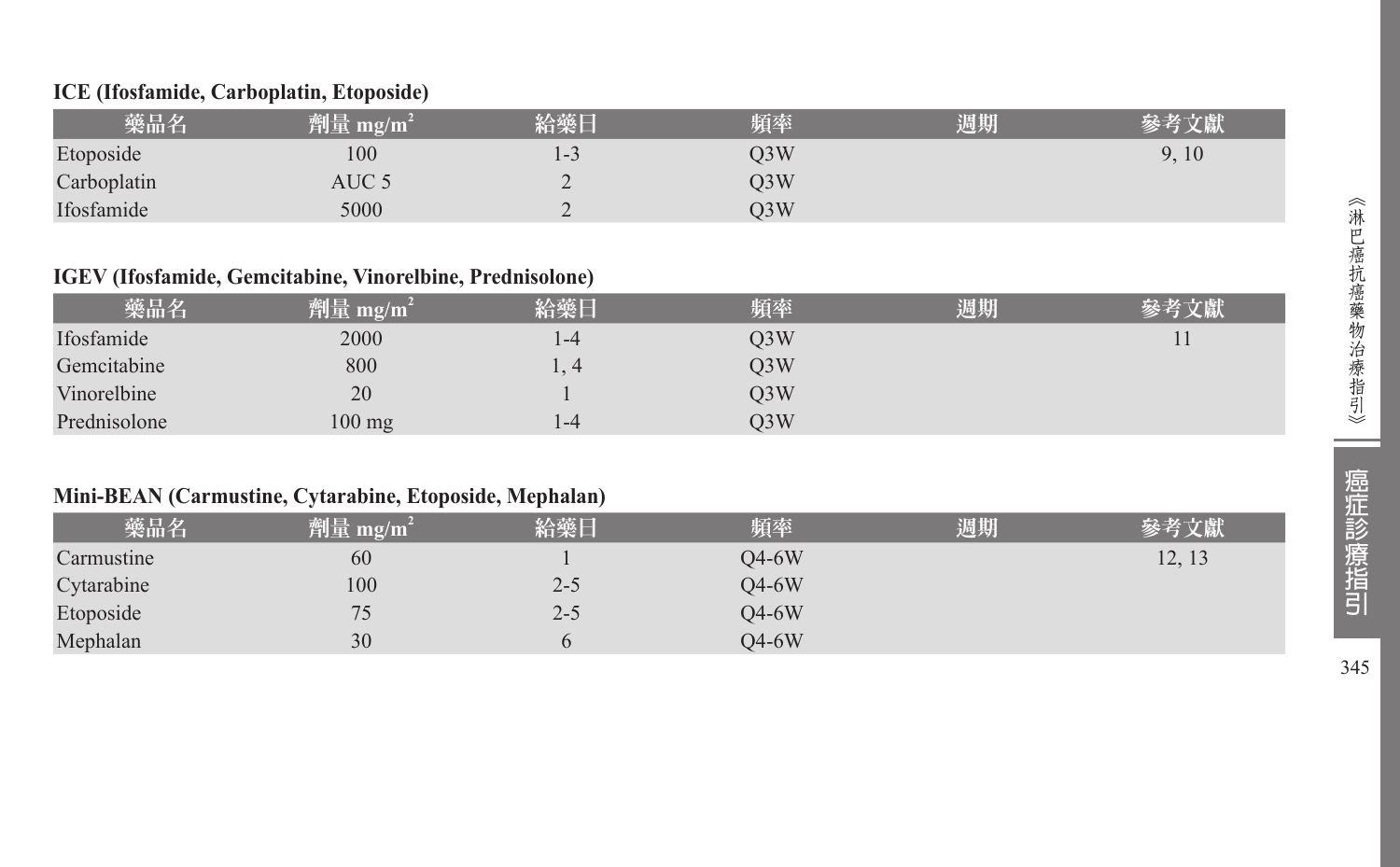

### **MINE (Etoposide, Ifosfamide, Mesna, Mitoxantrone)**

| 藥品名          | 劑量 mg/m <sup>2</sup> | 給藥日     | 頻率      | 週期 | 參考文獻 |
|--------------|----------------------|---------|---------|----|------|
| Mesna        | 1300                 | $1 - 3$ | $O3-4W$ |    | 14   |
| Ifosfamide   | 1300                 | $1-3$   | $O3-4W$ |    |      |
| Mitoxantrone |                      |         | $O3-4W$ |    |      |
| Etoposide    | 65                   | 1-3     | $O3-4W$ |    |      |

#### **Brentuximab vedotin (only for CHL)**

| 藥品名                  | 劑量 mg/m $^2$        | 給藥日 | 頻率  | 週期 |  |
|----------------------|---------------------|-----|-----|----|--|
| Brentuximab vedotin* | $1.8 \text{ mg/kg}$ |     | J3W |    |  |

\*alone or in combination with the second-line regimens below

# **Additional Therapy Options: (only for CHL)**

| 藥品名          | <b>劑量</b> mg/m <sup>2</sup> | 給藥日  | 頻率  | 週期 | 參考文獻 |
|--------------|-----------------------------|------|-----|----|------|
| Bendamustine | 120                         | 1, 2 | O4W |    | 16   |
|              |                             |      |     |    |      |
| 藥品名          | 劑量 mg/m <sup>2</sup>        | 給藥日  | 頻率  | 週期 | 參考文獻 |
| Everolimus   | 10 mg PO QD                 |      |     |    | 17   |
|              |                             |      |     |    |      |
| 藥品名          | 劑量 mg/m <sup>2</sup>        | 給藥日  | 頻率  | 週期 | 參考文獻 |
| Lenalidomide | 25 mg PO QD                 | 1-21 | Q4W |    | 18   |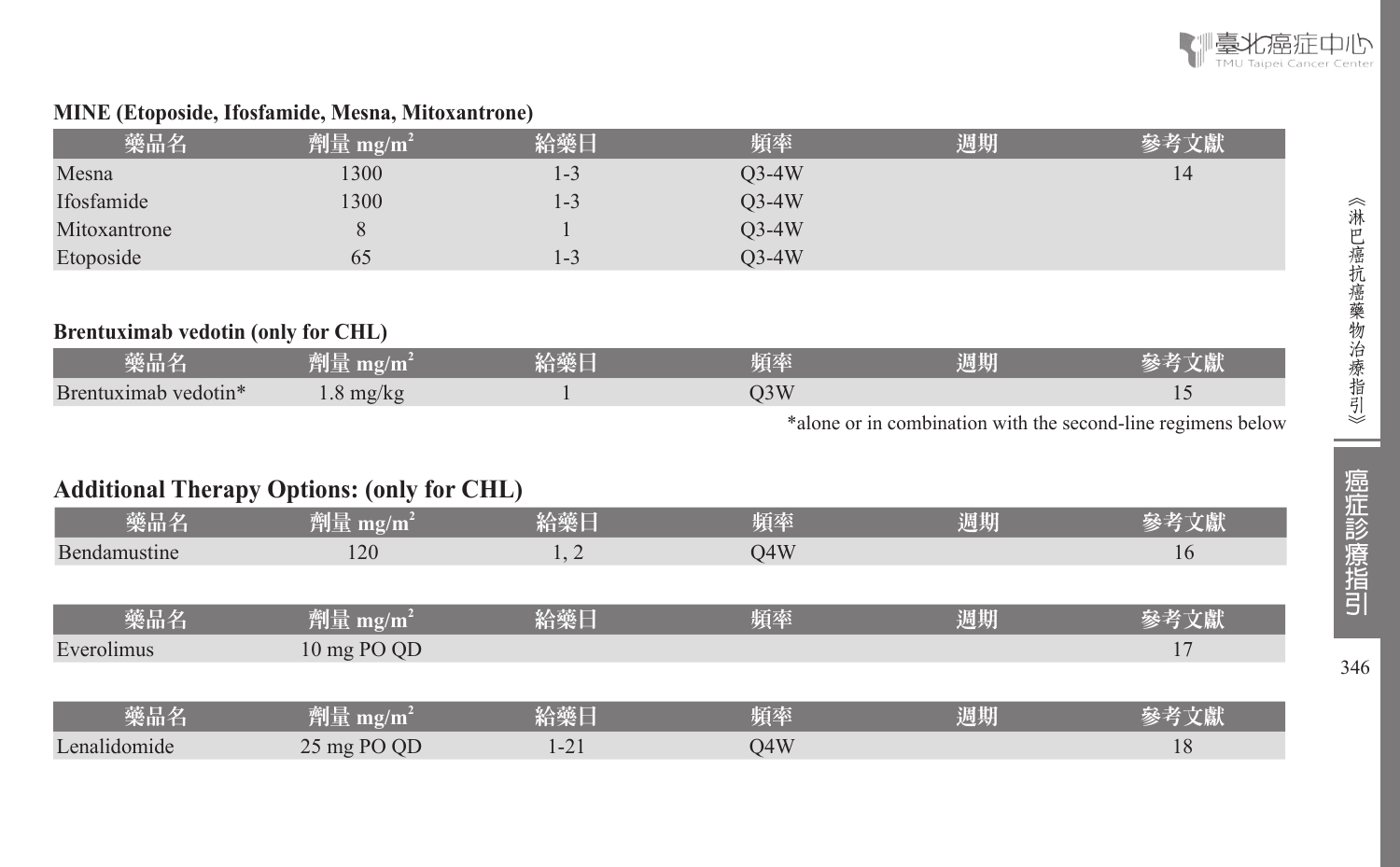| 樂品名       | 劑量 mg/m $^2$ | 給藥日 | 頻率  | 週期 |        |
|-----------|--------------|-----|-----|----|--------|
| Nivolumab | 3 mg/kg      |     | J2W |    | 19, 20 |
|           |              |     |     |    |        |

| 柴而彳           | $\mathbf{m}\mathbf{g}/\mathbf{m}$<br>AN LIF | VA 211.<br>KBS I<br>. | 頻率 | 週期 |        |
|---------------|---------------------------------------------|-----------------------|----|----|--------|
| Pembrolizumab | l () mg/kg                                  |                       |    |    | $\sim$ |

# **NLPHL**

# **DHAP (Dexamethasone, Cisplatin, high-dose Cytarabine)**

| 藥品名           | 劑量 mg/m <sup>2</sup> | 給藥日 | 頻率    | 週期 | 參考文獻 |
|---------------|----------------------|-----|-------|----|------|
| Dexamethasone | $40 \text{ mg }$ QD  | -4  | 03-4W |    | 1, 2 |
| Cisplatin     | 100                  |     | 03-4W |    |      |
| Cytarabine    | 2000 O12H            |     | 03-4W |    |      |

# **ESHAP (Etoposide, Methylprednisolone, Cisplatin, high-dose Cytarabine)**

| 藥品名                | 劑量 mg/m <sup>2</sup> | 給藥日  | 頻率      | 週期 | 參考文獻    |
|--------------------|----------------------|------|---------|----|---------|
| Etoposide          | 40                   | l -4 | O3-4W   |    | 3, 4, 5 |
| Methylprednisolone | 500                  | l -4 | $O3-4W$ |    |         |
| Cisplatin          | 25                   | l -4 | $O3-4W$ |    |         |
| Cytarabine         | 2000                 |      | O3-4W   |    |         |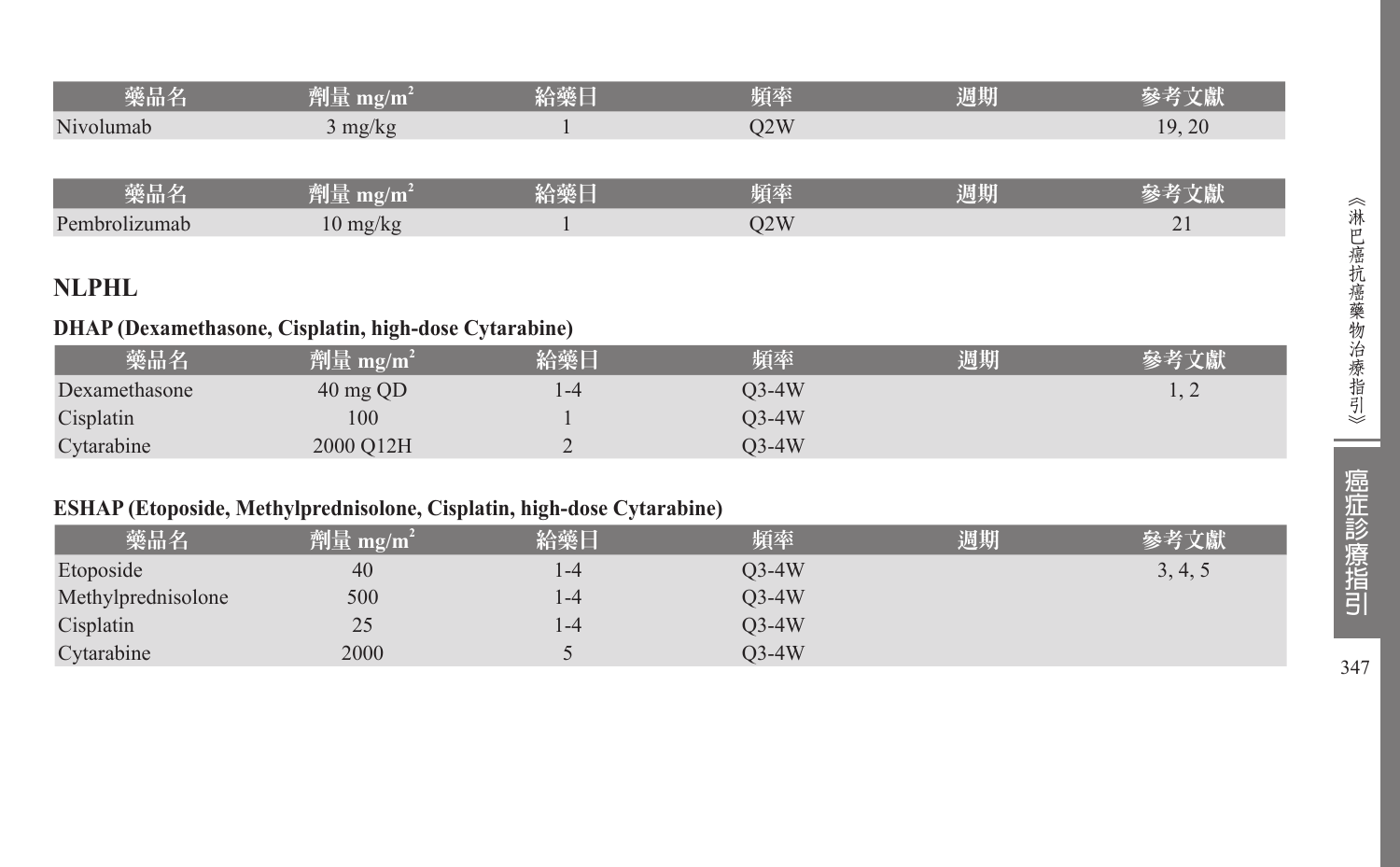

#### **ICE (Ifosfamide, Carboplatin, Etoposide)**

| 藥品名          | 劑量 mg/m <sup>2</sup>                                             | 給藥日     | 頻率               | 週期 | 參考文獻  |
|--------------|------------------------------------------------------------------|---------|------------------|----|-------|
| Etoposide    | 100                                                              | $1 - 3$ | Q <sub>3</sub> W |    | 9, 10 |
| Carboplatin  | AUC 5                                                            |         | O <sub>3</sub> W |    |       |
| Ifosfamide   | 5000                                                             |         | O <sub>3</sub> W |    |       |
|              | <b>IGEV</b> (Ifosfamide, Gemcitabine, Vinorelbine, Prednisolone) |         |                  |    |       |
| 藥品名          | 劑量 mg/m <sup>2</sup>                                             | 給藥日     | 頻率               | 週期 | 參考文獻  |
| Ifosfamide   | 2000                                                             | 1-4     | O <sub>3</sub> W |    | 11    |
| Gemcitabine  | 800                                                              | 1, 4    | O <sub>3</sub> W |    |       |
| Vinorelbine  | 20                                                               |         | O <sub>3</sub> W |    |       |
| Prednisolone | $100 \text{ mg}$                                                 | 1-4     | O <sub>3</sub> W |    |       |

# 參考文獻

- 1. Josting A, Rudolph C, Reiser M, et al. Time-intensified dexamethasone/cisplatin/cytarabine: an effective salvage therapy with low toxicity in patients with relapsed and refractory Hodgkin's disease. Ann Oncol 2002;13(10):1628-1635.
- 2. Abali H, Urün Y, Oksüzoğlu B, Budakoğlu B, et al. Comparison of ICE (ifosfamide-carboplatinetoposide) versus DHAP (cytosine arabinoside-cisplatin-dexamethasone) as salvage chemotherapy in patients with relapsed or refractory lymphoma. Cancer Invest 2008;26(4):401-406.
- 3. Aparicio J, Segura A, Garcera S, et al. ESHAP is an active regimen for relapsing Hodgkin's disease. Ann Oncol 1999;10(5):593- 595.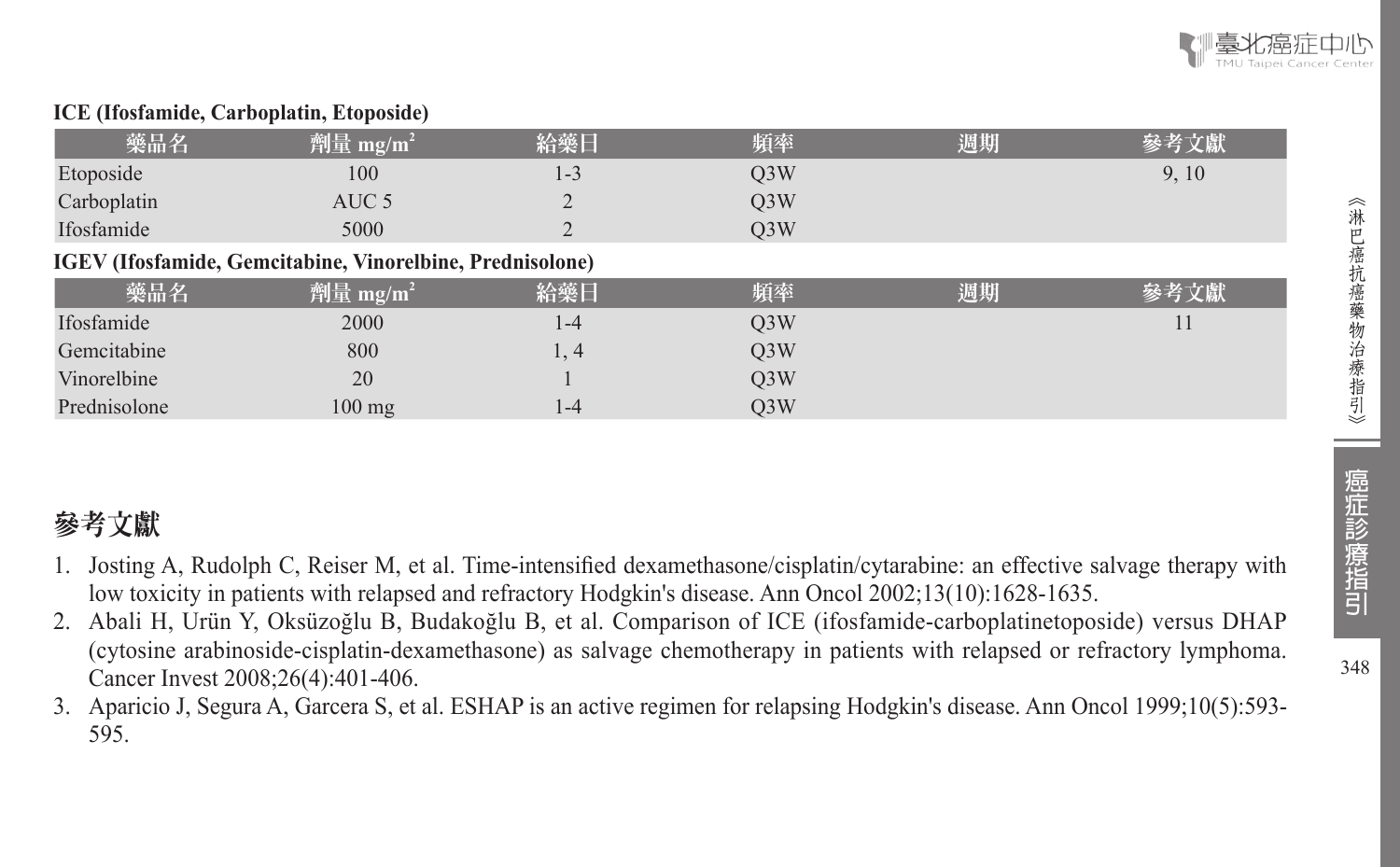- 4. Fernández de Larrea C, Martínez C, et al. Salvage chemotherapy with alternating MINEESHAP regimen in relapsed or refractory Hodgkin's lymphoma followed by autologous stem cell transplantation. Ann Oncol 2010;21(6):1211-1216.
- 5. Labrador J, Cabrero-Calvo M, Perez-Lopez E, et al. ESHAP as salvage therapy for relapsed or refractory Hodgkin's lymphoma. Ann Hematol 2014;93:1745-1753.
- 6. Crump M, Kuruvilla J, Couban S, et al. Randomized comparison of gemcitabine, dexamethasone, and cisplatin versus dexamethasone, cytarabine, and cisplatin chemotherapy before autologous stem-cell transplantation for relapsed and refractory aggressive lymphomas: NCIC-CTG LY.12. J Clin Oncol 2014;32:3490-3496.
- 7. Gopal AK, Press OW, Shustov AR, et al. Efficacy and safety of gemicitabine, carboplatin, dexamethasone, and rituximab in patients with relapsed/refractory lymphoma: a prospective multicenter phase II study by Puget Sound Oncology Consortium. Leuk Lymphoma 2010;51:1523-1529.
- 8. Bartlett N, Niedzwiecki D, Johnson J, et al. Gemcitabine, vinorelbine, and pegylated liposomal doxorubicin (GVD), a salvage regimen in relapsed Hodgkin's lymphoma: CALGB 59804. Ann Oncol 2007;18(6):1071-1079.
- 9. Moskowitz CH, Nimer SD, Zelenetz AD, et al. A 2-step comprehensive high-dose chemoradiotherapy second-line program for relapsed and refractory Hodgkin disease: analysis by intent to treat and development of a prognostic model. Blood 2001;97(3):616-623.
- 10. Abali H, Urün Y, Oksüzoğlu B, Budakoğlu B, et al. Comparison of ICE (ifosfamide-carboplatinetoposide) versus DHAP (cytosine arabinoside-cisplatin-dexamethasone) as salvage chemotherapy in patients with relapsed or refractory lymphoma. Cancer Invest 2008;26(4):401-406.
- 11. Santoro A, Magagnoli M, Spina M, et al. Ifosfamide, gemcitabine, and vinorelbine: a new induction regimen for refractory and relapsed Hodgkin's lymphoma. Haematologica 2007;92(1):35-41.
- 12. Colwill R, Crump M, Couture F, et al. Mini-BEAM as salvage therapy for relapsed or refractory Hodgkin's disease before intensive therapy and autologous bone marrow transplantation. J Clin Oncol 1995;13:396-402.
- 13. Martín A, Fernández-Jiménez MC, Caballero MD, et al. Long-term follow-up in patients treated with Mini-BEAM as salvage therapy for relapsed or refractory Hodgkin's disease. Br J Haematol 2001;113(1):161-171.
- 14. Rodriguez MA, Cabanillas FC, Hagemeister FB, et al. A phase II trial of mesna/ifosfamide, mitoxantrone and etoposide for refractory lymphoms. Ann Oncol 1995;6(6):609-611.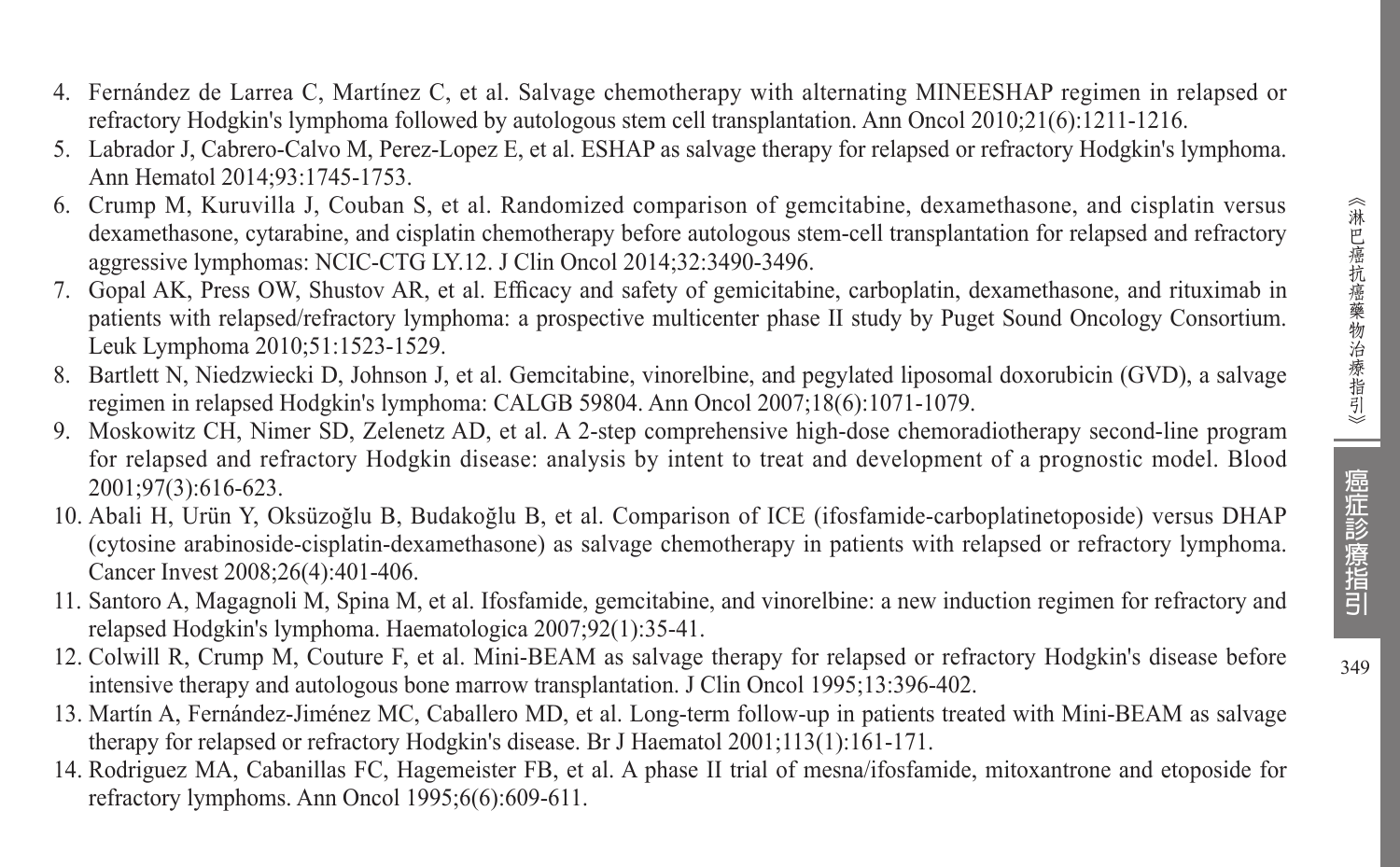

- 15. Younes A, Gopal AK, Smith SE, et al. Results of a pivotal phase II study of brentuximab vedotin for patients with relapsed or refractory Hodgkin's lymphoma. J Clin Oncol 2012;30:2183-2189.
- 16. Moskowitz AJ, Hamlin PA, Perales M-A, et al. Phase II study of bendamustine in relapsed and refractory Hodgkin lymphoma. J Clin Oncol 2013;31:456-460.
- 17. Johnston PB, Inwards DJ, Colgan JP, et al; A Phase II trial of the oral mTOR inhibitor everolimus in relapsed Hodgkin lymphoma. Am J Hematol. 2010;85(5):320-4.
- 18. Fehniger TA, Larson S, Trinkaus K, et al; A phase 2 multicenter study of lenalidomide in relapsed or refractory classical Hodgkin lymphoma. Blood 2011;118(19):5119-25.
- 19. Ansell SM, Lesokhin AM, Borrello I, et al. PD-1 Blockade with nivolumab in relapsed or refractory Hodgkin's lymphoma. N Engl J Med 2015;372:311-9.
- 20. Timmerman J, Armand P, Lesokhin AM, et al. Nivolumab in patients with relapsed or refractory lymphoid malignancies and classical Hodgkin lymphoma: Updated results of a phase 1 study (CA 209-039) [abstract]. Hematol Oncol 2015;33:Abstract 010.
- 21. Moskowitz CH, Ribrag V, Michot J-M, et al. PD-1 blockade with the monoclonal antibody pembrolizumab (MK-3475) in patients with classical Hodgkin lymphoma after brentuximab vedotin failure: preliminary results from a phase 1b study (KEYNOTE-013) [abstract]. Blood 2014;124:Abstract 290.
- 22. Santoro A,Mazza R, Pulsoni A, et al.Bendamustine in Combination With Gemcitabine and Vinorelbine Is an Effective Regimen As Induction Chemotherapy Before Autologous Stem-Cell Transplantation for Relapsed or Refractory Hodgkin Lymphoma: Final Results of a Multicenter Phase II Study.J Clin Oncol 201634;3293-3299.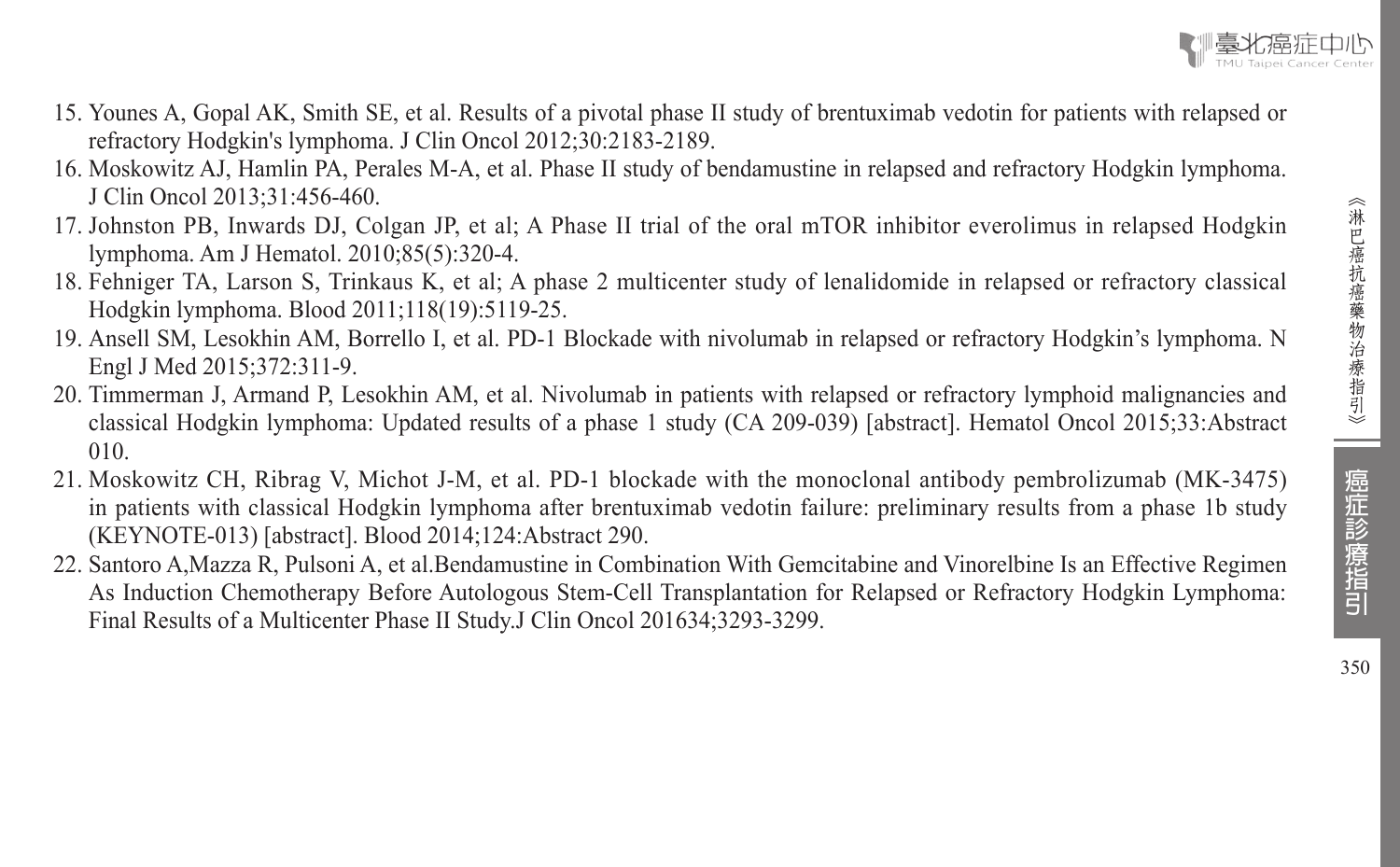# **Hodgkin Lymphoma (Age > 60 years)**

| 藥品名         | 劑量 mg/m $^2$   | 給藥日   | 頻率  | 週期 | 參考文獻              |
|-------------|----------------|-------|-----|----|-------------------|
| Doxorubicin | 25             | 1, 15 | O4W |    | $1-4$ , $\degree$ |
| Bleomycin*  | 10 unit/ $m^2$ | 1, 15 | O4W |    |                   |
| Vinblastine |                | 1, 15 | O4W |    |                   |
| Dacarbazine | 375            | 15    | O4W | #  |                   |

# $A(B)VD \pm ISRT$

\* Bleomycin should be used with caution as it may not be tolerated in older adults.

# A(B)VD (2 cycles) followed by AVD (4 cycles), if PET scan is negative after 2 cycles of ABVD.

If stage I-II unfavorable, consider a total of 4 cycles

### **CHOP** ± **ISRT**

| 藥品名              | 劑量 mg/m <sup>2</sup> | 給藥日   | 頻率               | 週期 | 參考文獻 |
|------------------|----------------------|-------|------------------|----|------|
| Cyclophosphamide | 750                  |       | O <sub>3</sub> W | ∗  |      |
| Doxorubicin      | 50                   |       | O <sub>3</sub> W | ∗  |      |
| Vincristine      | 1.4                  |       | O <sub>3</sub> W | ∗  |      |
| Prednisone       | 40                   | l - 3 | O3W              |    |      |

\* Stage I-II favorable disease: 4; Stage I-II favorable or III-IV: 6

#### **PVAG (Prednisone, Vinblastine, Doxorubicin, Gemcitabine)**

| 藥品名         | 劑量 mg/m <sup>2</sup> | 給藥日 | 頻率  | 週期 | <b> 參考文獻 </b> |
|-------------|----------------------|-----|-----|----|---------------|
| Prednisone  | 40                   | I-C | O3W |    |               |
| Vinblastine |                      |     | O3W |    |               |
| Doxorubicin | 50                   |     | O3W |    |               |
| Gemcitabine | 1000                 |     | O3W |    |               |

351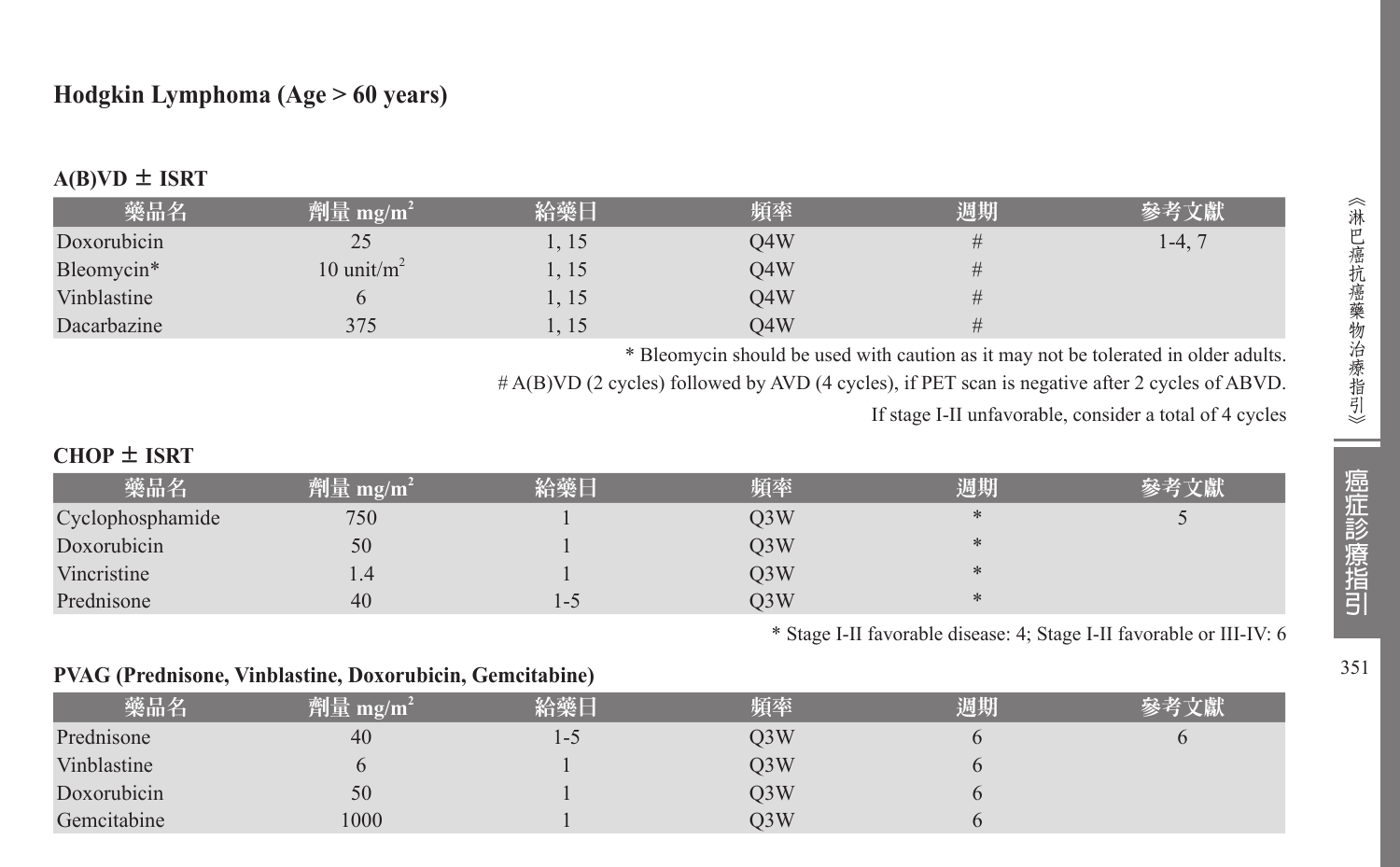# 參考文獻

- 1. Engert A, Plutschow A, Eich HT, et al. Reduced treatment intensity in patients with early-stage Hodgkin's lymphoma. N Engl J Med 2010;363:640-652.
- 2. Stamatoullas A, Brice P, Bouabdallah R, et al. Outcome of patients older than 60 years with classical Hodgkin lymphoma treated with front line ABVD chemotherapy: frequent pulmonary events suggest limiting the use of bleomycin in the elderly. Br J Haematol 2015;170:179-184.
- 3. Behringer K, Goergen H, Hitz F, et al. Omission of dacarbazine or bleomycin, or both, from the ABVD regimen in treatment of early-stage favourable Hodgkin's lymphoma (GHSG HD13): an open-label, randomised, non-inferiority trial. Lancet 2015;385:1418-1427.
- 4. Johnson P, Federico M, Fossa A, et al. Response-adapted therapy based on interim FDG-PET scans in advanced Hodgkin lymphoma: first analysis of the safety of de-escalation and efficacy of escalation in the international RATHL study (CRUK/07/033) [abstract]. Hematol Oncol 2015;33 (Suppl S1):Abstract 008.
- 5. Kolstad A, Nome O, Delabie J, et al. Standard CHOP-21 as first line therapy for elderly patients with Hodgkin's lymphoma. Leuk Lymphoma 2007;48:570-576.
- 6. Boll B, Bredenfeld H, Gorgen H, et al. Phase 2 study of PVAG (prednisone, vinblastine, doxorubicin, gemcitabine) in elderly patients with early unfavorable or advanced stage Hodgkin lymphoma. Blood 2011;118:6292-6298.
- 7. Johnson P, Federico M, Fossa A, et al. Response-adapted therapy based on interim FDG-PET scans in advanced Hodgkin lymphoma: first analysis of the safety of de-escalation and efficacy of escalation in the international RATHL study ( CRUK/07/033) [abstract]. Hematol Oncol 2015;33 (Suppl S1): Abstract 008.

癌症診療指引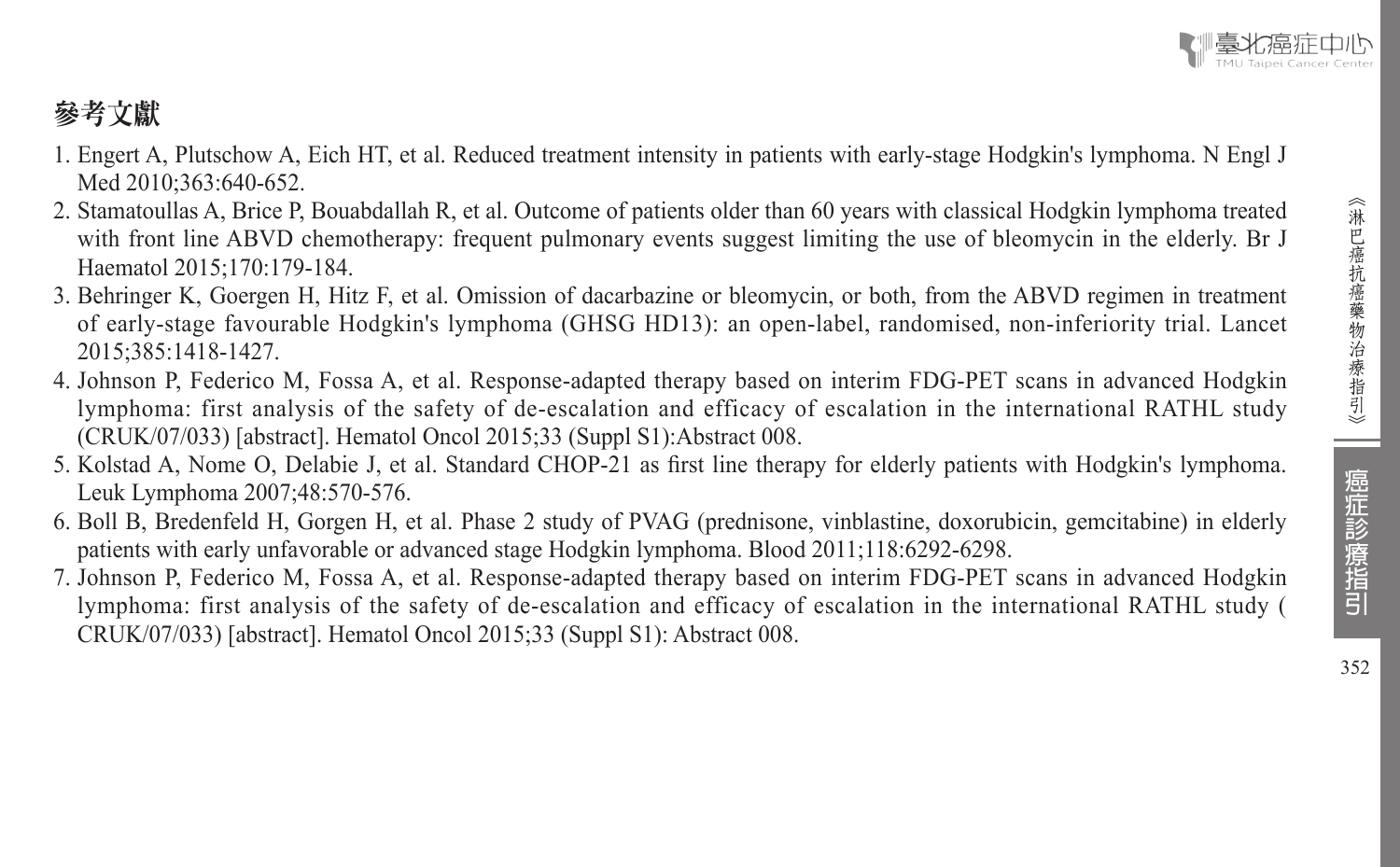# **Non-Hodgkin's Lymphoma Diffuse Large B-Cell Lymphoma First-line Therapy**

### **RCHOP (Rituximab, Cyclophosphamide, Doxorubicin, Vincristine, Prednisone)**

| 藥品名              | 劑量 mg/m <sup>2</sup> | 給藥日 | 頻率               | 週期 | 參考文獻    |
|------------------|----------------------|-----|------------------|----|---------|
| Rituximab        | 375                  |     | Q <sub>3</sub> W | 6  | $1 - 3$ |
| Cyclophosphamide | 750                  |     | Q <sub>3</sub> W | 6  |         |
| Doxorubicin      | 50                   |     | Q <sub>3</sub> W | h  |         |
| Vincristine      | 1.4                  |     | Q <sub>3</sub> W | O  |         |
| Prednisone       | $100$ mg             | 1-5 | Q <sub>3</sub> W |    |         |
|                  |                      |     |                  |    |         |
|                  |                      |     |                  |    |         |

# **Dose-dense RCHOP 14**

| 藥品名              | 劑量 mg/m <sup>2</sup> | 給藥日  | 頻率  | 週期 |  |
|------------------|----------------------|------|-----|----|--|
| Rituximab        | 375                  |      | O2W |    |  |
| Cyclophosphamide | 750                  |      | Q2W |    |  |
| Doxorubicin      | 50                   |      | O2W |    |  |
| Vincristine      | 1.4                  |      | Q2W |    |  |
| Prednisone       | $100$ mg             | د− ا | O2W |    |  |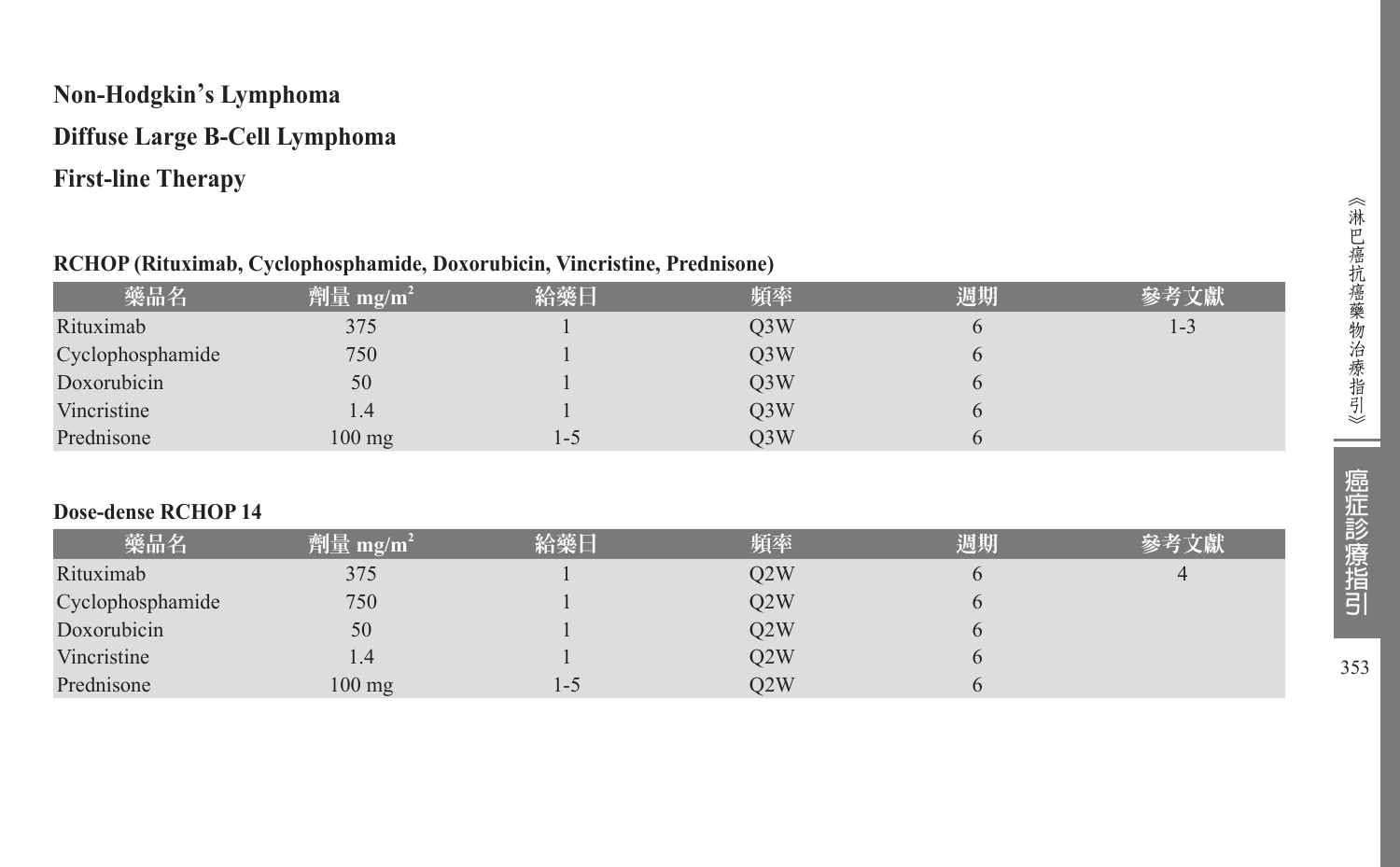| 藥品名              | 劑量 mg/m <sup>2</sup> | 給藥日 | 頻率               | 週期      | 參考文獻 |
|------------------|----------------------|-----|------------------|---------|------|
| Rituximab        | 375                  |     | O <sub>3</sub> W | $6 - 8$ | 5, 6 |
| Etoposide        | 50                   | 1-4 | Q <sub>3</sub> W | $6 - 8$ |      |
| Doxorubicin      | 10                   | 1-4 | Q <sub>3</sub> W | $6 - 8$ |      |
| Vincristine      | 0.4                  | 1-4 | Q3W              | $6 - 8$ |      |
| Cyclophosphamide | 750                  |     | O3W              | $6 - 8$ |      |
| Prednisone       | 60                   | 1-5 | O <sub>3</sub> W | $6 - 8$ |      |

### **Dose-dense EPOCH (Etoposide, Prednisone, Vincristine, Cyclophosphamide, Doxorubicin) + Rituximab**

# **First-line Therapy for Patients with Poor Left Ventricular Function**

### **CDOP (Cyclophosphamide, Lipo-Doxorubicin, Vincristine, Prednisone) + Rituximab**

| 藥品名              | 劑量 mg/m <sup>2</sup> | 給藥日 | 頻率  | 週期      | 參考文獻 |
|------------------|----------------------|-----|-----|---------|------|
| Rituximab        | 375                  |     | O3W | $6 - 8$ | 7, 8 |
| Cyclophosphamide | 750                  |     | O3W | $6 - 8$ |      |
| Lipo-Doxorubicin | 30                   |     | O3W | $6 - 8$ |      |
| Vincristine      | $4.4^{\circ}$        |     | O3W | $6 - 8$ |      |
| Prednisone       | 60                   | L-J | O3W | $6 - 8$ |      |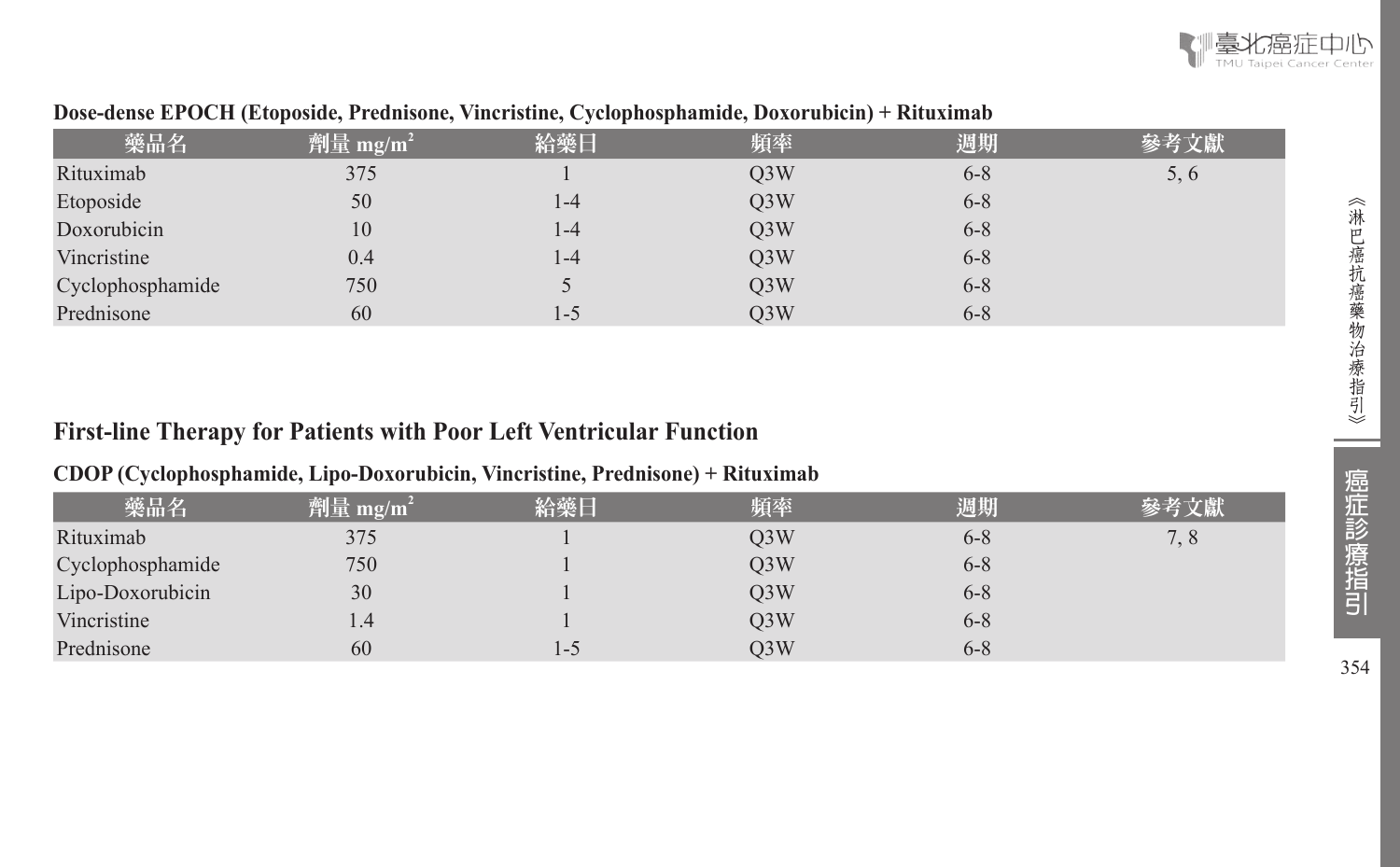| 藥品名              | 劑量 mg/m <sup>2</sup> | 給藥日 | 頻率               | 週期 | 參考文獻 |
|------------------|----------------------|-----|------------------|----|------|
| Rituximab        | 375                  |     | O <sub>3</sub> W |    | 10   |
| Cyclophosphamide | 750                  |     | O <sub>3</sub> W |    |      |
| Gemcitabine      | 750-1000             | 1,8 | O <sub>3</sub> W |    |      |
| Vincristine      | 1.4                  |     | O <sub>3</sub> W |    |      |
| Prednisone       | $100$ mg             | 1-C | O <sub>3</sub> W |    |      |

#### **RGCVP (Rituximab, Gemcitabine, Cyclophosphamide, Vincristine, Prednisone)**

#### **DA-EPOCH (Etoposide, Prednisone, Vincristine, Cyclophosphamide, Doxorubicin) + Rituximab**

| 藥品名              | 劑量 mg/m <sup>2</sup> | 給藥日 | 頻率               | 週期      | 參考文獻 |
|------------------|----------------------|-----|------------------|---------|------|
| Rituximab        | 375                  |     | O <sub>3</sub> W | $6 - 8$ | 5, 6 |
| Etoposide        | 50                   | 1-4 | Q <sub>3</sub> W | $6 - 8$ |      |
| Doxorubicin      | 10                   | 1-4 | O3W              | $6 - 8$ |      |
| Vincristine      | 0.4                  | 1-4 | O3W              | $6 - 8$ |      |
| Cyclophosphamide | 750                  |     | Q3W              | $6 - 8$ |      |
| Prednisone       | 60                   | 1-5 | O <sub>3</sub> W | $6 - 8$ |      |

#### **RCEOP (Rituximab, Cyclophosphamide, Etoposide, Vincristine, Prednisone)**

| 藥品名              | 劑量 mg/m <sup>2</sup> | 給藥日  | 頻率               | 週期     | 參考文獻 |
|------------------|----------------------|------|------------------|--------|------|
| Rituximab        | 375                  |      | Q <sub>3</sub> W | $\ast$ |      |
| Cyclophosphamide | 750                  |      | Q3W              | $*$    |      |
| Etoposide        | 50                   |      | Q3W              | $*$    |      |
| Etoposide        | 100 PO               | 2, 3 | Q3W              | $*$    |      |
| Vincristine      | 1.4                  |      | Q3W              | $*$    |      |
| Prednisone       | $100$ mg             | l-5  | Q3W              | *      |      |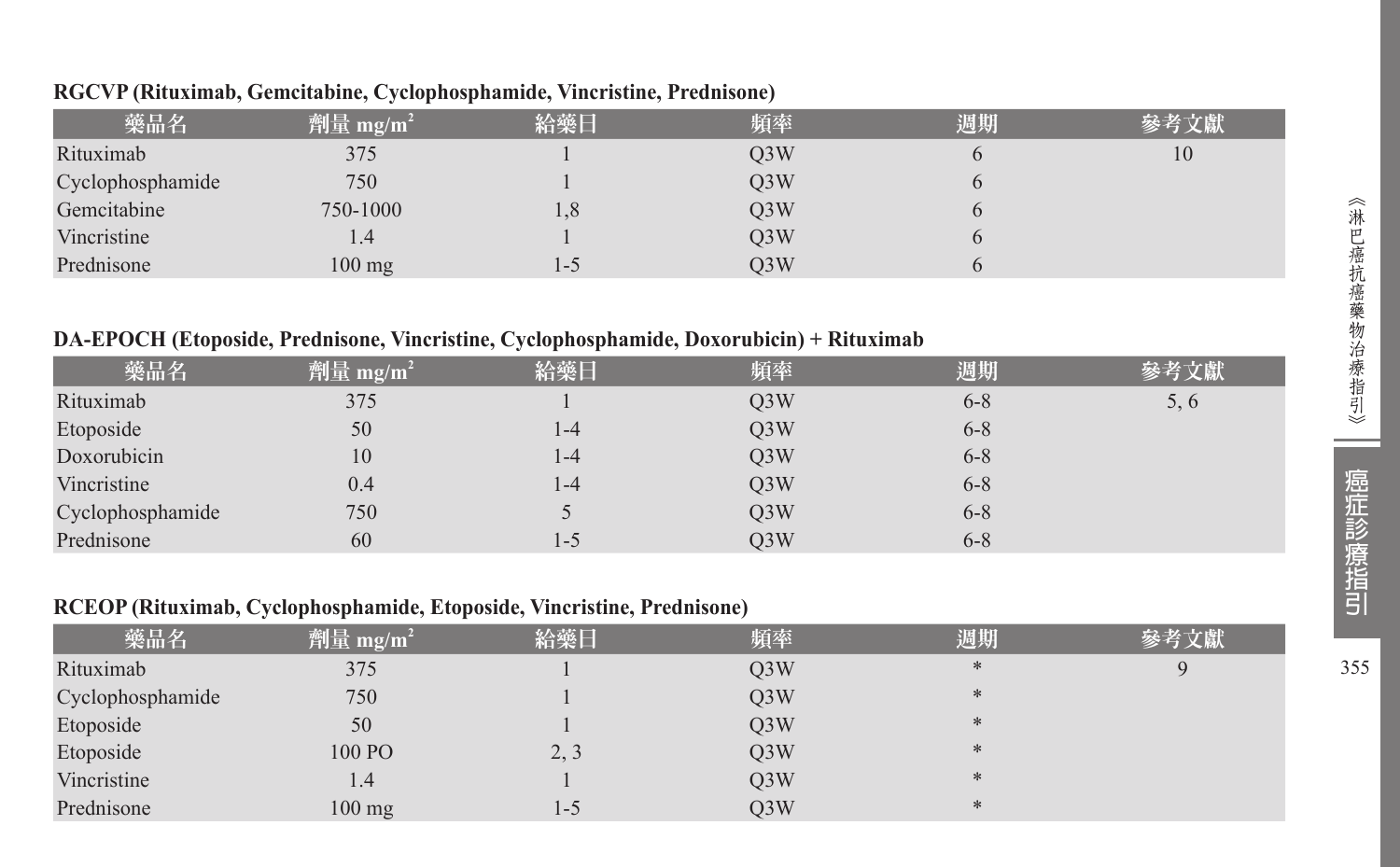

# **TREC (Rituximab, Bendamustine, Etoposide, Carboplatin)**

| 藥品名          | 劑量 mg/m $^2$ | 給藥日   | 頃率  | 週期 |                |
|--------------|--------------|-------|-----|----|----------------|
| Rituximab    | 375          |       | O3W | ∼  | $\overline{ }$ |
| Bendamustine | $90 - 120$   | $1-2$ | Q3W |    |                |
| Etoposide    | 100          | ن - ا | Q3W | ∼  |                |
| Carboplatin  | AUC 5        |       | O3W |    |                |

# **Patients >80years of age with comorbidities**

# **R-mini-CHOP**

| 藥品名              | 劑量 mg/m <sup>2</sup> | 給藥日     | 頻率  | 週期 | 參考文獻 |
|------------------|----------------------|---------|-----|----|------|
| Rituximab        | 375                  |         | O3W |    |      |
| Cyclophosphamide | 400                  |         | O3W |    |      |
| Doxorubicin      | 25                   |         | O3W |    |      |
| Vincristine      | mg                   |         | O3W |    |      |
| Prednisone       | 40                   | $1 - 5$ | O3W |    |      |

#### **R-COP**

| 藥品名              | 劑量 mg/m <sup>2</sup> | 給藥日 | 頻率  | 週期 | 參考文獻      |
|------------------|----------------------|-----|-----|----|-----------|
| Rituximab        | 375                  |     | O3W |    | $24 - 25$ |
| Cyclophosphamide | 750                  |     | O3W |    |           |
| Vincristine      | 1.4 mg               |     | O3W |    |           |
| Prednisone       | 100                  | 1-C | O3W |    |           |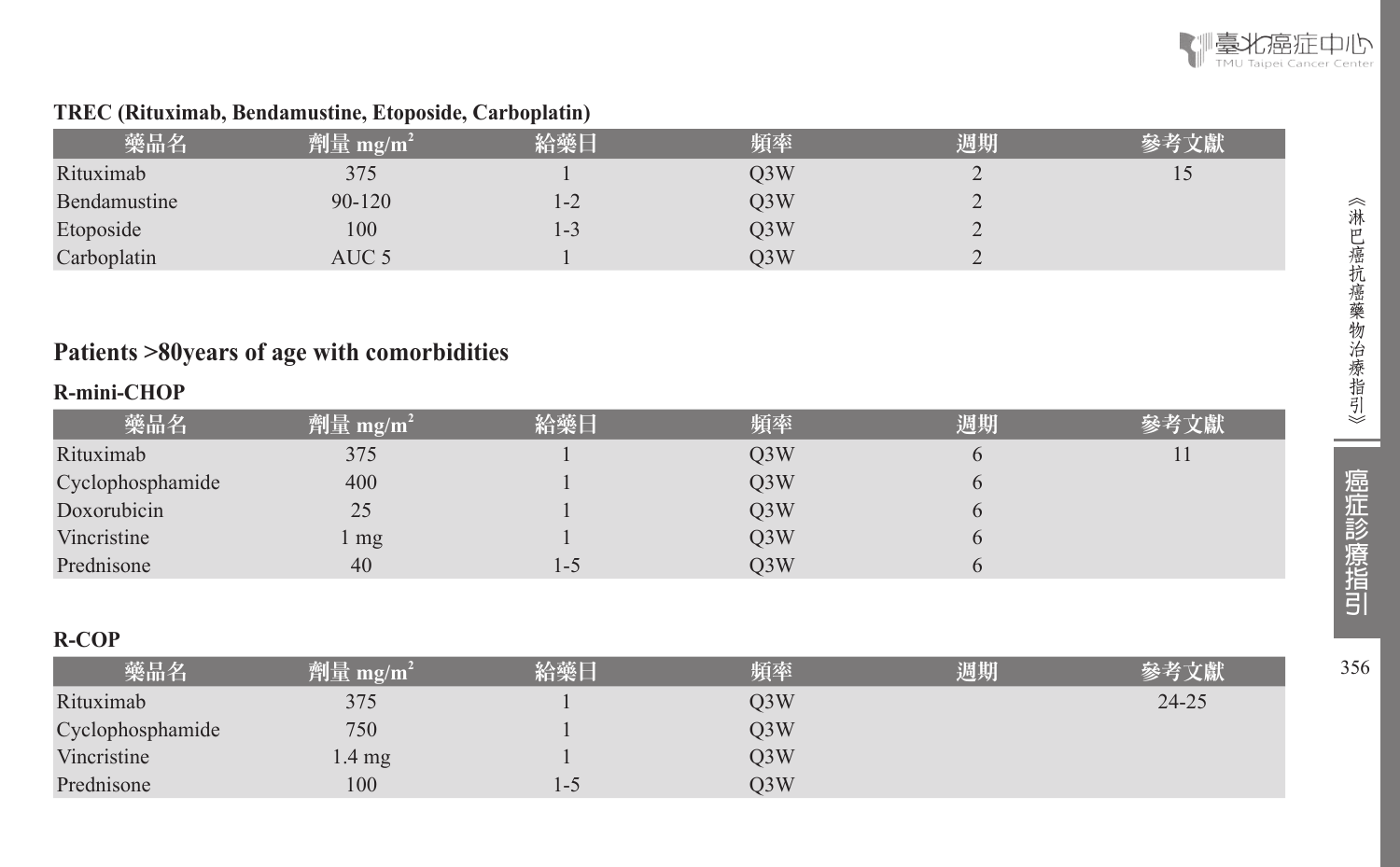| 藥品名              | $ \hat{p}$ [ ] mg/m <sup>2</sup> | 給藥日 | 頻率               | 週期 | 參考文獻 |
|------------------|----------------------------------|-----|------------------|----|------|
| Rituximab        | 375                              |     | O <sub>3</sub> W |    | 10   |
| Cyclophosphamide | 750                              |     | O <sub>3</sub> W |    |      |
| Gemcitabine      | 750                              | 1.8 | O <sub>3</sub> W |    |      |
| Vincristine      | 1.4                              |     | O3W              |    |      |
| Prednisone       | $100$ mg                         | l-5 | O3W              |    |      |

#### **RGCVP (Rituximab, Gemcitabine, Cyclophosphamide, Vincristine, Prednisolone)**

### **CDOP (Cyclophosphamide, Lipo-Doxorubicin, Vincristine, Prednisone) + Rituximab**

| 藥品名              | 劑量 mg/m <sup>2</sup> | 給藥日 | 頻率               | 週期      | 參考文獻 |
|------------------|----------------------|-----|------------------|---------|------|
| Rituximab        | 375                  |     | O <sub>3</sub> W | $6 - 8$ | 7, 8 |
| Cyclophosphamide | 750                  |     | O <sub>3</sub> W | $6 - 8$ |      |
| Lipo-Doxorubicin | 750                  |     | O <sub>3</sub> W | $6 - 8$ |      |
| Vincristine      | 1.4                  |     | O <sub>3</sub> W | $6 - 8$ |      |
| Prednisone       | 60                   | l-5 | O3W              | 6-8     |      |

# **Concurrent presentation with CNS disease**

# **Parenchymal**

3 g/m2 or more of systemic Methotrexate given on Day 15 of a 21-day RCHOP cycle that has been supported by growth factors.

# **Leptomeningeal**

IT methotrexate/cytarabine, consider Ommaya reservoir placement and/or systemic methotrexate  $(3-3.5 \text{ g/m}^2)$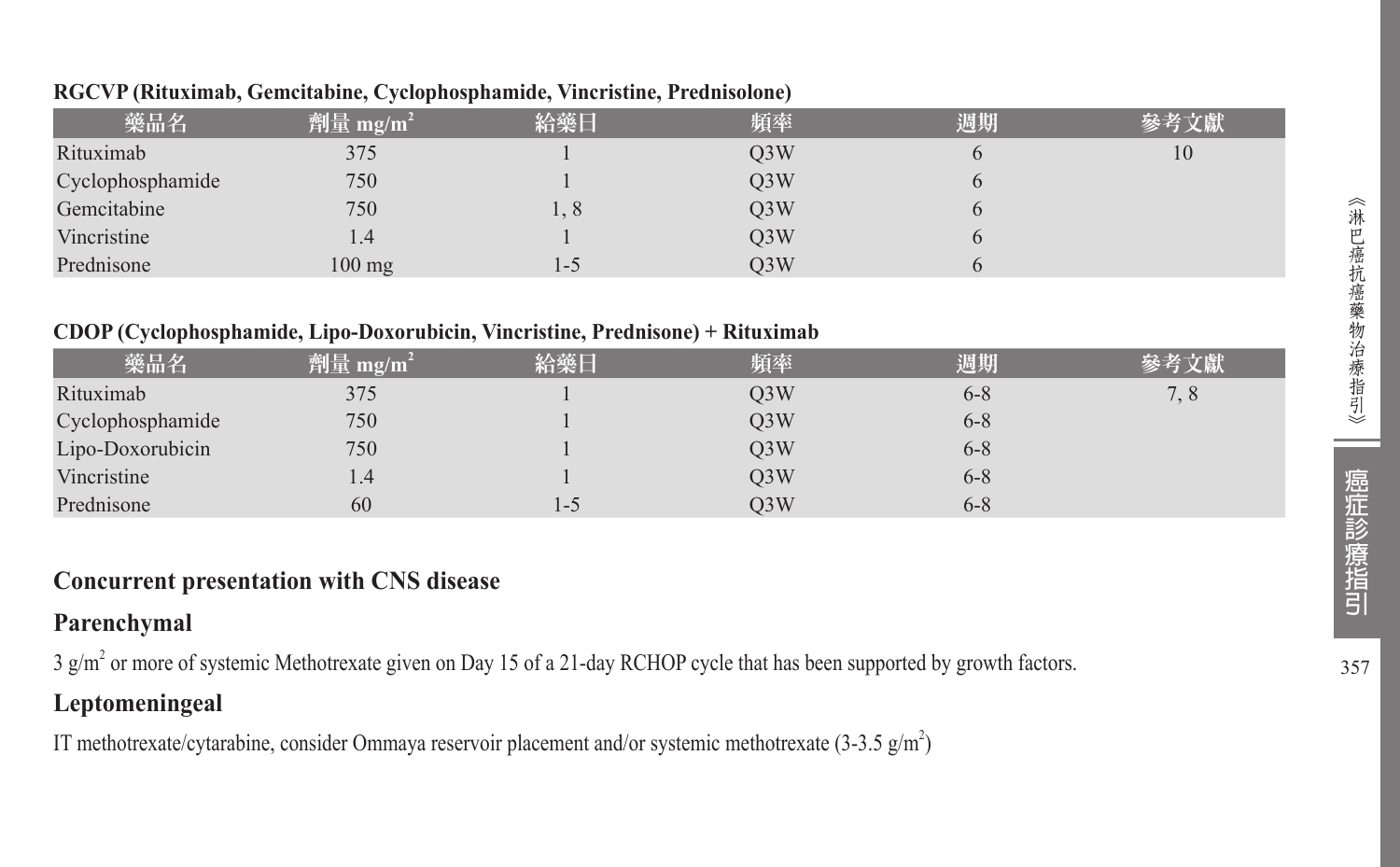

# **Second-line Therapy and Subsequent Therapy (intention to proceed to high-dose therapy)**

### **DHAP (Dexamethasone, Cisplatin, Cytarabine)** ± **Rituximab**

| 藥品名           | 劑量 mg/m $^{\rm 2}$ | 給藥日                      | 頻率    | 週期 |                |
|---------------|--------------------|--------------------------|-------|----|----------------|
| Cisplatin     | 100                |                          | O3-4W |    | $\overline{1}$ |
| Cytarabine    | 2000 O12H          | $\overline{\phantom{0}}$ | O3-4W |    |                |
| Dexamethasone | $40 \text{ mg}$    | 1-4                      | O3-4W |    |                |

# **DHAX** (dexamethasone, cytarabine, oxaliplatin)  $\pm$  rituximab

| 藥品名           | 劑量 mg/m <sup>2</sup> | 給藥日  | 頃率    | 週期 | 參考文獻 |
|---------------|----------------------|------|-------|----|------|
| Oxaliplatin   | 100                  |      | 03-4W |    | 26   |
| Cytarabine    | 2000 O12H            |      | O3-4W |    |      |
| Dexamethasone | $40 \text{ mg}$      | $-4$ | O3-4W |    |      |

### **ESHAP (Etoposide, Methylprednisolone, Cytarabine, Cisplatin)** ± **Rituximab**

| 藥品名                | 劑量 mg/m <sup>2</sup> | 給藥日  | 頻率      | 週期 | 參考文獻 |
|--------------------|----------------------|------|---------|----|------|
| Etoposide          | 40                   | l -4 | $O3-4W$ |    | 13   |
| Methylprednisolone | 500 mg               | l -4 | $O3-4W$ |    |      |
| Cytarabine         | 2000                 |      | $O3-4W$ |    |      |
| Cisplatin          | 25                   | l -4 | $O3-4W$ |    |      |
| Rituximab          | 375                  |      | $O3-4W$ |    |      |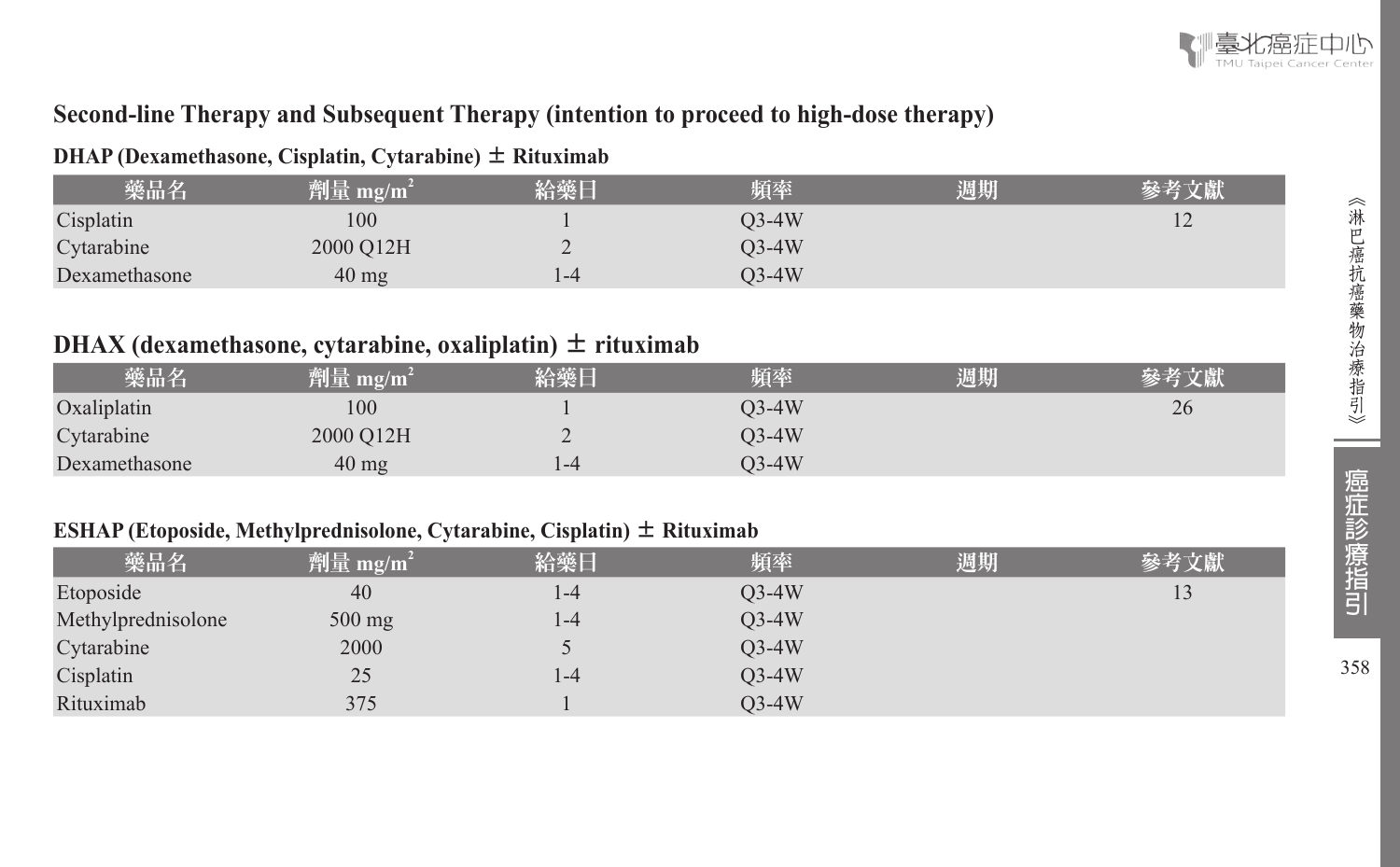#### **GDP (Gemcitabine, Dexamethasone, Cisplatin)**  ± **Rituximab**

| 藥品名           | 劑量 mg/m <sup>2</sup> | 給藥日        | 頻率  | 週期 |    |
|---------------|----------------------|------------|-----|----|----|
| Gemcitabine   | 1000                 | $1, 8^{-}$ | O3W |    | 20 |
| Dexamethasone | $40 \text{ mg}$      | $1 - 4$    | O3W |    |    |
| Cisplatin     | 75<br>ر ،            |            | O3W |    |    |
| Rituximab     | 375                  |            | O3W |    |    |

#### **GDP (Gemcitabine, Dexamethasone, Carboplatin)**  ± **Rituximab**

| 藥品名           | 劑量 mg/m <sup>2</sup> | 給藥日 | 頻率               | 週期 | 參考文獻 |
|---------------|----------------------|-----|------------------|----|------|
| Gemcitabine   | 1000                 | 1.8 | Q3W              |    | 14   |
| Dexamethasone | $40 \text{ mg}$      | 1-4 | O <sub>3</sub> W |    |      |
| Carboplatin   | 5 AUC                |     | O3W              |    |      |
| Rituximab     | 375                  |     | O3W              |    |      |

#### **GemOx (Gemcitabine, Oxaliplatin)**  ± **Rituximab**

| 藥品名         | 劑量<br>mg/m | 給藥 | 頻率    | 週期 |        |
|-------------|------------|----|-------|----|--------|
| Gemcitabine | 1000       | -  | 02-3W |    | 1J, 2J |
| Oxaliplatin | 100        | ∠  | 02-3W |    |        |
| Rituximab   | 375        |    | 02-3W |    |        |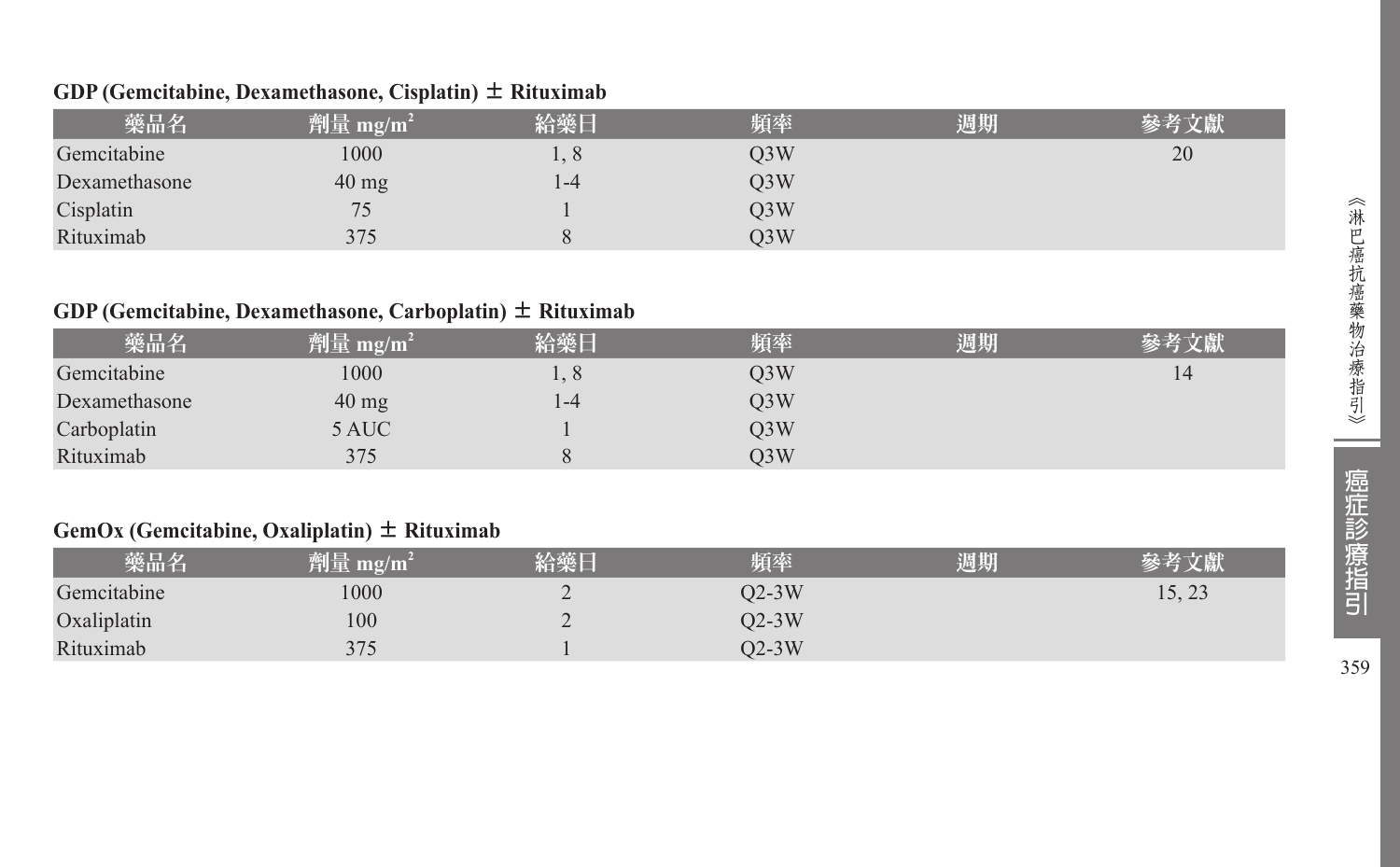

### **ICE (Ifosfamide, Carboplatin, Etoposide)** ± **Rituximab**

| 藥品名         | $ \hat{p} \hat{p} \leq m_2/m^2$ | 給藥日 | 頻率  | 週期 | 參考文獻           |
|-------------|---------------------------------|-----|-----|----|----------------|
| Etoposide   | 100                             | 1-3 | O2W |    | $\overline{1}$ |
| Carboplatin | AUC 5                           |     | O2W |    |                |
| Isofamide   | 5000                            |     | Q2W |    |                |
| Rituximab   | 375                             |     | O2W |    |                |

### **MINE (Mesna, Ifosfamide, Mitoxatrone, Etoposide)** ± **Rituximab**

| 藥品名          | 劑量 mg/m <sup>2</sup> | 給藥日   | 頻率      | 週期 | 參考文獻 |
|--------------|----------------------|-------|---------|----|------|
| Mesna        | 1330                 | $1-3$ | $Q3-4W$ |    | 17   |
| Ifosfamide   | 1330                 | 1-3   | $O3-4W$ |    |      |
| Mitoxantrone |                      |       | $Q3-4W$ |    |      |
| Etoposide    | 65                   | 1-3   | $Q3-4W$ |    |      |
| Rituximab    | 375                  |       | $O3-4W$ |    |      |

# **Second-line Therapy (non-candidates for high-dose therapy)**

# **Bendamustine + Rituximab**

| 樂品名          | 結正<br>,削量 mg/m | _____   | 陌丞  | 调期 |    |
|--------------|----------------|---------|-----|----|----|
| Bendamustine | 120            | $1 - 2$ | )3W |    | 10 |
| Rituximab    | 275<br>J/J     |         | )3W |    |    |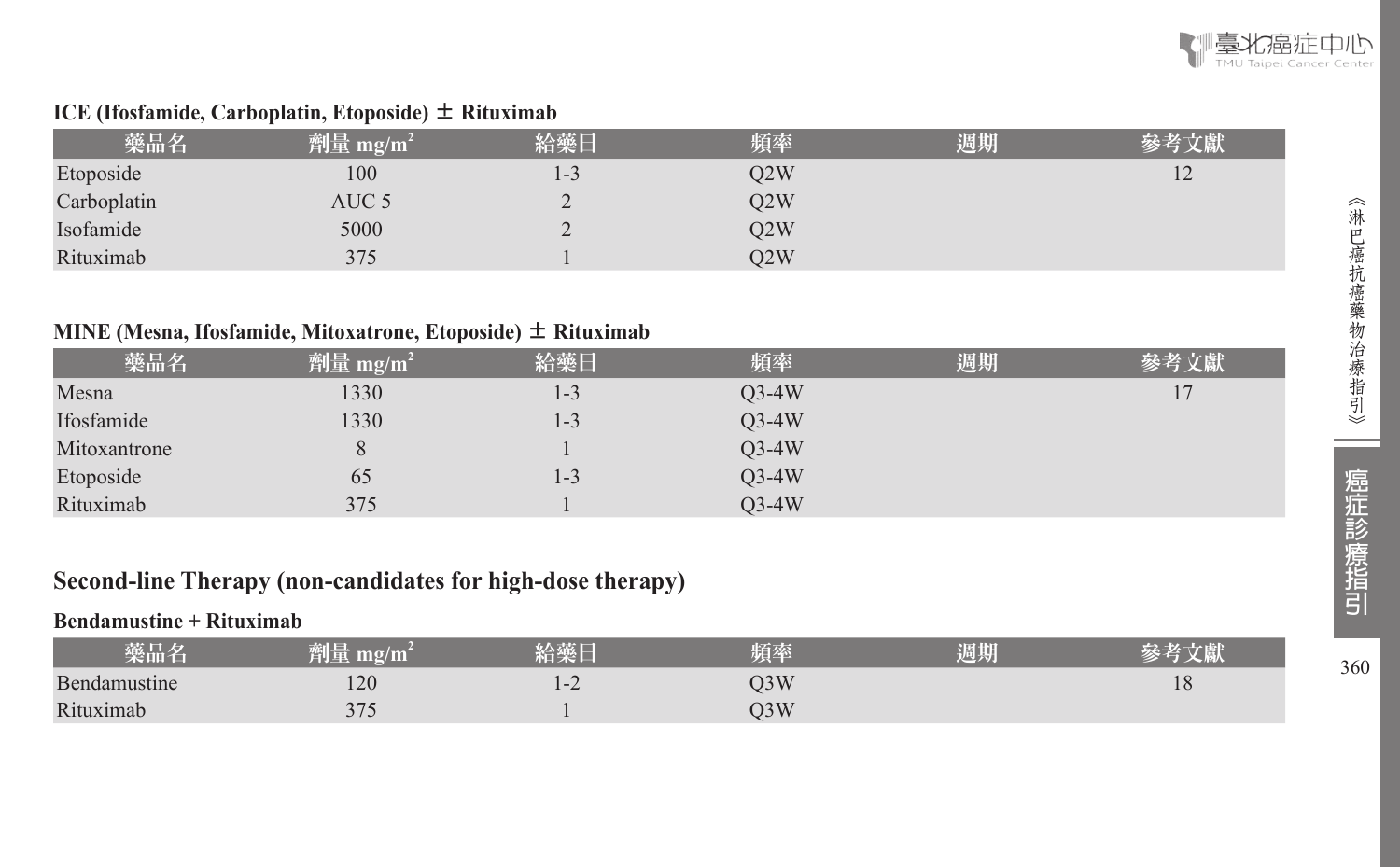| 藥品名              | 劑量 mg/m <sup>2</sup> | 給藥日     | 頻率               | 週期 | 參考文獻 |
|------------------|----------------------|---------|------------------|----|------|
| Cyclophosphamide | 750                  |         | Q <sub>3</sub> W |    | 16   |
| Etoposide        | 50                   |         | O <sub>3</sub> W |    |      |
| Etoposide        | 100 PO               | $2 - 3$ | Q <sub>3</sub> W |    |      |
| Vincristine      | 1.4                  |         | Q <sub>3</sub> W |    |      |
| Prednisone       | 100                  | 1-5     | Q <sub>3</sub> W |    |      |
| $\pm$ Rituximab  | 375                  |         | O <sub>3</sub> W |    |      |

#### **CEOP (Cyclophosphamide, Etoposide, Vincristine, Prednisone)** ± **Rituximab**

### **DA-EPOCH (Etoposide, Prednisone, Vincristine, Cyclophosphamide, Doxorubicin) + Rituximab**

| 藥品名              | 劑量 mg/m <sup>2</sup> | 給藥日   | 頻率               | 週期 | 參考文獻 |
|------------------|----------------------|-------|------------------|----|------|
| Rituximab        | 375                  |       | O <sub>3</sub> W |    | 19   |
| Etoposide        | 50                   | 1-4   | Q3W              |    |      |
| Doxorubicin      | 10                   | $1-4$ | Q3W              |    |      |
| Vincristine      | 0.4                  | $1-4$ | Q3W              |    |      |
| Cyclophosphamide | 750                  |       | O <sub>3</sub> W |    |      |
| Prednisone       | 60                   | - 1   | O3W              |    |      |

### **GDP (Gemcitabine, Dexamethasone, Cisplatin)** ± **Rituximab**

| 藥品名           | 劑量 mg/m <sup>2</sup> | 給藥日 | 頻率               | 週期 |    |
|---------------|----------------------|-----|------------------|----|----|
| Gemcitabine   | 1000                 |     | O <sub>3</sub> W |    | 20 |
| Dexamethasone | $40 \text{ mg}$      | 1-4 | O <sub>3</sub> W |    |    |
| Cisplatin     | 75                   |     | O <sub>3</sub> W |    |    |
| Rituximab     | 375                  |     | O <sub>3</sub> W |    |    |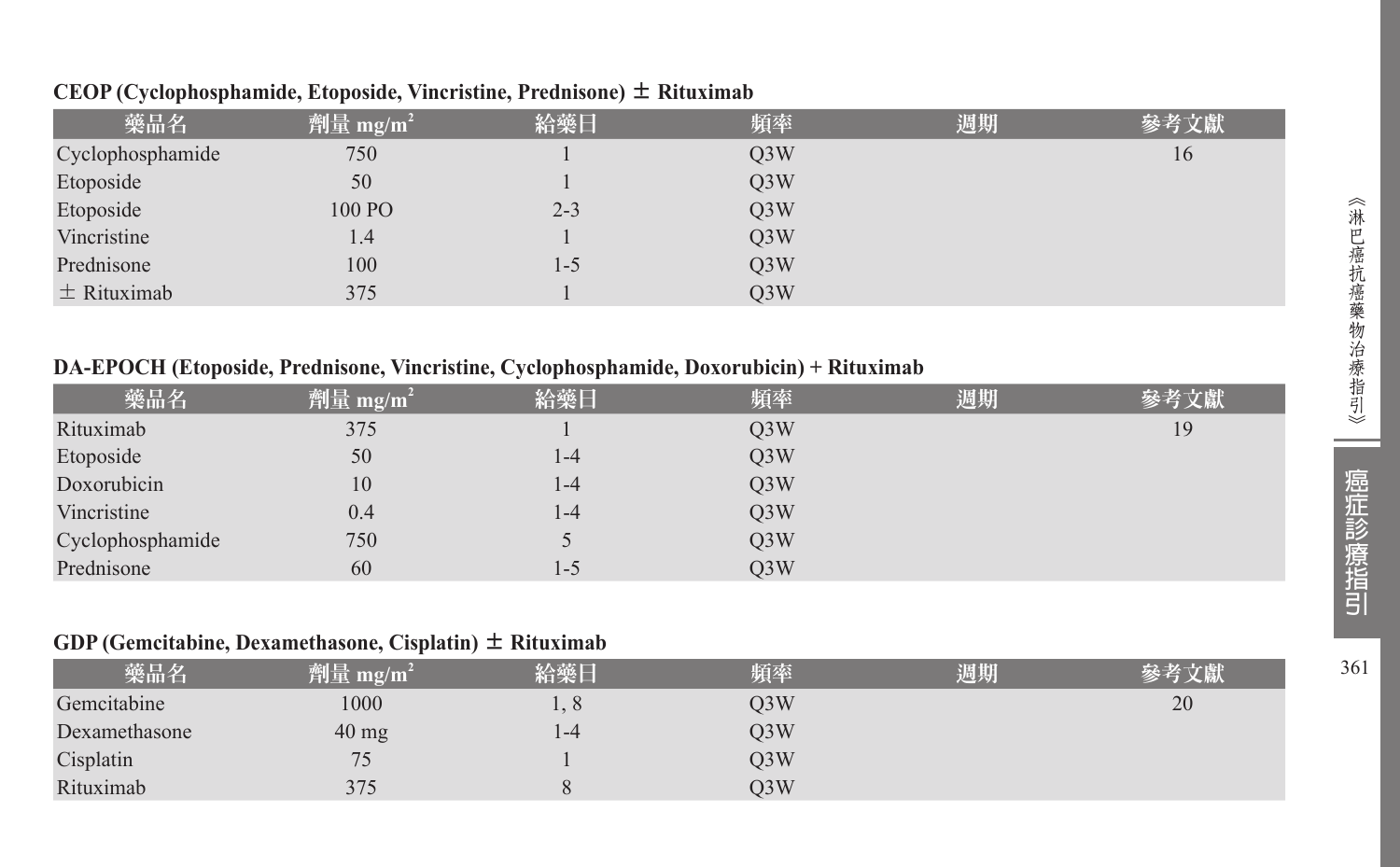

#### **GDP (Gemcitabine, Dexamethasone, Cisplatin)**  ± **Rituximab**

| 藥品名           | 劑量 mg/m <sup>2</sup> | 給藥日 | 頻率  | 週期 | 參考文獻 |
|---------------|----------------------|-----|-----|----|------|
| Gemcitabine   | 1000                 | 1,8 | O3W |    | 14   |
| Dexamethasone | $40 \text{ mg}$      | 1-4 | O3W |    |      |
| Carboplatin   | AUC 5                |     | O3W |    |      |
| Rituximab     | 375                  |     | O3W |    |      |

#### **GemOx (Gemcitabine, Oxaliplatin)**  ± **Rituximab**

| 藥品名         | mg/m<br>削重 | 給藥日                           | 頃率  | 週期 |          |
|-------------|------------|-------------------------------|-----|----|----------|
| Gemcitabine | 1000-1200  | $\mathbf{1} \cdot \mathbf{0}$ | O3W |    | $\sim$ 1 |
| Oxaliplatin | 100-120    | -                             | O3W |    |          |

#### **GemOx (Gemcitabine, Oxaliplatin)**  ± **Rituximab**

| 藥品名         | 劑量 mg/m <sup>i</sup> | 給藥日 | 頻率  | 週期 | 參考文獻            |
|-------------|----------------------|-----|-----|----|-----------------|
| Rituximab   | 375                  |     | D2W |    | $\mathcal{D}$ 1 |
| Gemcitabine | 1000-1200            |     | O2W |    |                 |
| Oxaliplatin | 100-120              |     | D2W |    |                 |

#### **Gemcitabine, Vinorelbine**  ± **Rituximab**

| 藥品名         | 劑量 mg/m <sup>2</sup> | 給藥日     | 頻率  | 週期 |    |
|-------------|----------------------|---------|-----|----|----|
| Rituximab   | 375                  |         | O3W |    | 28 |
| Gemcitabine | 1000                 | $\circ$ | O3W |    |    |
| Vinorelbine | 30                   | $\circ$ | )3W |    |    |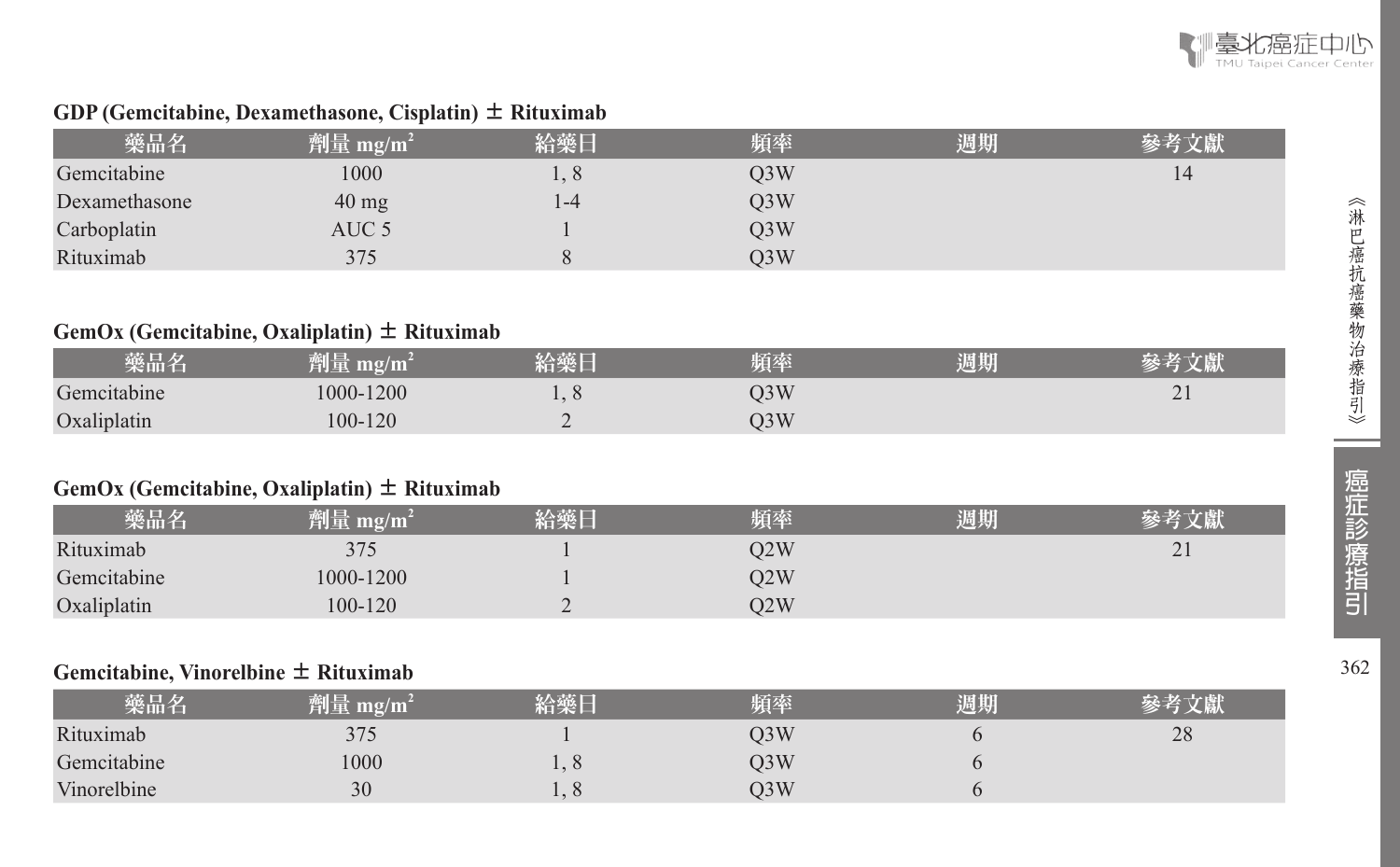### **Lenalidomide** ± **Rituximab (non-GCB DLBCL)**

| 藥品名          | 劑量 mg/m <sup>2</sup> | 給藥日      | 頻率  | 週期 | 參考文獻 |
|--------------|----------------------|----------|-----|----|------|
| Rituximab    | 375                  |          | O4W |    | 27   |
| Lenalidomide | 20                   | $1 - 21$ | O4W |    |      |
|              |                      |          |     |    |      |
| Rituximab    |                      |          |     |    |      |
| 藥品名          | 劑量 mg/m <sup>2</sup> | 給藥日      | 頻率  | 週期 | 參考文獻 |
| Rituximab    | 375                  |          | QW  |    | 22   |

# 參考文獻

- 1. Coiffier B, Thieblemont C, Van Den Neste E, et al. Long-term outcome of patients in the LNH-98.5 trial, the first randomized study comparing rituximab-CHOP to standard CHOP chemotherapy in DLBCL patients: a study by the Groupe d'Etudes des Lymphomes de l'Adulte. Blood 2010;116:2040-2045.
- 2. Feugier P, Van hoof A, Sebban C, et al. Long-term results of the R-CHOP study in the treatment of elderly patients with diffuse large B-cell lymphoma: a study by the Groupe d'Etude des Lymphomes de I'Adulte. J Clin Oncol 2005;23:4117-4126.
- 3. Pfreundschuh M, Trumper L, Osterborg A, et al. CHOP-like chemotherapy plus rituximab versus CHOP-like chemotherapy alone in young patients with good-prognosis diffuse large-B-cell lymphoma: a randomized controlled trial by the MabThera International Trial (MInT) Group. Lancet Oncol 2006; 7:379-391.
- 4. Pfreundschuh M, Schubert J, Ziepert M, et al. Six versus eight cycles of bi-weekly CHOP-14 with or without rituximab in elderly patients with aggressive CD20+ B-cell lymphomas: a randomized controlled trial (RICOVER-60). Lancet Oncol 2008;9:105-116.
- 5. Purroy N, Bergua J, Gallur L, et al. Long-term follow-up of dose-adjusted EPOCH plus rituximab (DA-EPOCH-R) in untreated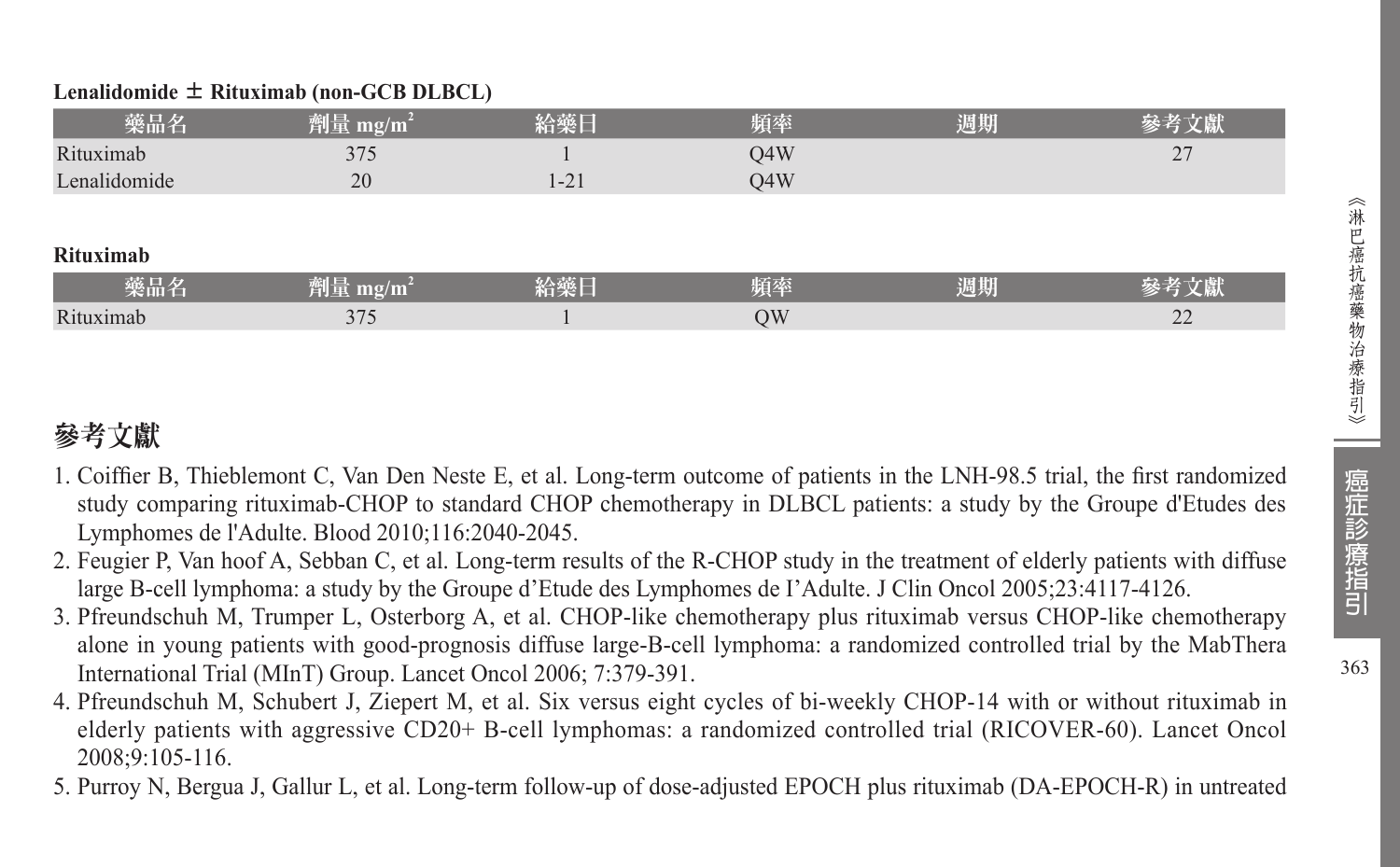364

patients with poor prognosis large B-cell lymphoma. A phase II study conducted by the Spanish PETHEMA Group. Br J Haematol 2015;169:188-198.

- 6. EPOCH-rituximab in untreated diffuse large B-cell lymphoma with analysis of outcome by molecular subtype. Haematologica 2012;97:758-765.
- 7. Martino R, Perea G, Caballero MD, et al. Cyclophosphamide, pegylated liposomal doxorubicin (Caelyx), vincristine and prednisone (CCOP) in elderly patients with diffuse large B-cell lymphoma: Results from a prospective phase II study. Haematologica 2002;87:822-827.
- 8. Zaja F, Tomadini V, Zaccaria A, et al. CHOP-rituximab with pegylated liposomal doxorubicin for the treatment of elderly patients with diffuse large B-cell lymphoma. Leuk Lymphoma 2006; 47:2174-2180.
- 9. Moccia A, Schaff K, Hoskins P, et al. R-CHOP with etoposide substituted for doxorubicin (R-CEOP): Excellent outcome in diffuse large B cell lymphoma for patients with a contraindication to anthracyclines [abstract]. Blood 2009;114:Abstract 408.
- 10. Fields PA, Townsend W, Webb A, et al. De novo treatment of diffuse large B-cell lymphoma with rituximab, cyclophosphamide, vincristine, gemcitabine, and prednisolone in patients with cardiac comorbidity: a United Kingdom National Cancer Research Institute trial. J Clin Oncol 2014;32:282-287.
- 11. Peyrade F, Jardin F, Thieblemont C, et al. Attenuated immunochemotherapy regimen (R-miniCHOP) in elderly patients older than 80 years with diffuse large B-cell lymphoma: a multicentre, single-arm, phase 2 trial. Lancet Oncol 2011;12:460-468.
- 12. Gisselbrecht C, Glass B, Mounier N, et al. Salvage regimens with autologous transplantation for relapsed large B-cell lymphoma in the rituximab era. J Clin Oncol 2010;28:4184-4190.
- 13. Martin A, Conde E, Arnan M, et al. R-ESHAP as salvage therapy for patients with relapsed or refractory diffuse large B-cell lymphoma: the influence of prior exposure to rituximab on outcome. A GEL/TAMO study. Haematologica 2008;93:1829-1836.
- 14. Gopal AK, Press OW, Shustov AR, et al. Efficacy and safety of gemcitabine, carboplatin, dexamethasone, and rituximab in patients with relapsed/refractory lymphoma: a prospective multicenter phase II study by the Puget Sound Oncology Consortium. Leuk Lymphoma 2010;51:1523-1529.
- 15. Lopez A, Gutierrez A, Palacios A, et al. GEMOX-R regimen is a highly effective salvage regimen in patients with refractory/

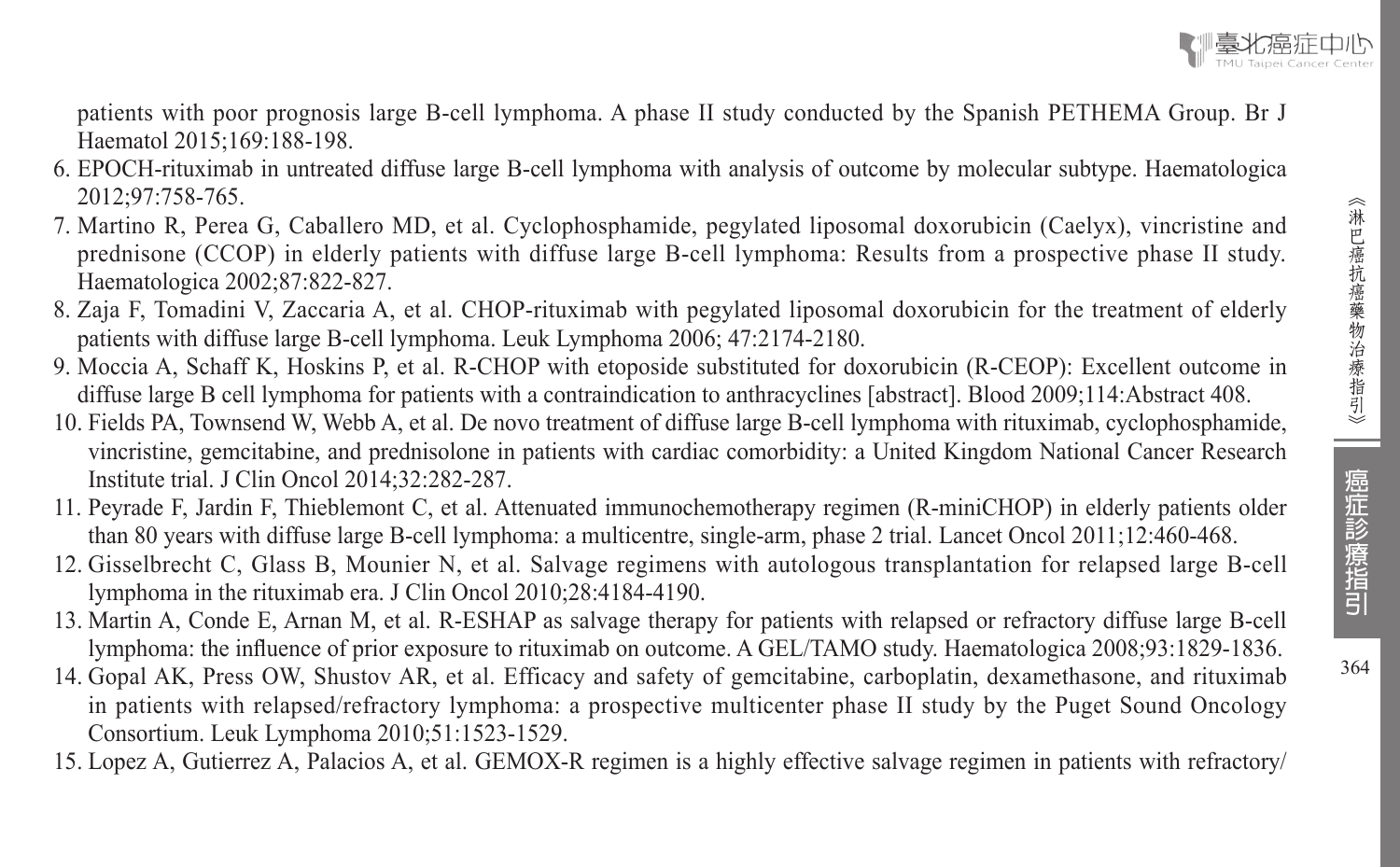relapsing diffuse large-cell lymphoma: a phase II study. Eur J Haematol 2008;80:127-132.

- 16. Gisselbrecht C, Glass B, Mounier N, et al. Salvage regimens with autologous transplantation for relapsed large B-cell lymphoma in the rituximab era. J Clin Oncol 2010;28:4184-4190.
- 17. Rodriguez MA, Cabanillas FC, Hagemeister FB, et al. A phase II trial of mesna/ ifosfamide, mitoxantrone and etoposide for refractory lymphoms. Ann Oncol 1995;6(6):609-611.
- 18. Vacirca JL, Acs PI, Tabbara IA, et al. Bendamustine combined with rituximab for patients with relapsed or refractory diffuse large B cell lymphoma. Ann Hematol 2014;93:403 409.
- 19. Wilson WH, Jung SH, Porcu P, et al. A Cancer and Leukemia Group B multi-center study of DAEPOCH- rituximab in untreated diffuse large B-cell lymphoma with analysis of outcome by molecular subtype. Haematologica 2012;97:758-765.
- 20. Crump M, Baetz T, Couban S, et al. Gemcitabine, dexamethasone, and cisplatin in patients with recurrent or refractory aggressive histology B-cell non-Hodgkin lymphoma: a Phase II study by the National Cancer Institute of Canada Clinical Trials Group (NCIC-CTG). Cancer 2004;101:1835-1842.
- 21. Corazzelli G, Capobianco G, Arcamone M, et al. Long-term results of gemcitabine plus oxaliplatin with and without rituximab as salvage treatment for transplant-ineligible patients with refractory/relapsing B-cell lymphoma. Cancer Chemother Pharmacol 2009;64:907-916.
- 22. Maloney DG, Grillo= Lopez AJ, White CA, et al. IDEC-C2B8 (Rituximab) Anti-CD20 Monoclonal Antibody Therapy in Patients With Relapsed Low-Grade Non-Hodgkin's Lymphoma.Blood 1997;90(6):2188-2195.
- 23. El Gnaoui T, Dupuis J, Belhadj K, et al. Rituximab, gemcitabine and oxaliplatin: An effective salvage regimen for patients with relapsed or refractory B-cell lymphoma not candidates for high-dose therapy. Ann Oncol 2007;18:1363-1368.
- 24. Hiroaki A, Ippei S, Yasufumi M, et al. 3A Comparison between R-THP-COP and R-CHOP Regimens for the Treatment of Diffuse Large B-cell Lymphoma in Old Patients: A Single-institution Analysis. Intern Med August 21, 2017.
- 25. Tawatchai S, Chajchawan N, Arnuparp L, et al. Treating Hodgkin Lymphoma without Dacarbazine: A Lesson Learned from Thailand. Blood Dec 2015, 126 (23) 5002;

癌症診療指引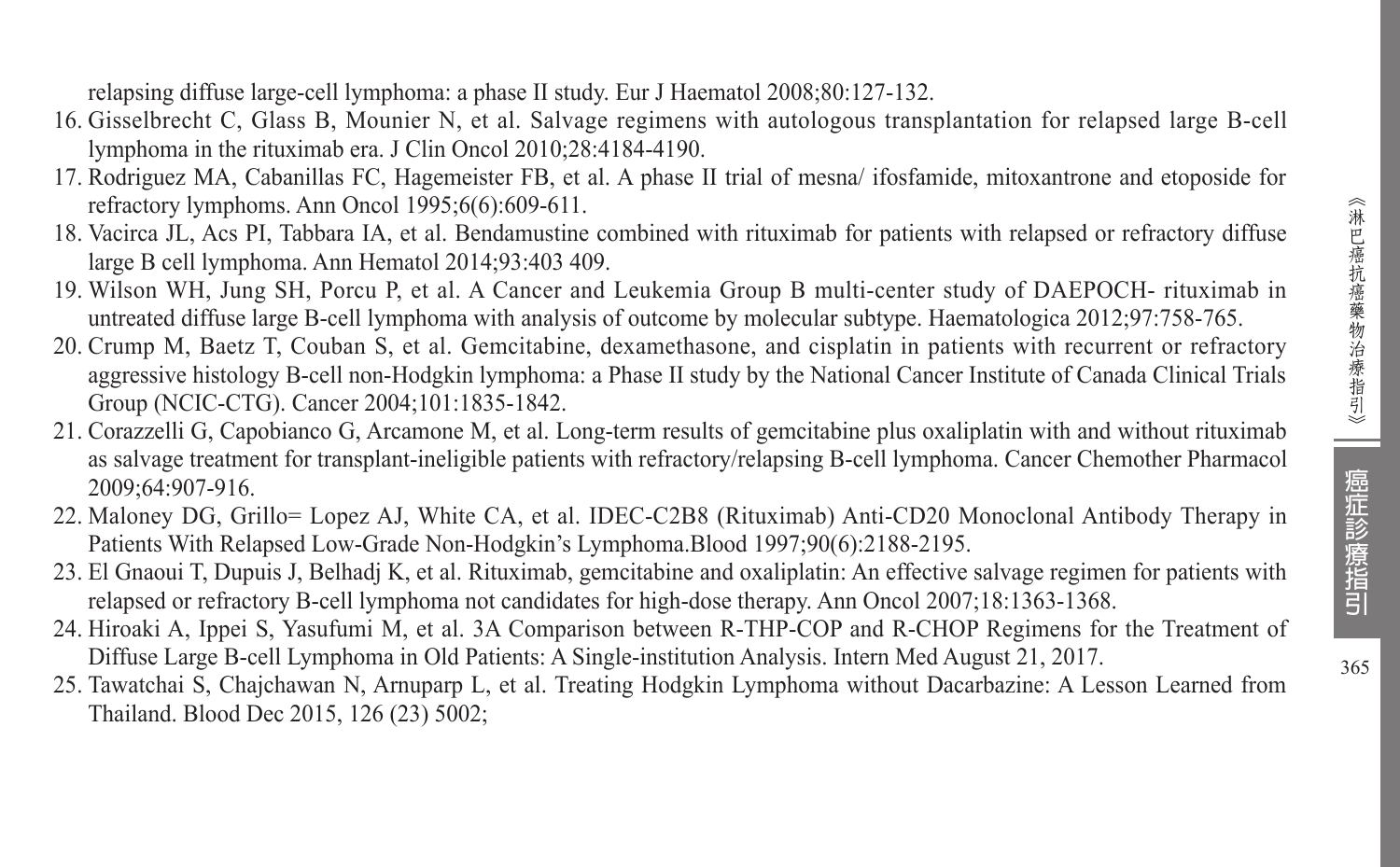# 《 淋巴癌放射治療共識 》

# 一、治療範圍

- 1. 淋巴腫瘤
- 2. 淋巴腫瘤侵犯高風險範圍

# 二、治療劑量 **/** 次數

- 1. 總劑量
- ▲何杰金氏淋巴癌:
	- (1) 非局部大型腫瘤 : 劑量 : 20-30 Gy, 次數 : 10-20 次 , 單次劑量 1.5-2.0 Gy
	- (2) 局部大型腫瘤 : 30-36Gy, 次數 : 15-24 次 , 單次劑量 1.5-2.0 Gy
	- (3) 化療後部分反應 : 36-45Gy, 次數 : 18-30 次 單次劑量 1.5-2.0 Gy
- ▲非何杰金氏淋巴癌 :

# 濾泡淋巴瘤

(1) 劑量 : 24-30 Gy, 次數 : 10-20 次 , 單次劑量 1.5-2.0 Gy

# 早期被套細胞淋巴瘤

(1) 劑量 : 24-36 Gy, 次數 : 12-24 次 , 單次劑量 1.5-2.0 Gy

# 邊緣區型淋巴癌

(1) 胃部 : 劑量 : 30 Gy, 次數 : 15-20 次 , 單次劑量 1.5-2.0 Gy

- (2) 其他淋巴外處 : 劑量 : 24-30Gy, 次數 : 12-20 次 , 單次劑量 1.5-2.0 Gy
- (3) Nodal MZL : 劑量 : 24-36Gy, 次數 : 12-24 次 , 單次劑量 1.5-2.0 Gy

# 瀰漫性大型 **B** 細胞淋巴瘤

- (1) 化療後完全反應 : 劑量 : 30-36 Gy, 次數 : 10-20 次
- (2) 化療後部分反應 : 劑量 : 40-50Gy, 次數 : 20-34 次
- (3) 對化療反應不佳或不適合化療 : 劑量 : 30-55Gy, 次數 : 15-37 次

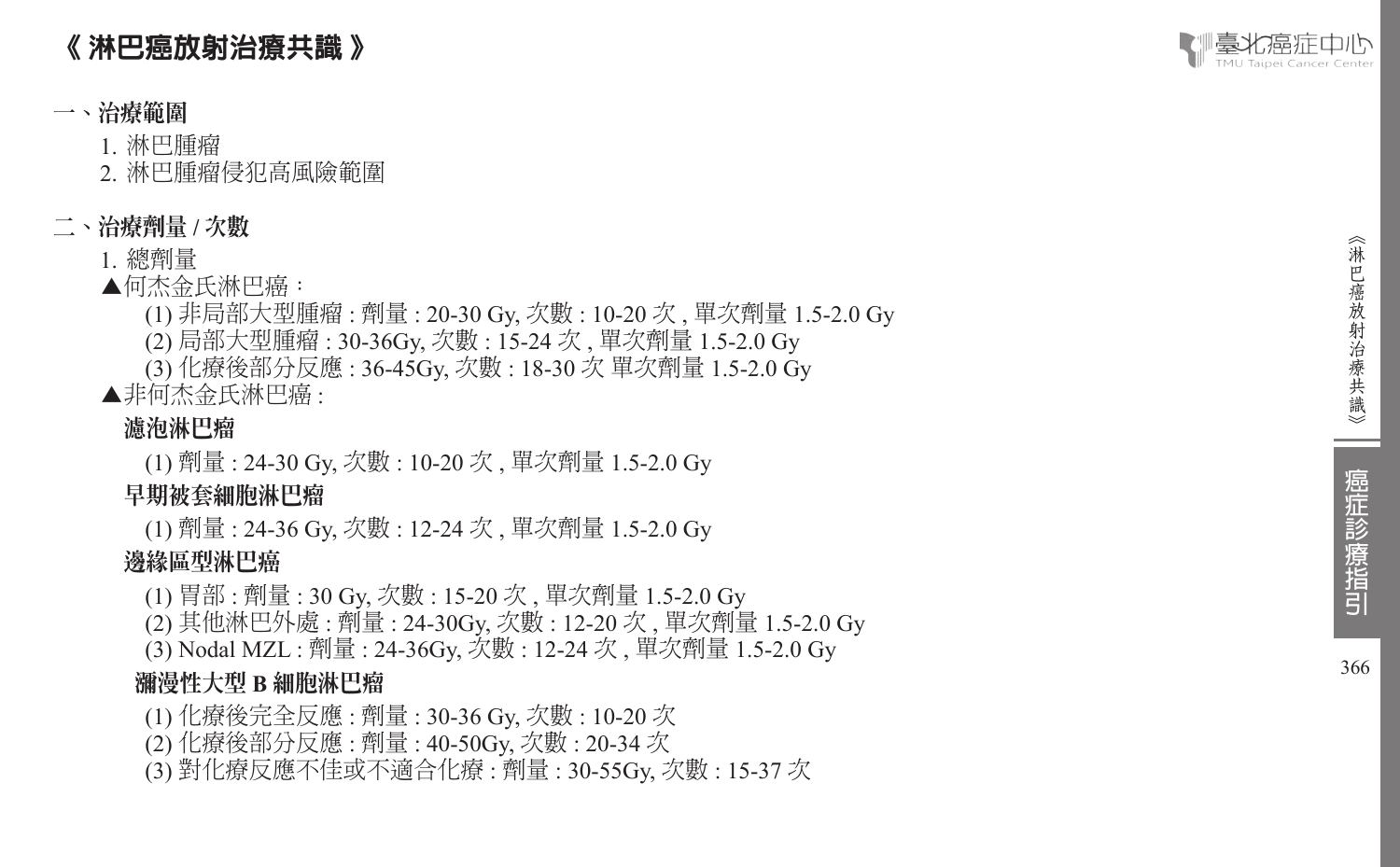367

(4) 與 stem cell transplantation 合併 : 劑量 : 20-36Gy, 次數 : 10-24 次

#### **NK/T** 細胞淋巴瘤

- (1) 單獨使用 RT : 劑量 : 50-55 Gy, 次數 : 25-31 次 ,
- (2) RT 合併其他治療 : 劑量 : 45-56Gy, 次數 : 22-32 次

#### 周邊 **T** 細胞淋巴瘤

- (1) 化療後完全反應 : 劑量 : 30-36 Gy, 次數 : 15-20fx
- (2) 化療後部分反應 : 劑量 : 40-50Gy, 次數 : 20-34fx
- (3) 對化療反應不佳或不適合化療 : 劑量 : 40-55Gy, 次數 : 20-37fx
- (4) 與 HCT 合併 : 劑量 : 20-36Gy, 次數 : 10-24fx

#### **PCMZL & PCFCL**

(1) 單獨使用 RT : 劑量 : 24-30 Gy, 次數 : 12-17fx

#### **MF & SS**

- (1) Individual plaque and tumor lesions : 劑量 : 8-12 Gy, 次數 : 1-6fx
- (2) Unilesional MF : 劑量 : 40-50Gy, 次數 : 20-34fx
- (3) TSEBT : 劑量 : 12-36Gy, 次數 : 2-9fx, general 4-6 Gy per week

#### **Primary cutaneous ALCL**

(1) 治癒性劑量 : 劑量 : 24-36 Gy, 次數 : 12-24fx

# 三、治療方式 **:**

使用強度調控放射治療技術,包含弧形及螺旋放射規畫,可考慮搭配影像導引治療,治療選擇可使用同步照射高與 低危險部位的方式或先給予整個照射部位部份劑量照射後,再針對高危險部位加強劑量。

### 四、參考文獻:

1. International Commission on Radiation Units and Measurements. ICRU Report No 62: Prescribing, Recording and